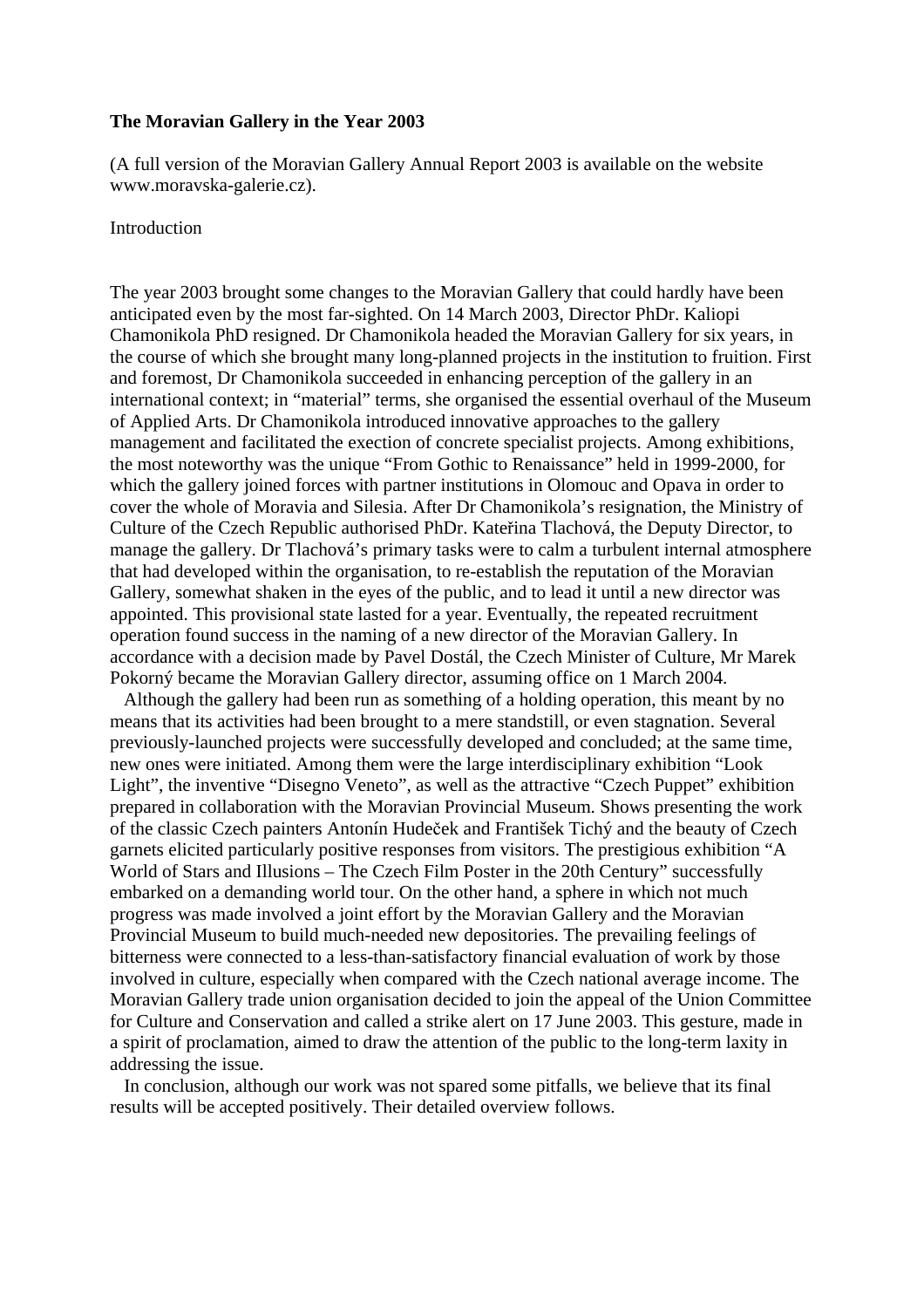# **Contacts**

Address: Moravská galerie v Brně, Husova 18, 662 26 Brno Telephone: 532 169 111 Fax: 532 169 180 E-mail: m-gal@moravska-galerie.cz Http: [www.moravska-galerie.cz](http://www.moravska-galerie.cz/)

# **Personnel**

In 2003, the Moravian Gallery had 138 regular employees, of whom 54 were specialists.

Organisational structure of the Moravian Gallery in 2003, with directors and curators of the collections:

\* Director: PhDr. Kaliopi Chamonikola, PhD / PhDr. Kateřina Tlachová, charged with management

\* Directorate Secretariat: PhDr. Kateřina Tlachová, Deputy Director, from 15 March 2003 charged with the gallery management

\* Collections Security Department: Ludmila Puklová / Ing. Milan Říha

\* Investment specialist: Richard Mysík, Deputy since 21 March 2003

| <b>Art Collections</b>                                              |                                             |
|---------------------------------------------------------------------|---------------------------------------------|
| * Ancient Art                                                       | - PhDr. Kateřina Svobodová                  |
| * Gothic and Renaissance                                            | - PhDr. Kaliopi Chamonikola, PhD            |
| * Baroque                                                           | - Mgr. Zora Wörgötter                       |
| * Renaissance and Baroque Drawing                                   |                                             |
| and Graphics                                                        | - Mgr. Ing. Zdeněk Kazlepka, PhD            |
| * 19th Century Art                                                  | - PhDr. Kateřina Svobodová                  |
| * 20th Century Art                                                  | - Mgr. Ing. Ivo Binder / Mgr. Petr Ingerle, |
|                                                                     | Deputy Director                             |
| * Modern Painting and Sculpture                                     | - Mgr. Ing. Ivo Binder                      |
| * Contemporary Painting and Sculpture                               | - Mgr. Petr Ingerle                         |
| * Modern and Contemporary Drawing and Graphics - Mgr. Pavel Netopil |                                             |
| * Applied Arts                                                      | - Mgr. Markéta Vejrostová (assistant)       |
| * Precious and Base Metals                                          | - Mgr. Anna Grossová (assistant)            |
| * Ceramics                                                          | - Mgr. Andrea Březinová (assistant)         |
| * Glass                                                             | - Mgr. Markéta Vejrostová (assistant)       |
| * Textile and Furniture                                             | - Mgr. Martina Straková (assistant)         |
| * Graphic Design                                                    | - PhDr. Marta Sylvestrová                   |
| * Photography                                                       | - PhDr. Antonín Dufek, PhD                  |
|                                                                     | - Mgr. Jiří Pátek (assistant)               |
| * Export Section                                                    | - PhDr. Kateřina Svobodová,                 |
|                                                                     | - PhDr. Miroslav Ambrož                     |
| Other departments                                                   |                                             |
| * Restoration Department                                            | - Academic Painter Igor Fogaš               |
| * Public Relations                                                  | - PhDr. Ludmila Horáková                    |
|                                                                     |                                             |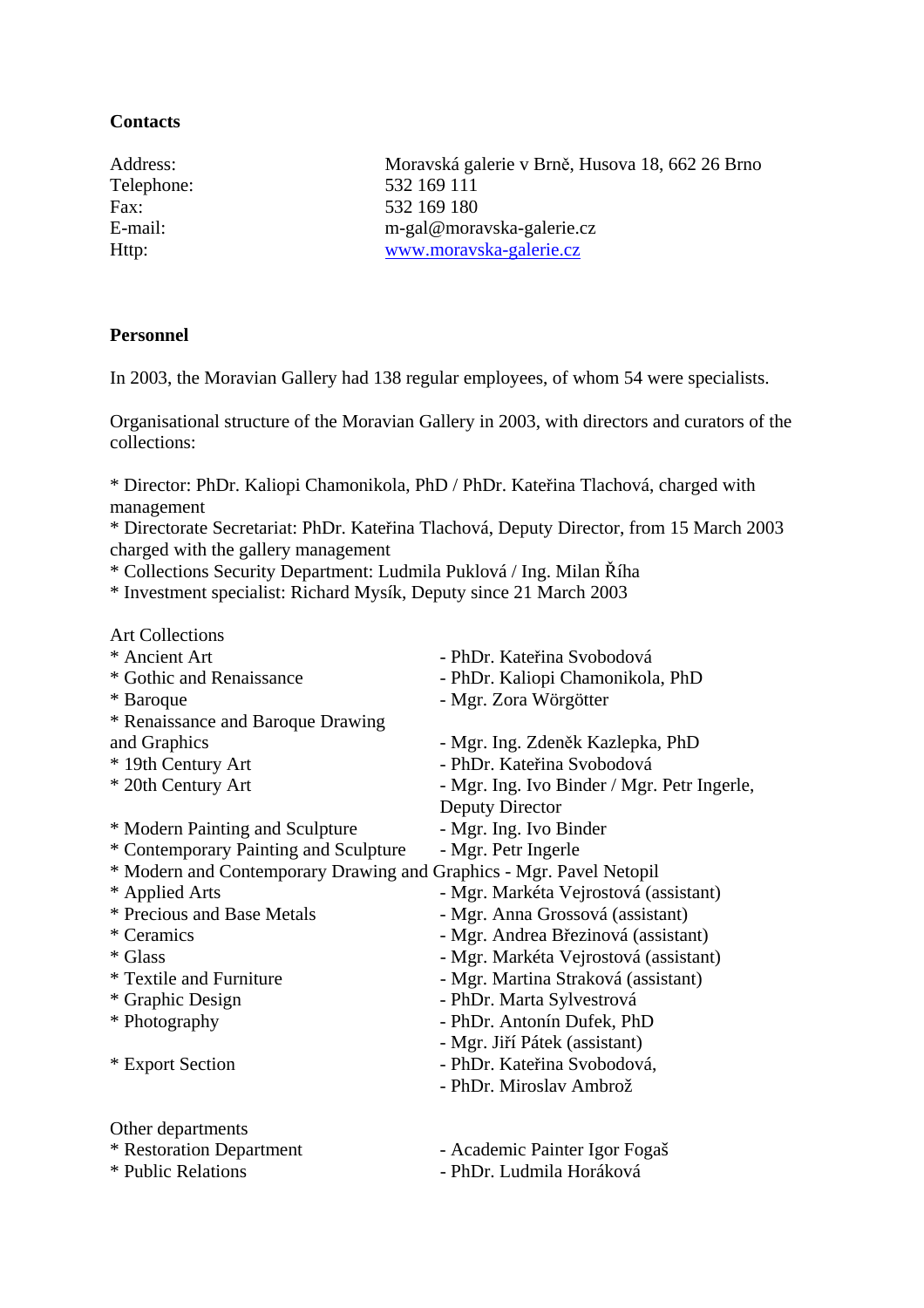| * Library                             | - PhDr. Hana Karkanová       |
|---------------------------------------|------------------------------|
| * Bibliophile Prints and Book Binding | - PhDr. Hana Karkanová       |
| * Old Prints                          | - PhDr. Judita Matějová      |
| * Exhibition Production and Editing   | - PhDr. Miroslava Pluháčková |
| * Exhibition Installation             | - Mgr. Martin Ondruš         |
| * Equipment and Technology Department | - Ing. Zbyněk Kroča          |
| * Financial Department                | - Ing. Jan Maitner           |

**Moravian Gallery Council** 

The Moravian Gallery Council is an advisory body working to the Moravian Gallery Director for specialist activities and programmes. In 2003, the circumstances mentioned above prevented the Council meeting.

# **Moravian Gallery Acquisition Committee**

The Moravian Gallery Acquisition Committee is a specialist body consisting of independent art theoreticians whose task is to assess proposed acquisitions in terms of their contribution potential for the Moravian Gallery collections. The Committee members in 2003 were:

PhDr. Helena Brožová (Museum of Applied Arts, Prague) PhDr. Jan Mohr (North Bohemia Museum, Liberec) PhDr. Duňa Panenková (Prague Castle Administration) PhDr. Alena Potůčková (Czech Museum of Visual Arts, Prague) Prof. PhDr. Lubomír Slavíček, CSc. (Faculty of Arts, Masaryk University, Brno) PhDr. Dagmar Šefčíková (Ministry of Culture of the Czech Republic, Prague) PhDr. Jana Ševčíková (Science Academy of the Czech Republic, Prague) Jiří Valoch (Brno) PhDr. Jiří Zemánek (Prague) PhDr. Jaromír Zemina (Prague)

In 2003, the Acquisition Committee met twice. The first meeting, held on 13 May 2003, was an emergency session dealing with a Moravian Gallery request to the Ministry of Culture, concerning the purchase of items of special cultural value financed from the ISO fund. The main subject was the re-acquisition of five drawings from the former Arthur Feldmann art collection, returned by the gallery to the collector's heirs in a restitution at the beginning of 2003. The Committee's advisory board negotiated the matter again at a regular meeting on 16 June 2003, where donations of works of art to the gallery collections were also presented.

#### **Advisory Board to the Director**

The Advisory Board is a consulting body, the purpose of which lies in the anchoring of the Moravian Gallery in a wider social context. The board members are representatives drawn from political life and partner institutions whose sponsorship support of Moravian Gallery activities is particularly notable. The board included Anton Dusík (Volksbank CZ), Jan Kudera (Cash Reform), JUDr. Otakar Motejl (Ombudsman), Petr Pleva (MP), Jindřich Štreit (art photographer and pedagogue) and Jan Winkler (IBM Business Consulting Services), Chairman of the Advisory Board. Although the board did not meet in 2003, certain issues were consulted with individual members when necessary.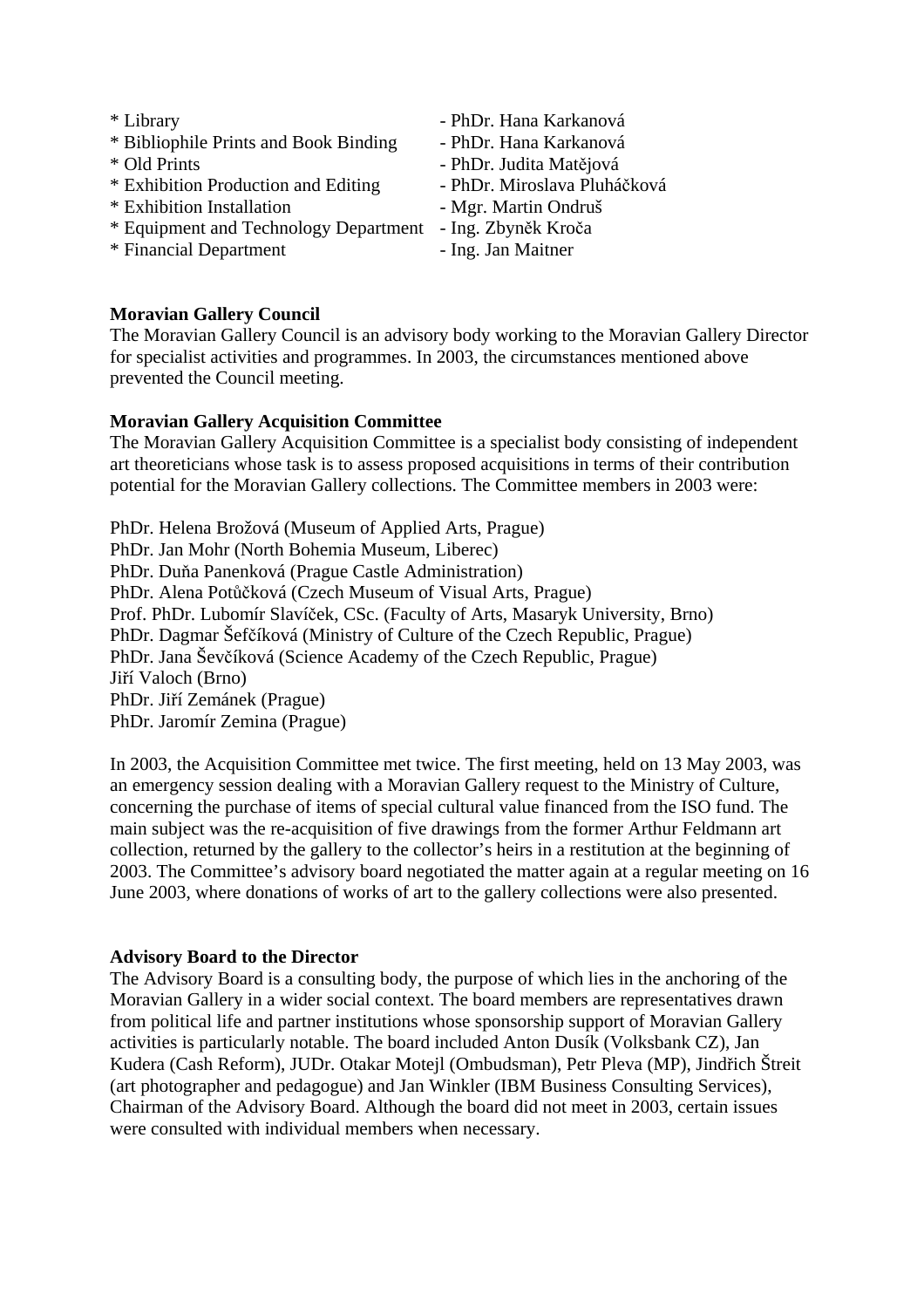#### **Moravian Gallery exhibition halls**

The Moravian Gallery exhibition halls are to be found in three buildings of remarkable architectural note located, in close proximity to one another, in the centre of Brno. The exhibition programme of each building maps a certain area of the visual arts. The historical premises of the Governor's Palace (Moravské nám. 1a) are dedicated to Czech and world art from Gothic to the 19th century. The Pražák Palace (Husova 18) houses the Moravian Gallery directorate. At the same time, its exhibition halls are used for shows of modern and contemporary painting, sculpture, graphic art, drawing and photography. Works of applied arts are presented in the Museum of Applied Arts (Husova 14).

 All three Moravian Gallery buildings contain permanent exhibitions and host regularly alternating short-term exhibitions. As well as the "classic" exhibition halls, the gallery also makes use of its additional premises, mainly for the installation of minor projects. The Governor's Palace cloister introduces individual and collective exhibitions of photographs. Works by young artists, including art students, are showcased in the atrium on the fourth floor of the Pražák Palace, also featuring experimental projects. In summer, exterior-friendly artistic objects are presented in the open air; in 2003 this was also done in the newly laid-out courtyard of the Museum of Applied Arts. The smallest exhibition premises of the Moravian Gallery comprise the hall on the third floor of the Pražák Palace, with a space for "a single work of art" and part of the adjoining library, the study room of which houses exhibitions of illustration and book binding. Furthermore, one part of the Moravian Gallery collections, in the shape of a permanent exhibition entitled "From Gothic to Empire", is located in the Mikulov chateau, the historical premises of which provide period objects of applied arts with an authentic air.

 The Moravian Gallery is open from Wednesday to Sunday from 10 a.m. to 6 p.m., on Thursdays until 7 p.m. Admission to all Moravian Gallery exhibitions is free of charge every first Friday of each month. The gallery also occasionally organises free admissions to individual exhibitions in the course of the year. Apart from being special bonuses to gallery visitors, these events mark interesting cultural anniversaries.

#### **Moravian Gallery collections and their upkeep**

#### Range of the collections

According to CES data, the Moravian Gallery collections in 2003 amounted to 138,448 inventory numbers, i.e. an increase of 828 inventory numbers over 2002. New items in 2003 comprised 122 numbers, 48 of which were purchased for a totals of 2,014,540 Kč. Newly acquired items had been authorised by the purchase committee in 2001, whether purchased or donated. Many of them were integrated into the Moravian Gallery collections with reference to the prepared permanent exhibition of applied arts, as well as to some shorter-term shows (the Thonet furniture collection, works by Jan Wojnar, Miroslav Šnajdr, Robert Silverio, Štěpánka Šimlová and others). These items particularly enriched and enhanced the collections of applied arts, art photography, graphic design, bibliophile prints, bookbinding and modern art. The collection of artwork for the blind also expanded. The following works became part of the Moravian Gallery collections in 2003: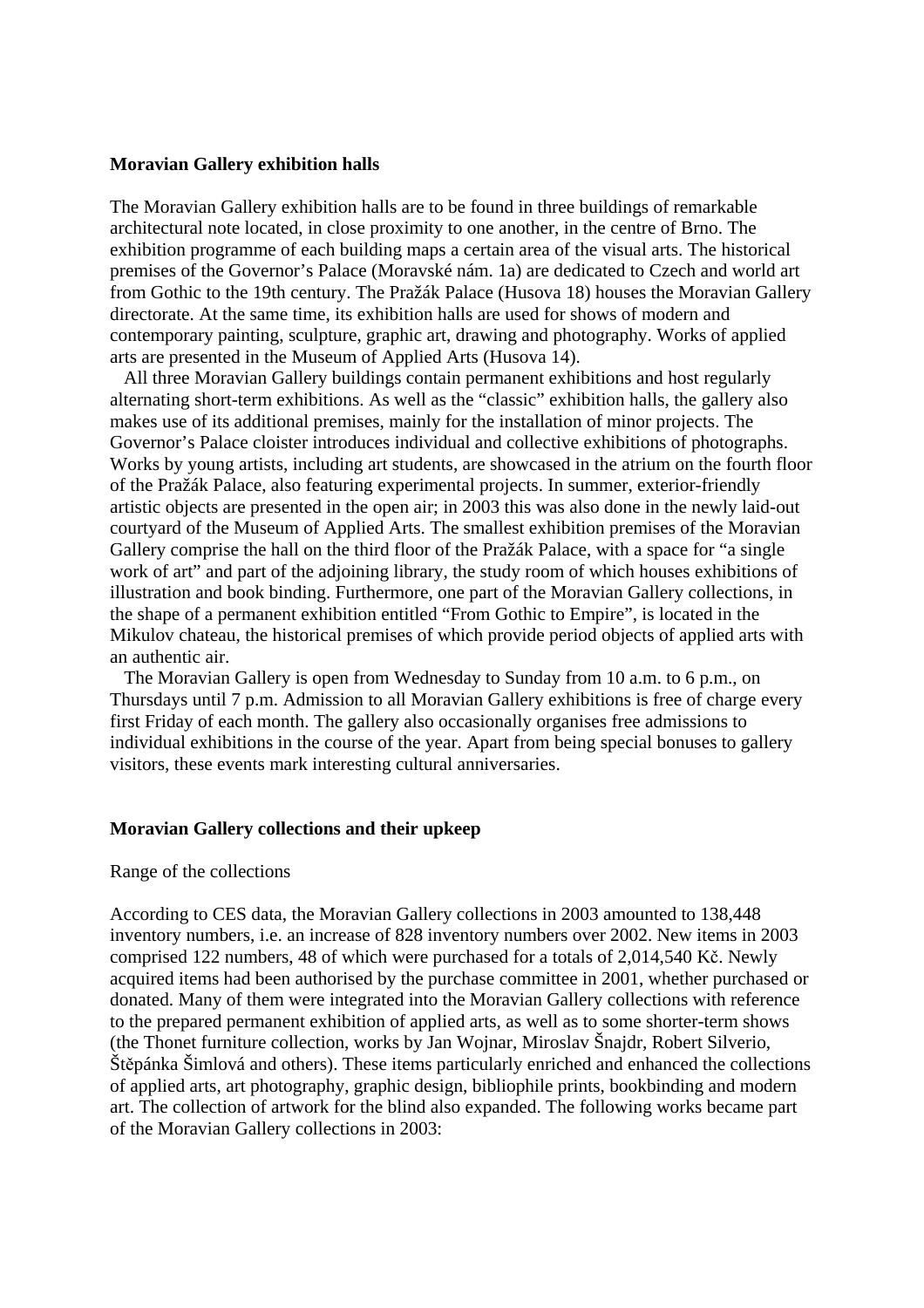1. Rony Plesl: *Violoncello* vase, glass, 390 mm, donated by Borovier&Toso Czech Republic s.r.o.

2. Jiří Šuhájek: *Lighthouse* liqueur glass, glass, 60 ml, donated by Borovier&Toso Czech Republic s.r.o.

3. Jiří Šuhájek: *Lighthouse* white wine glass, glass, 190 ml, donated by Borovier&Toso Czech Republic s.r.o.

4. Jiří Šuhájek: *Lighthouse* red wine glass, glass, 150 ml, donated by Borovier&Toso Czech Republic s.r.o.

5. Jiří Šuhájek: *Lighthouse* goblet, glass, 230 ml, donated by Borovier&Toso Czech Republic s.r.o.

6. Jiří Šuhájek: *Lighthouse* bowl, glass, 180 ml, donated by Borovier&Toso Czech Republic s.r.o.

7. Jiří Šuhájek: *Lighthouse* champagne glass (bowl), glass, 180 ml, donated by Borovier&Toso Czech Republic s.r.o.

8. Jiří Šuhájek: *Lighthouse* champagne glass (flute), glass, 190 ml, donated by Borovier&Toso Czech Republic s.r.o.

9. Jiří Šuhájek: *Lighthouse* tumbler, glass, 175 mm, donated by Borovier&Toso Czech Republic s.r.o.

10. Jiří Šuhájek: *Lighthouse* candlestick, glass, 390 mm, donated by Borovier&Toso Czech Republic s.r.o.

11. Rony Plesl: *Andy* bowl, glass, 130 mm, donated by Borovier&Toso Czech Republic s.r.o.

12. Rony Plesl: *Andy* vase, glass, 310 mm, donated by Borovier&Toso Czech Republic s.r.o

13. Jiří Šuhájek: *Spiral* cup, glass, 195 mm, donated by Borovier&Toso Czech Republic s.r.o.

14. Jiří Šuhájek: *Spiral* cup, glass, 195 mm, donated by Borovier&Toso Czech Republic s.r.o.

15. Jiří Šuhájek: *Spiral* cup, glass, 195 mm, donated by Borovier&Toso Czech Republic s.r.o.

16. Rony Plesl: *Vulcano* bowl, glass, 250x180 mm, donated by Borovier&Toso Czech Republic s.r.o.

17. Rony Plesl: *Vulcano* vase, glass, 220x310 mm, donated by Borovier&Toso Czech Republic s.r.o.

18. Rony Plesl: *Alien* vase, glass, 335 mm, donated by Borovier&Toso Czech Republic s.r.o.

19. Rony Plesl: *Alien* candlestick, glass, 205 mm, donated by Borovier&Toso Czech Republic s.r.o.

20. Petr Helbich: Why I Take Photographs, 1997, photographs (8), 175x235 mm, donated by MUDr. Petr Helbich

21. Petr Helbich: Chvála / *Praise* – book with Xerox copies of photographs, 2001, paper, donated by MUDr. Petr Helbich

22. Rony Plesl: *Twigi* vase, green glass, 37 cm, donated by Dr. Cicvárek

23. Rony Plesl: *Twigi* vase, blue glass, 37 cm, donated by Dr. Cicvárek

24. Anna Pecková: *Totality after Anna Pecková* portfolio, 1968-1969, photograph,

243x178 mm, donated by Anna Pecková

25. Krzysztof Pruszkowski: 6 MASQUES MORTUAIRES D'HOMMES, 1989/1995, photograph, 449x305 mm, donated by PhDr. Antonín Dufek, PhD

26. Krzysztof Pruszkowski: MARIE-COLETTE A MIS LES MAINS A LA PATE, 1984, 450x305 mm, donated by PhDr. Antonín Dufek, PhD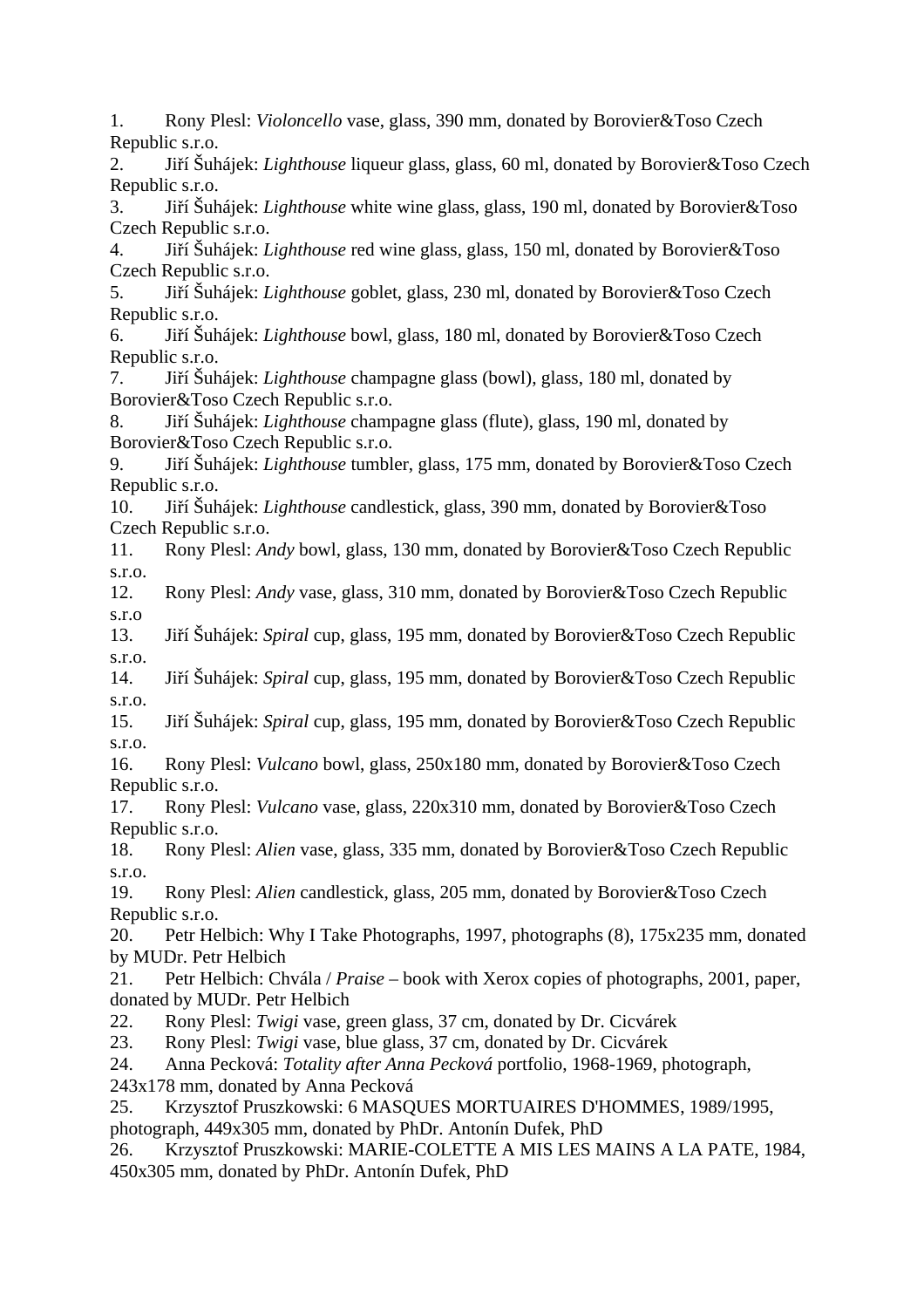27. Krzysztof Pruszkowski: 22 CHAISES CATHERINE DE BOURGES, 1985/1992, photograph, 450x306 mm, donated by PhDr. Antonín Dufek, PhD

28. Gebrüder Thonet: Armchair No. 8, 1859-1860, stamped "Thonet Wien" ("sun"), bent beech, 98 x 53 x 52 cm, purchased

29. Gebrüder Thonet: Chair No. 8, before 1881, stamped "Thonet", I type label, bent beech, 92 x 42 x 48 cm, purchased

30. Gebrüder Thonet: Chair No. 14, 1862-1865, stamped "Thonet", I type label, bent beech, 94 x 41 x 43 cm, purchased

31. Gebrüder Thonet: Armchair No. 2, c. 1862, "star" stamp, bent beech, 92.5 x 51 x 55 cm, purchased

32. Gebrüder Thonet: Chair, version No. 21, 1859-1860, stamped "Thonet ", bent beech, 93 x 42 x 52 cm, purchased

33. Gebrüder Thonet: Chair No. 73 1/2, 1890-1895, unstamped, bent beech, plywood, 87.5 x 44 x 50 cm, purchased

34. Josef Čapek: *Čtěte nový román Karla Čapka: Krakatit*, 1923, publisher's poster, linocut, 63 x 94 cm, purchased

35. Josef Tichý: Series of photographs (76), purchased

36. Yoshikazu Ikeda: *Nucleus Torso of Tube I*, 2000, porcelain (12), donated by Yoshikazu Ikeda

37. Ladislav Postupa: Series of photographs (12), donated by Ladislav Postupa

38. Miroslava and Lubomír Krupka: Oldřich Mikulášek - *AGOGH*, 2001, leather-wood binding, 30 x 22 cm, donated by Miroslava and Lubomír Krupka

39. Petr Nikl: *Case I*, 1991, plush, plasticine, 4.5 x 10 x 21.5 cm, donated by Petr Nikl

40. Petr Nikl: *Case II*, 1991, plastic, plasticine, 14.7 x 7.5 x 10.5 cm, donated by Petr Nikl

41. Petr Nikl: *Case III*, 1991, plush, plasticine, 14 x 32 x 27 cm, donated by Petr Nikl

42. Petr Nikl: *Case IV*, 1991, plush, rubber, O 24 cm, donated by Petr Nikl

43. Dezider Tóth: *Untitled*, 2001, layered paper tape, 27 x 46.5 x 24.5 cm, donated by Dezider Tóth

44. Dalibor Chatrný: *Vanishing*, 1969-1995, perforated cardboard, 80 x 60.5 cm, donated by Dalibor Chatrný

45. Daniel Hanzlík: *Pearl*, 2001, rubber, blown and silver-plated glass, 47 x 22 x 51 cm, donated by Daniel Hanzlík

46. Markéta Varádiová-Hanzlíková: *Light I*, 2001, wood, light bulb metal, satin, 50 x 50.5 x 8.5 cm, donated by Markéta Varádiová-Hanzlíková

47. Markéta Varádiová-Hanzlíková: *Light II*, 2001, wood, light bulb metal, satin, 63 x 100 x 8.5 cm, donated by Markéta Varádiová-Hanzlíková

48. Markéta Varádiová-Hanzlíková: *Light III*, 2001, wood, light bulb metal, satin, 75.5 x 50.5 x 8.5 cm, donated by Markéta Varádiová-Hanzlíková

49. Lubomír Jarcovják: Artist's book I, 2001, handmade paper on glass plates, 62.5 x 18.5 cm, donated by Lubomír Jarcovják

50. Lubomír Jarcovják: Artist's book II, 2001, concrete, metal, wood and moulded paper, 44 x 44 x 5.3 cm, donated by Lubomír Jarcovják

51. Radek Kratina: *Untitled*, 1981, chrome-plated metal, h. 41 cm, w. 32 cm, d. 15 cm, donated by Helena Kratinová

52. Miloš Cvach: *Double paysage: "sécheresse"*, 1976, shaped wooden base, acryl, 10 small objects, 3 x 27.2 x 37.1 cm, donated by Miloš Cvach

53. Adriena Šimotová: *Nearly Full*, 1991, hardboard and a plastic cup covered with grey paper, balls, 7.5 x 25 x 25.4 cm, donated by Adriena Šimotová

54. Jiří Kolář: *Pear*, 1966, collage, combined technique, h. 115 mm, donated by Jiří Kolář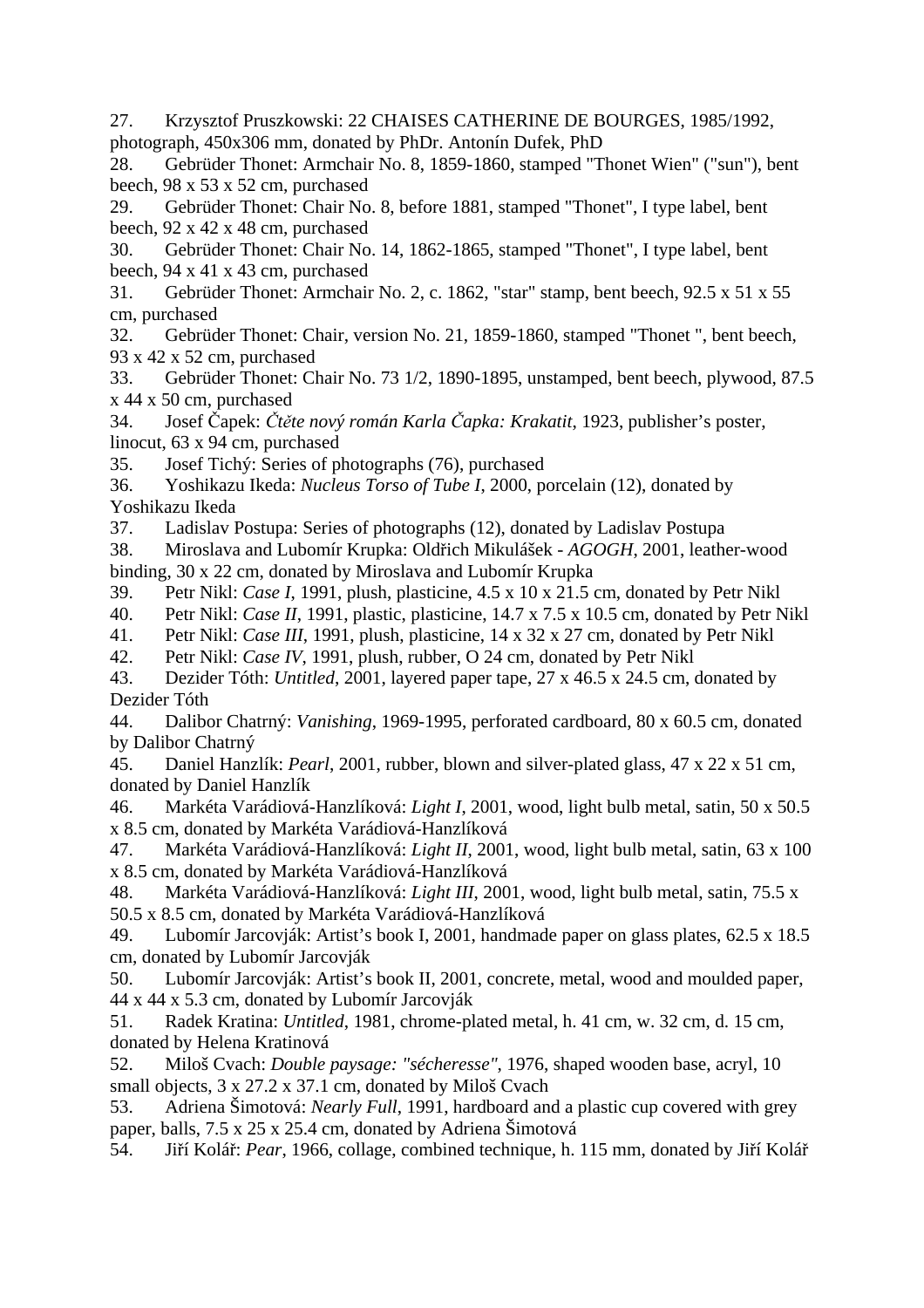55. Jiří Kolář: *The Moon of Blind Lovers*, 1966, collage, paper, 30.5 x 40.5 cm, donated by Jiří Kolář

56. Jiří Kolář: *Gemini in Autumn*, 1966, collage, paper, 30.5 x 40.5 cm, donated by Jiří Kolář

57. Jiří Kolář: *Invisible Lovers*, 1966, collage, paper, 30.5 x 40.5 cm, donated by Jiří Kolář

58. Jiří Kolář: *The Face of Silence*, 1966, collage, paper, 30.5 x 40.5 cm, donated by Jiří Kolář

59. Pavlína Nešporová: *Josef Lada - Winter*, 1966, glued sheets of card with reproductions, textile cover, 31.5 x 21 cm, donated by Pavlína Nešporová

60. Petr Babák: *Nice Books*, 2001, paper binding, 4 books in cases and a three-piece box, 42.5 x 32 x 9.5 cm, donated by Petr Babák

61. Petr Babák: *Fight with Paper*, 2001, free sheets in a blue transparent cover, 26.5 x 26.5 cm, donated by Petr Babák

62. Eliška Čabalová: *Karel Šiktanc - Noc na svatého nikdy*, 2001, artist's book, 22.5 x 32.5 cm, donated by Eliška Čabalová

63. Miroslava Symonová: *The School of Life*, 1997, handmade moulded paper, 32 x 24 cm, donated by Miroslava Symonová

64. Miroslava Symonová: *Different Paths*, 1997, handmade moulded paper, 36 x 29 cm, donated by Miroslava Symonová

65. Miroslava Symonová: *The Centre*, 1997, handmade moulded paper, 36 x 29 cm, donated by Miroslava Symonová

66. Jana Honecová: *Robert Iax - THE LIGHT, THE SHADE*, 2001, book block, open sewing, plastic wallpaper cover, 24 x 18 cm, donated by Jana Honecová

67. Václav Cígler: *Egg* – glass sculpture, 1995-1998, ochre glass, re-melted and polished, 23 x 30 x 23 cm, donated by Václav Cígler

68. David Židlický: *Evenings under the Lamp*, 2000, photograph, 305 x 279 mm, donated by David Židlický

69. Naděžda Plíšková: *Spoon*, 1969, aluminium, chrome-plated steel, 60 x 160 x 80 cm, purchased

70. František Povolný: František Povolný estate, photographs - 281, donated by Alžběta Povolná

71. Ladislav Postupa: *Vilém Reichman and Ladislav Postupa* (their last meeting in 1977), 1977, photograph, 128 x 231 mm, donated by Ladislav Postupa

72. Ladislav Postupa: *Vilém Reichman*, 1977, photograph, 122 x 174 mm, donated by Ladislav Postupa

73. Michaela Thelenová: Series of photographs (*Graves*, *Light*), 2000, colour photographs, black-and-white photographs developed as colour ones (11), donated by Michaela Thelenová

74. Jaroslav Němec: Series of photographs (landscape), photographs (64), donated by Jaroslav Němec

75. Miroslav Koval: *Contact*, 2003, photocontact-print, donated by Miroslav Koval

76. Rudolf Janda: Photographs from the artist's estate, 1961, photographs (3), donated by Jiří Janda

77. Vladimír Birgus: *Miami Beach*, *Kirghizia*, *New York*, *Gorzów*, *Berlin*, *Barcelona*, 1981-2002, photographs (6), donated by Vladimír Birgus

78. Jiří Víšek: *Self-portrait*, *Dr. Zdeněk Kirschner*, from the *For Hiroshima I-IV* series photo no. 1, 1980's, photographs (3), donated by Jiří Víšek

79. Karel Valter: 43 negatives (untitled) – c. 1935, 1 film recording (untitled) - 1934, donated by Karel Valter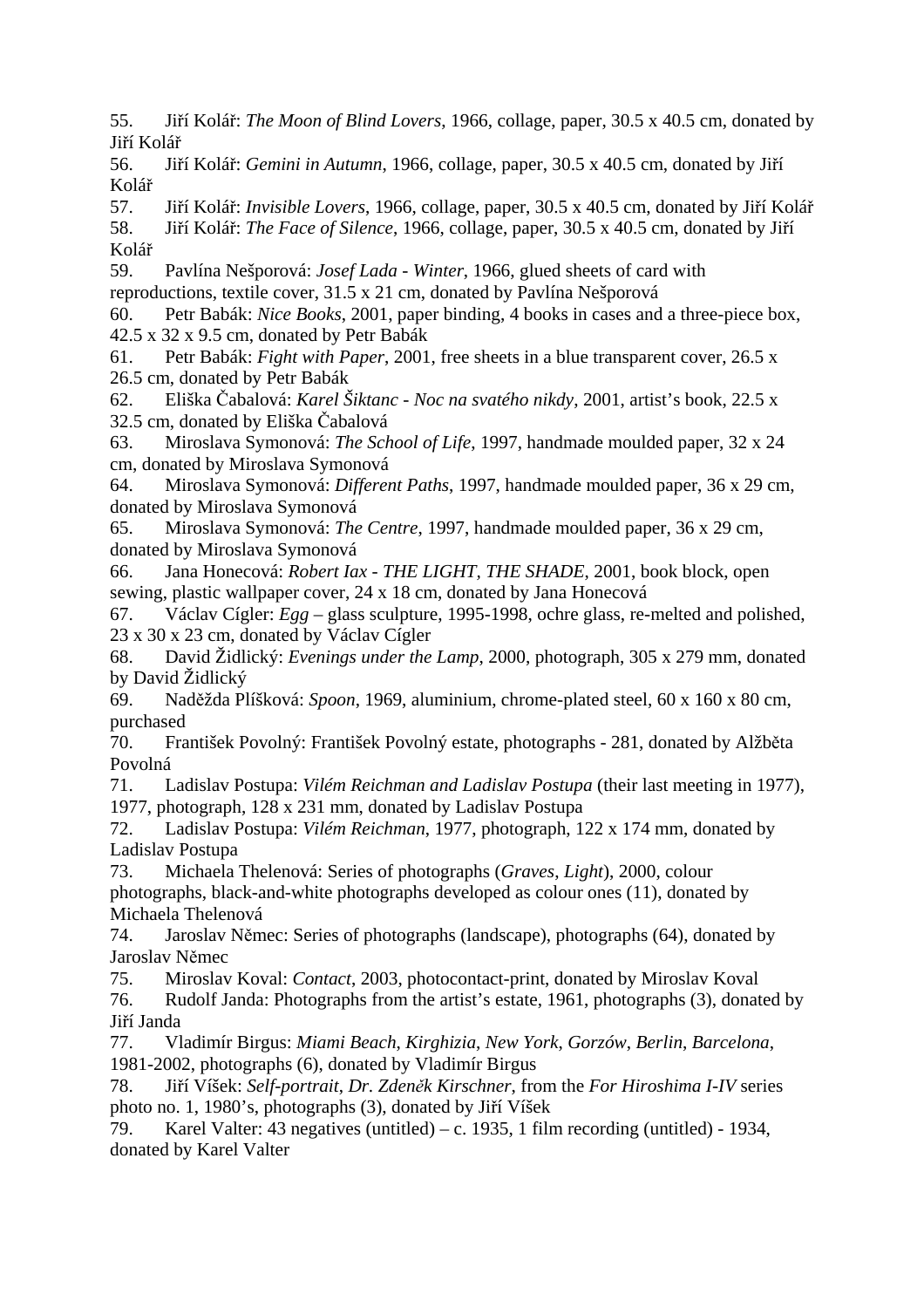80. Sophie Curtil: *Ali ou Léo*, 2002, book, card jacket, spiral binding, balls, 23 x 27 cm, donated by Sophie Curtil

81. Aleš Barták: *Bar Stool*, 1997, BK lamella, steel chrome-plated pipe, 425 x 455 x 960 mm, donated by Aleš Barták

82. Milan Pitlach: Series of photographs, 1971-1984, photographs (12), 273 x 390 mm, purchased

83. Tomáš Hlavina: *Gate* (*For Foolish Vigins*), 1999, wood, balls, line, h. 210 cm, purchased

- 84. Miroslav Šnajdr Sr.: *Untitled* (2), 1997, 1984, 100 x 110 cm, 95 x 95 cm, purchased 85. Miloš Cvach: *Relief*, 1992, wood, colour polychromy, 128 x 149 x 29 cm, purchased
	- 86. Jindřich Štreit: Series of photographs (136), 1980-2000, purchased

87. Jan Kubíček: *Divided Elements, Three Dimensions*, triptych, 1988-1996, acryl, canvas,

70 x 70 cm - 3x, purchased

- 88. Wojnar: Series of 8 works, 1980-2001, combined technique, Indian ink, paper, purchased
- 89. Antonín Halaš: Series of photographs, 1979, 1988, 1991, photographs (3), purchased
- 90. Pavel Hayek: *Butterbur Leaves II*, 2000, acryl, canvas, 190 x 190 cm, purchased
- 91. Series of 22 posters, purchased
- 92. Series of 7 posters, purchased
- 93. Series of 2 posters, purchased
- 94. Boris Mysliveček: Series of 2 posters, 1985, combined technique, silkprint, original
- poster, 100 x 70 cm, purchased
- 95. Karel Vaca: *Prvoděv*, 1943, poster design, purchased
- 96. Jiří Mahen: *Básně, balady*, illustrations and graphic design by Eduard Milén, 1928-

1929, black pigskin, mosaic, gilding, 330 x 235 mm, purchased

- 97. Bohdan Holomíček: Series of photographs (4), 1970-1986, purchased
- 98. Jiří David: *My Hostages*, 1989, photograph, 119.5 x 120.6 cm, purchased
- 99. Kurt Gebauer: *Pyramidal Self-portrait*, 1996-1997, series of 9 photographs on

plywood, 300 x 234 mm, purchased

- 100. Václav Jirásek: Series of photographs (10), 1993-1995, purchased
- 101. Miloš Polášek: Series of photographs (2), 1971, 1990, purchased
	- 102. Robert Silverio: Series of photographs (2), 1997, 2000, purchased
		- 103. Jules Janin: *Rachel et La Tragedie* book with 10 original photographs by Henri de La Blanchere, published in Paris in 1859 by AMYOT, purchased
- 104. College of Applied Arts, V.H. Brunner studio: *Souvenir Glass*, unmarked, glass,
- painting with Prague motifs, h. 12 cm, purchased
	- 105. J. Hoffmann ?: *Glass*, unmarked, glass, painting with a flag motif, h. 10 cm, purchased
	- 106. Pavel Baňka: *Sky No. VI*, 2000, photograph, 81 x 128 cm, purchased
- 107. Karel Šiktanc: *Adam a Eva*, 1998-1999, book, ppg binding, handmade moulded paper with a snakeskin application, vellucent-process spine, 457 x 149 mm, purchased
- 108. William Saroyan: *Student teologie*, 2001, book, black calfskin, dry tooling, 315 x 228 mm, purchased
- 109. Georges Bernanos: *Deník venkovského faráře*, 2000, book, white and black calfskin, blind-blocking and gilded spine, 198 x 136 mm, purchased
	- 110. Josef Daněk: Series of 5 drawings, purchased
	- 111. Zuzana Füsterová: *I am nothing*, 2000, lamp-glass, mirror, black paint, 60 x 40 x 25 cm, purchased
	- 112. Tomáš Lahoda: *Virtuality*, 1993, acryl, canvas, O 115 cm, purchased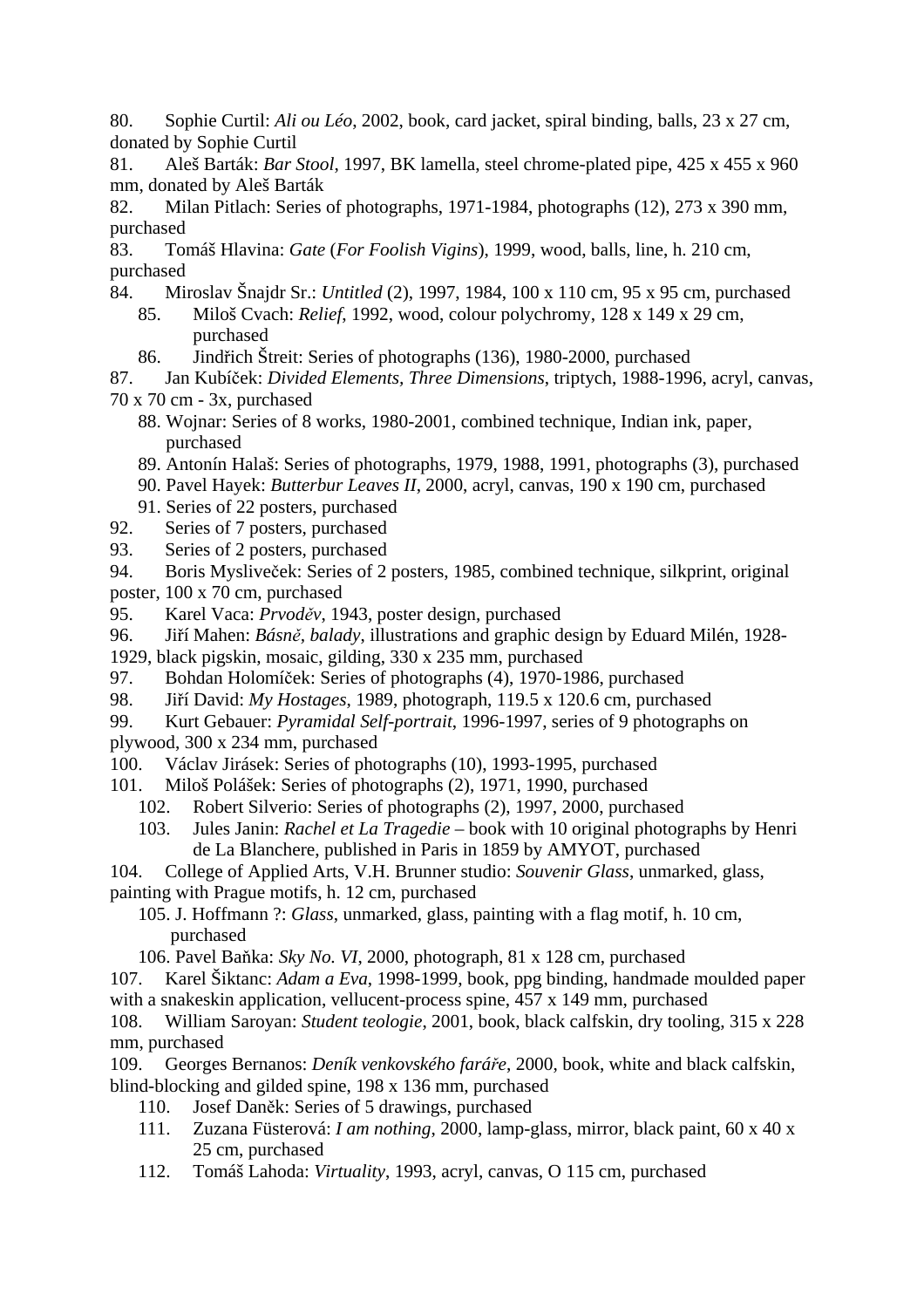- 113. Tomáš Lahoda: *Mirror*, 1993, acryl, hardboard, oval 70 x 50 cm, purchased 114. Miroslav Koval: Series of 65 contact photographs, donated by Miroslav Koval 115. František Skála: *Black Landscape*, 1987-1989, patinated wood (relief), 110 x76 x 27
- cm, purchased
- 116. Series of 1 poster + 8 envelopes from the Exlibris antique shop, purchased
- 117. Jiří Bielecki: *Floating*, 1969, plastic, 5 items, purchased
- 118. Jindřich Přibík: Series of 2 photographs, 1960-1963, purchased
- 119. Štěpánka Šimlová: *I am terribly sorry*, 2002, digital photograph, C-print, 120 x 100 cm, donated by Štěpánka Šimlová
	- 120. Poster series from an antique shop (14), purchased
	- 121. Štěpánka Šimlová: *Landscape*, 1999, computer montage, 240 x 120 cm, purchased
	- 122. Graubner company, Strážnice: *Muff*, c. 1945, textile, fur, sewing, h. 30 cm, w. 37 cm, d. 7 cm, donated by Isabela Prokůpková

Reductions in 2003 amounted to 186 inventory numbers. On 12 March 2003, 51 collection items were returned as part of restitution to the Capuchin Province of the Czech Republic. The restitution was based on Act 338/1991 Sb., altering and complementing Act 298/90 Sb. on the adjustment of the property relationships of religious orders and congregations and the Olomouc Archbishopric. On 19 March, in accordance with Act 212/2002 Sb. concerning property injustice arising out of the holocaust, 135 pieces from the collection of old art and prints were returned to heirs of Dr Arthur Feldmann. As mentioned above, the Moravian Gallery is interested in the five most precious drawings from this collection. The gallery management is currently negotiating conditions of their re-purchase with the new owners, and is seeking financial resources for the re-acquisition, in collaboration with the Czech Ministry of Culture.

In 2003, stocktaking took place in all collection departments. It has only been completed in the furniture collection, and is still in progress in the other sections. A total of 11,961 inventory numbers were checked in 2003, while 8.442 inventory numbers were entered into the computer database; the total of inventory numbers registered in this manner amounted to 49,673.

# **Restoration**

The Restoration Department of the Moravian Gallery undertakes the long-term comprehensive protection of the collections. Not only is it dedicated to the rescue of damaged artistic objects; the department also focuses on the preventive care of the Moravian Gallery collection items and works of art on loan. For this purpose, it constantly supervises climatic conditions in gallery depositories and exhibition halls, provides specialist consultations concerning suitable technology and materials used in handling artistic objects and sets optimum conditions for exhibiting. In collaboration with collection curators, the department selects works in need of conservation and restoration, on the basis of regular checking of all collections. The opening of the reconstructed building of the Museum of Applied Arts in late 2001 was of clear benefit to storage conditions, as well as for the presentation and care of artworks in the gallery collections. Unfortunately, the situation in the depositories of the other Moravian Gallery buildings is not so good. However, the negative influence of a less than completely appropriate climate has been partially eliminated thanks to the purchase of two digital thermohygrometers located in the Governor's Palace and the Pražák Palace. At the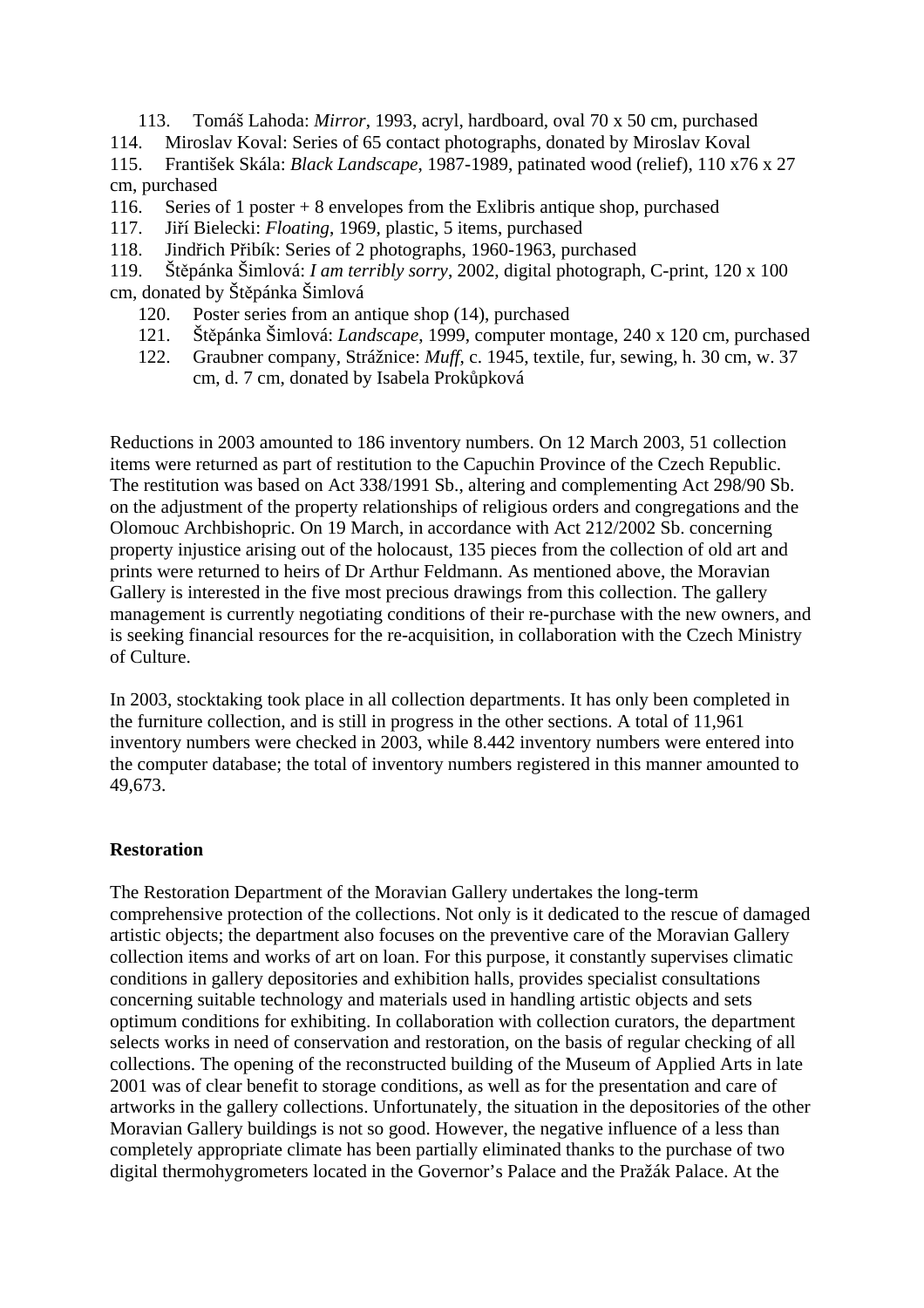same time, the Moravian Gallery plans to construct new depositories fully complying with all the strict requirements concerning proper storage of artistic objects.

 Individual restoration workshops face similar problems. The furniture restoration workshop is located in a building that was ruled to be in a critical state in 2002. As such, the building had to be rebuilt and altered, and workshop activity was subsequently resumed with more limited scope. In similar fashion, a restoration workshop had to be moved from the corridor of the Pražák Palace for six months, as the premises were declared inappropriate by the Regional Hygienic Department on the grounds of the presence of unacceptably high levels of harmful substances. The premises only came back into use after adjustment of the air-conditioning. Naturally, all these problems considerably hindered restoration work. The principal task in early 2003 was attention to water damage affecting Mikulov Chateau depositories at the end of 2002. In the first stage, affected objects were slowly dried, and then underwent further care, depending on the extent of the damage. In parallel, restoration work continued with collection objects scheduled for exhibitions and loans to the Moravian Gallery partner institutions. In total, 145 objects were completely restored and conserved, 26 of them as external commissions; 90 restorations were internal, alongside three restoration research projects. Adjustments made to collection items included 472 archive passe-partout mountings of drawings and prints, 215 presentation mountings of watercolours, drawings and photographs, and 37 cases of framing, fixture, hanging systems and frame renovation. Simple adjustments are made by the keepers of individual depositories; external collaboration is also saught.

### **The Moravian Gallery collections in research; loans of collection items**

The Moravian Gallery collections were subjects of study for a great number of Czech and foreign scholars in 2003; 179 visits were recorded. A total of 71 loans were made from the gallery collections for the exhibition purposes of other galleries (1,768 inventory numbers) in 2003. Of these, 64 (1,682 inventory numbers) were requested for domestic exhibitions, while seven loans (86 inventory numbers) went abroad.

#### **Exhibiting activities**

Permanent exhibitions

#### **A Place for Memory, A Space for Directions**

Exhibition of arts and crafts, applied arts and design in history Muesum of Applied Arts, all year

Concept, preparation and execution: PhDr. Kaliopi Chamonikola, PhD, PhDr. Alena Křížová, PhD, PhDr. Karel Holešovský, PhDr. Dagmar Koudelková, PhDr. Eliška Lysková, PhDr. Jarmila Novotná, PhDr. Ľudmila Dufková, Mgr. Markéta Vejrostová, Mgr. Anna Grossová, Mgr. Andrea Pauchová, Mgr. Martina Straková

The exhibition, presented in chronological order, follows in the footsteps of a previous installation of applied arts shown from 1971. It captures the development and style changes in various branches of the applied arts, from historical furniture through textiles, glass, ceramics and porcelain to objects made of precious and base metals. Individual halls feature basic stages in the development of art: Middle Ages (The Reflection of Eternity), renaissance (The Apotheosis of Beauty), baroque and rococo (An Eruption of Shape), classicism, empire and Biedermeier (Order As Ideal), the second rococo and historicism (The Phenomenon of Return) and art nouveau (Ornament as Form). Paintings, sculptures and posters are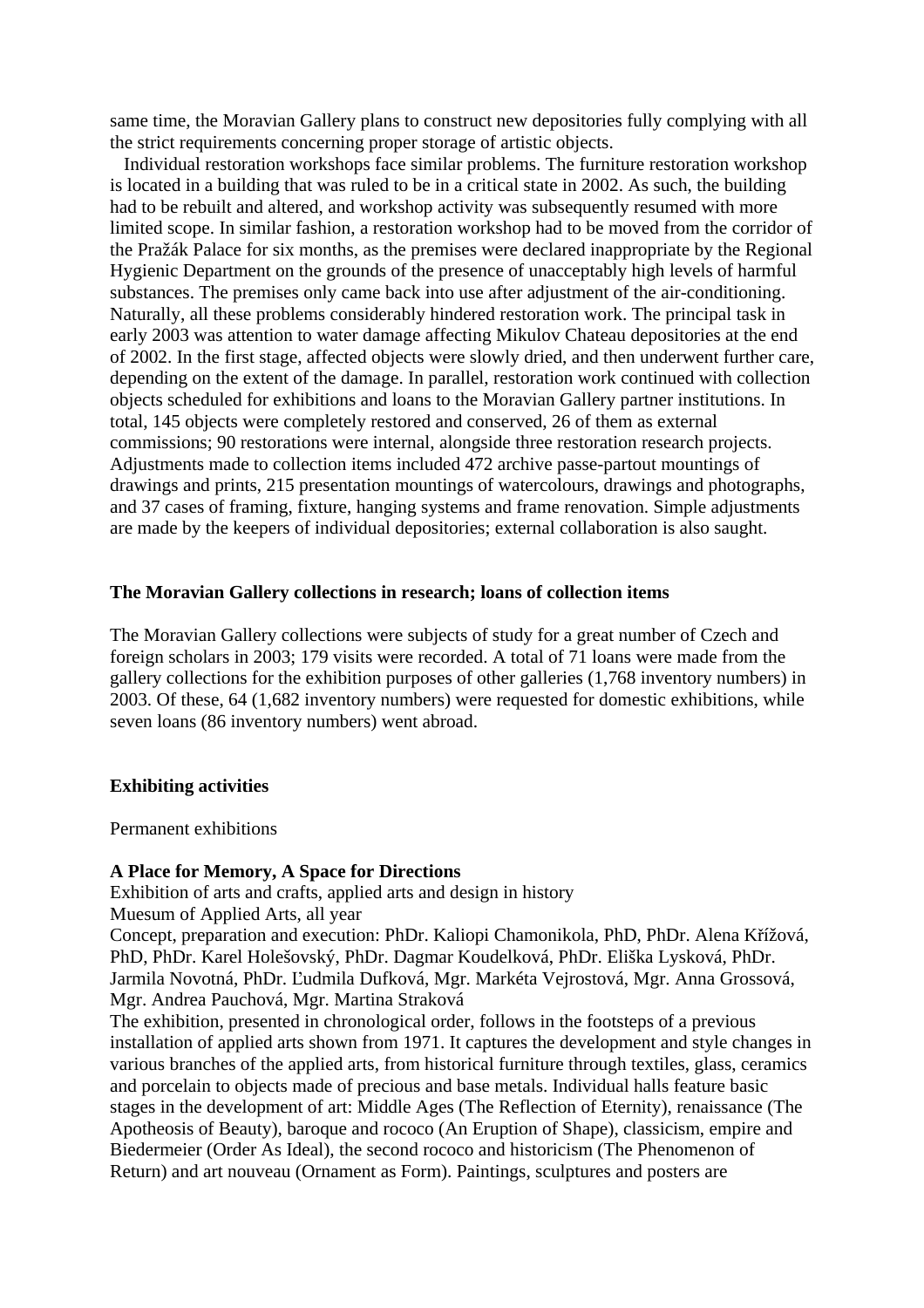organically incorporated into these sections. The organisers did not attempt to create an illusion of period interiors, on the contrary; the visitor is constantly aware of being in a museum. Each exhibit is given enough light and space, leading to a feeling of relaxation when coming in from the busy city centre.

 This rich collection – over five hundred objects – was largely assembled from the Moravian Gallery collections (including several recent acquisitions). It was complemented by several loans from religious and private property, as well as from the Silesian Provincial Museum in Opava. The provenance of the items is by no means restricted to Moravia and Silesia; the collection comprises Italian, German and Dutch renaissance furniture, Italian faience, Meissen and Vienna porcelain. Attendance at the exhibition totalled 5,572 in 2003.

### **Czech Art of the 20th Century**

#### Pražák Palace, all year

The collection of 20th-century Czech art is one of the most comprehensive in the Moravian Gallery. Consequently, particular efforts have been put into making it accessible to visitors. The exhibition halls designated for its presentation take up two floors of the Pražák Palace. The exhibition consists of two parts (the first and the second halves of the 20th century). Two halls feature "permanent exhibition variations", i.e. short-term thematic shows of works mostly rendered in "light techniques".

### **The Fire of Prometheus**

Czech modernism of the first half of the 20th century from the collections of the Moravian Gallery in Brno

Pražák Palace, all year

Exhibition concept: PhDr. Kaliopi Chamonikola, PhD, Mgr. Ing. Ivo Binder Curator: Mgr. Ing. Ivo Binder

The exhibition focuses on the striking surge of creativity that took place on the Czech art scene in the early 20th century and between the wars, which also fuelled the period after the Second World War. In this historically short period, Czech artists managed to overcome a certain regional isolation and parochialism that had bound the older generation. They kept close contact with foreign avant-garde movements and developed their initiatives in a fashion which implicitly placed them among the protagonists of world modernism. The creative atmosphere-generating work by leading Czech artists represented at the exhibition (Antonín and Linka Procházka, Bohumil Kubišta, František Foltýn, Josef Šíma, Václav Špála, Otakar Kubín, Bedřich Feigl, Vincenc Beneš, Emil Filla, Otto Gutfreund, Josef Čapek, Jaroslav Král, Jindřich Štyrský, Toyen, František Foltýn and many others) is symbolically encapsulated by the *Prometheus* painting by Antonín Procházka from 1911, almost a credo for the whole show. The subject matter also inspired Vincent Makovský's famous sculpture *The Head of Prometheus*. The exhibition presents key Czech works in painting, sculpture, drawing and, partially, applied arts (furniture by Josef Gočár), in their period context and in relation to art groups originating spontaneously at the time, absorbing the main developmental principles of contemporary art. Great emphasis is placed on Czech contributions to world cubism, poetism and surrealism, as well as to the advance of more recent art disciplines such as photography, stage design and typography. Last but not least, the installation commemorates the position of Brno in the sphere of avant-garde culture between the wars. Attendance at the exhibition totalled 7,093 in 2003.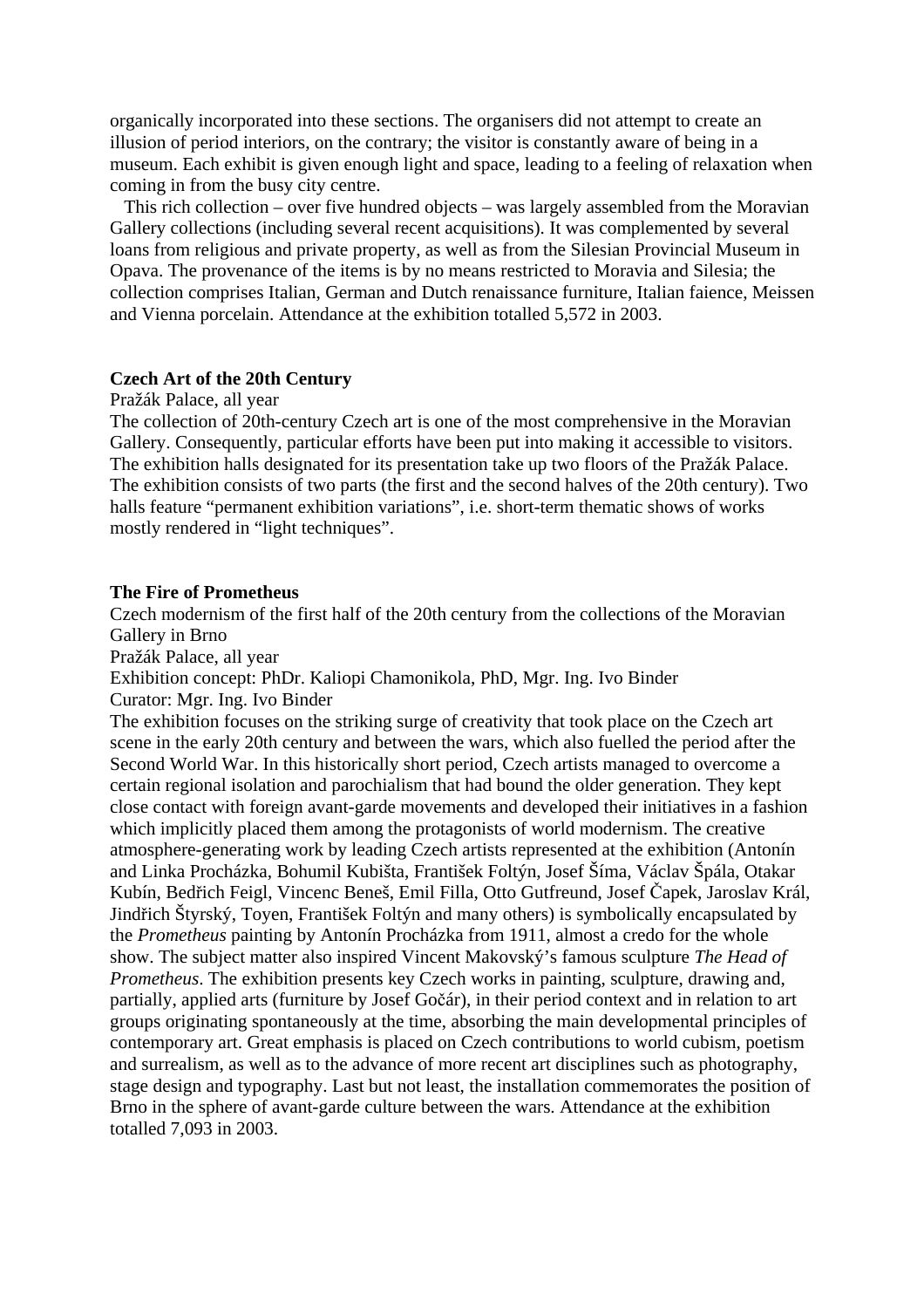# **Gesture and Expression**

Czech art of the second half of the 20th century Pražák Palace, all year Curator: Mgr. Ing. Ivo Binder

The third installation of modern Czech art in the Pražák Palace views the contemporary Czech art scene from a point observing the tension between the gestures involved in painting and sculpting on the one hand, and artistic expression on the other. The exhibition presents works by prominent artists of the period such as Mikuláš Medek, Karel Nepraš, Hugo Demartini, Dalibor Chatrný, Bohumír Matal, Bohdan Lacina and Jan Kotík. Many works on show feature among the gallery's latest acquisitions and are displayed for the first time. Two halls are traditionally allocated for small, short-term exhibitions introducing interesting artists and art directions. The 2003 shows included Václav Zykmund, the *Parabola* group and Bohdan Lacina, as well as the works of German expressionism from the Moravian Gallery collections. Attendance at the exhibition of modern Czech art totalled 8,608 in 2003.

# **Václav Zykmund**

# **Kašpar noci / Jester of the Night**

"Variations on 20th-Century Czech Art" exhibition series Pražák Palace, 11 December 2002 – 16 March 2003 Curator: Mgr. Ing. Ivo Binder The exhibition introduced works by one of the leading exponents of the second wave of surrealism in Czech art. Its core was a series of illustrations accompanying a collection of lyrical stories by the French author Aloysius Bertrand. Attendance in 2003: approx. 1,630

# **Parabola 1962-1969**

"Variations on 20th-Century Czech Art" exhibition series Pražák Palace, 19 March – 22 June 2003 Curator: Mgr. Ing. Ivo Binder

The exhibition concentrated on the creative forces behind a group of artists established in the early 1960's. The group's importance is yet to be fully assessed by art historians. In the loosened atmosphere of the 1960's, a non-conformist art movement originated in Brno, later joined by composers of the *A* Creative Association. Although the group did not weather the heavy ideological pressure generated by the onset of normalisation, it remains a remarkable example of courageous artistic resistance. The exhibition consisted of thirty selected works (drawings, paintings, collages, sculpture) by Rudolf Fila, Robert Hliněnský, Dalibor Chatrný, Jozef Jankovič, Ladislav Novák, Leonid Ochrymčuk, Eduard Ovčáček, František Šenk, Miroslav Štolfa, Miloš Urbásek, Václav Zykmund and others. Attendance in 2003: approx. 2,485

# **Bohdan Lacina**

"Variations on 20th-Century Czech Art" exhibition series Pražák Palace, 26 June – 12 October 2003 Curator: Mgr. Ing. Ivo Binder This small exhibition presented a selection of works by a prominent protagonist of the Czech art of the 20th century, a co-founder of *Skupina Ra* ["Ra" Group]. Apart from paintings,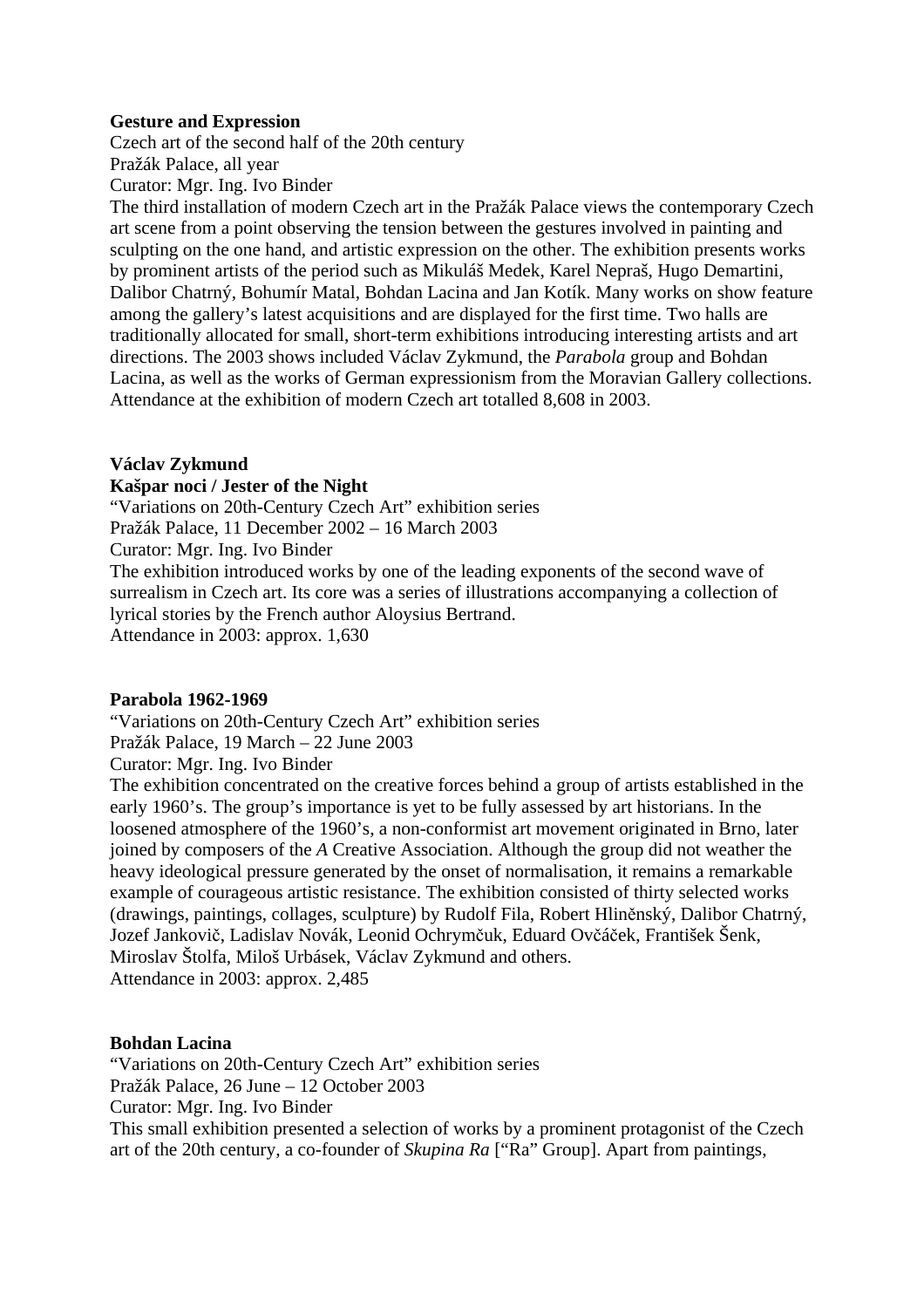Lacina's less known drawings and prints from the Moravian Gallery collections were displayed. Attendance in 2003: approx. 1,798

### **German Expressionism**

"Variations on 20th-Century Czech Art" exhibition series Pražák Palace, 23 October 2003 – 2 February 2004 Curator: Mgr. Ing. Ivo Binder Expressionism, which shaped the whole of 20th-century art, found a particular response and development in Germany, by no means restricted to the sphere of visual art. Works by German and Austrian artists involved with the trend feature especially in the Moravian Gallery collections under "light" techniques. The exhibition comprised works by Egon Schiele, Gustav Klimt, Oskar Kokoschka, Wilhelm Lehmbruck, Vassily Kandinsky, Otto Dix, Georg Grosz and others. Attendance in 2003: approx. 1,892

# **The Look of Medusa**

European Art of Six Centuries Governor's Palace, all year Curator: PhDr. Kaliopi Chamonikola, PhD Curator's assistant: Mgr. Zora Wörgötter

The exhibition is a selection of the most valuable pieces from the Moravian Gallery collections, from Gothic to the 19th century, complemented by some remarkable loans from the religious property and collections of other institutions. Alongside works of Moravian provenance, there are pieces of Austrian, German, Italian and Dutch origin. The show also comprises a prestigious selection of Flemish and Dutch painting, recently enriched by several interesting new acquisitions. The highlight of the exhibition is P.P. Rubens' *The Head of Medusa*. In the 19th century, the artist's rendering of the abominable Gorgon was considered so eerie that in the Francis Museum, its original location, the painting was exhibited behind a curtain in order "not to frighten women and children." The exhibition premises contain a hall for small, short-term exhibitions, chiefly from the collection of old drawing and graphic art (the attendance for these minor shows is not monitored). Attendance in 2003: approx. 5,517

# **Speculare; Magic Images**

Short-term exhibition within "The Look of Medusa" Governor's Palace, 18 September 2002 – 12 January 2003 Curator: Mgr. Yvona Ferencová

This small but extraordinary exhibition, opened in 2002 and held in the premises of the old art collection, was dedicated to the youngest art enthusiasts. It was prepared in collaboration with the National Museum of Technology and featured bizarre baroque items that once pulled large crowds: various scientific and technical apparatuses such as a microscope, a telescope, a sun and moon dial, *laterna magica*, remarkable objects employing laws of physics to create spectacular effects, and works of art resonant of the voyages of discovery so topical in their time. The exhibition mediated the baroque era in a manner different from traditional history textbooks, as a period of considerable scientific progress as well as of playfulness and humour.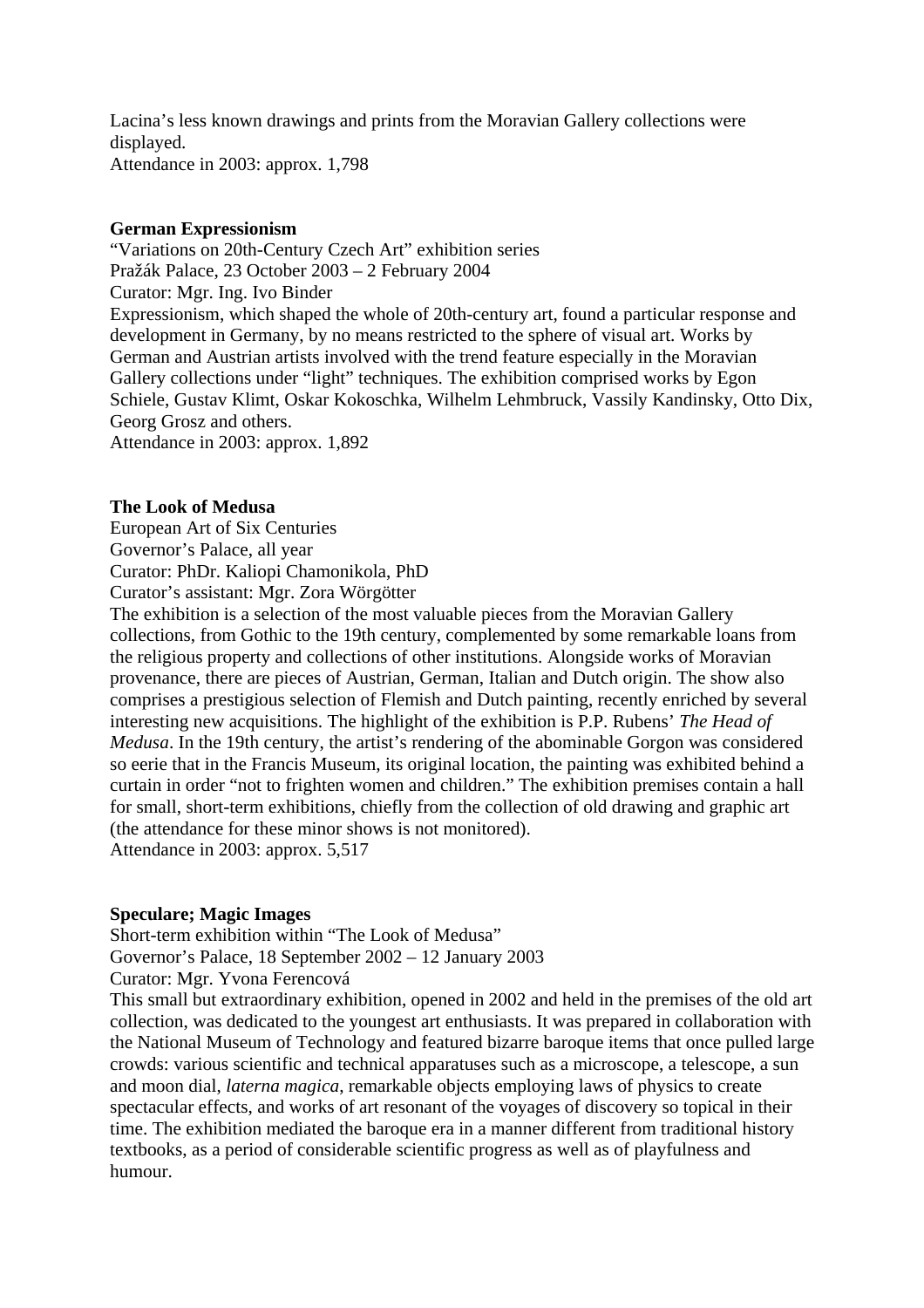# **Changes of Tradition – Dutch Painting of the 18th Century**

Short-term exhibition within "The Look of Medusa" Governor's Palace, 22 January – 30 March 2003

Curator: Mgr. Ing. Zdeněk Kazlepka, PhD

Dutch painting and drawing in the 18th century followed in the footsteps of artists of the previous "golden era". Although it developed rather than surpassed its predecessors, it spawned some pieces of remarkable quality. The exhibition consisted of twenty landscapes, seascapes, vedutas, historical themes and allegories originally found in the collection of the Rajhrad industrialist Arnold Skutezky.

# **The Central European Baroque Portrait**

Short-term exhibition within "The Look of Medusa" Governor's Palace, 9 April – 31 August 2003 Curator: Mgr. Zora Wörgötter

The exhibition introduced several striking works by the masters of Central European painting Jan Jiří Etgens, František Vavřinec Korompay, František Antonín Palko and others who devoted time to portraiture alongside their usual religious subject matter. Unlike the prestigious portraits that accentuate the importance and merits of the portrayed, to be encountered most frequntly in galleries, the portraits on show were of a more private and intimate nature.

# **Central European Cabinet Painting**

Short-term exhibition within "The Look of Medusa" Governor's Palace, 10 September 2003 – 4 January 2004 Curator: Mgr. Zora Wörgötter

This core of this exhibition from the old art series was genre pictures featuring typical village life imagery derived from Dutch and Flemish painting. Miniatures on display were, among others, by Franz de Paul Ferg, and Prague artists Norbert Grund and J.V. Angermayer.

# **From Gothic to Empire**

This permanent exhibition is located at Mikulov Chateau. Since 1998, it has been administered by the Regional Museum in Mikulov. It is open all year, in winter at weekends. Exhibition Commissioners: Dobromila Brichtová (Regional Museum, Mikulov), PhDr. Alena Křížová, PhD (Moravian Gallery)

The exhibition of arts and crafts in the historical halls of Mikulov Chateau presents lifestyle changes over the course of several centuries.

# **Short-term exhibitions**

In 2003, the Moravian Gallery organised a large number of exhibitions, from its own collections, on loan from private owners and in collaboration with partner institutions.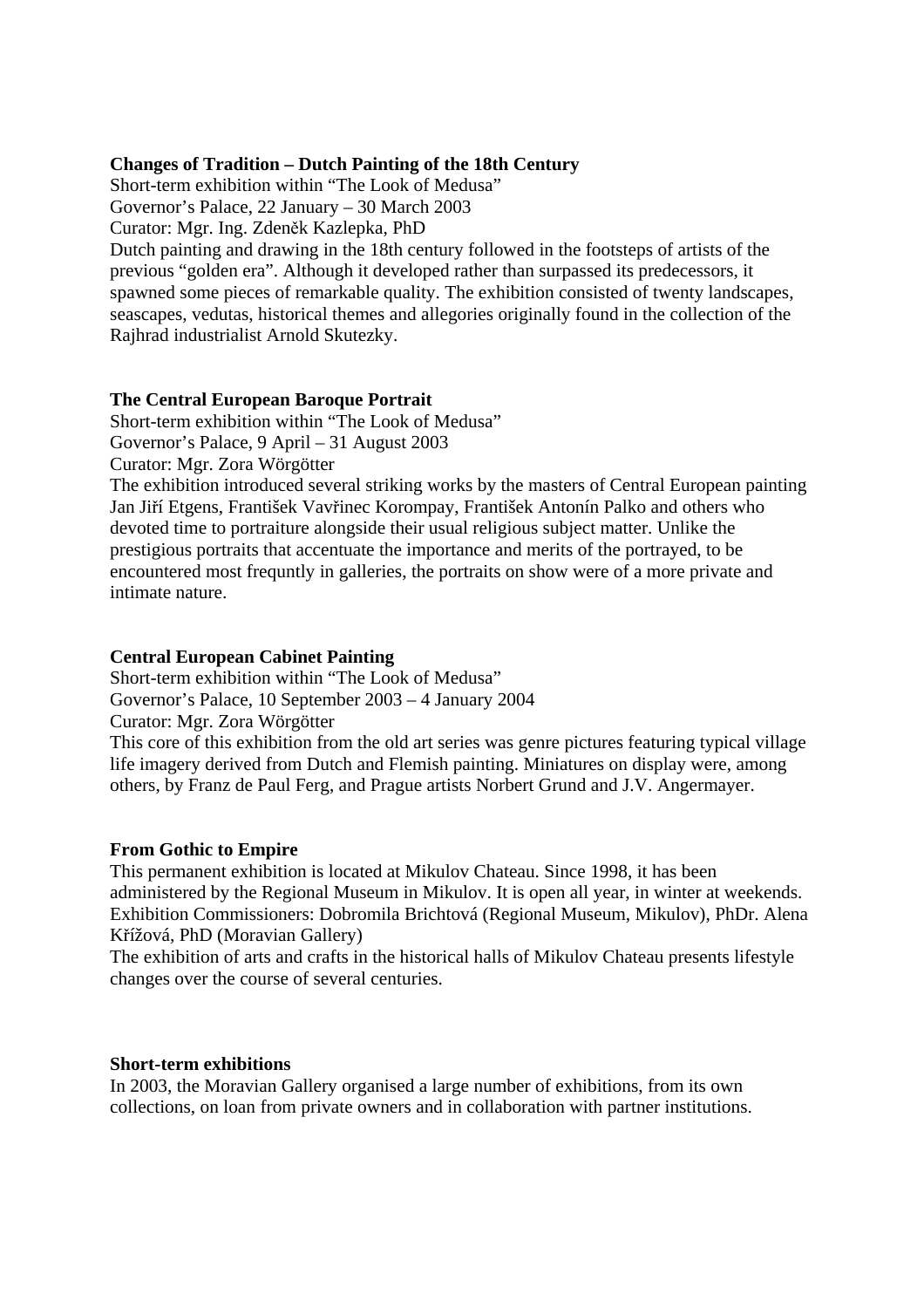# **Exhibitions opened in 2002**

# **Vienna Silverware from the Collections of the National Museum, Prague**

Pražák Palace, 10 October 2002 – 5 January 2003 Exhibition Author: PhDr. Dana Stehlíková CSc.

Curator: Mgr. Anna Grossová

The collection of court and aristocratic silverware preserved in the National Museum, Prague is a unique set of examples of work in precious metals. The exhibition, premiered in Vienna in the summer of 2002, introduced silverware produced in the Vienna workshops of Mayerhofer & Klinkosch and J.C. Klinkosch in 1867-1921. It was largest show of its kind to appear in the Czech Republic. The Klinkosch factory was among the leading silverware suppliers in Central Europe for three generations. It provided silverware for the Austrian imperial court as well as for other royal houses and nobility. The exhibition centrepiece was the Imperial Service, donated by Emperor Franz Josef I to a Mexican advocate defending his brother, Emperor Maxmilian (later executed by the Republicans), at court martial. The service was designed by Theophil von Hansen, the architect of the Pražák Palace in Brno. Other high points of the exhibition included the service of Count František Josef Salm-Reifferscheid from the Hainšpach chateau and Prague and the family silver of the Thun-Hohensteins from Klášterec nad Ohří, complemented by specimens from various smaller aristocratic collections. Attendance in 2003: 415

# **The Field of Phenomena – the Solitude of Things**

Pražák Palace atrium, 28 November 2002 – 26 January 2003 Curator: Mgr. Pavel Netopil

Although the artists represented at the exhibition (Milan Grygar, Tomáš Hlavina, Jiří Kovanda, Václav Krůček and Eva Myslíková) span several generations, they have something in common. Through their work, they either adopt classic modernist procedures, or directly polemicise with them, employing simple, almost meagre means. The exhibition was accompanied by a catalogue sheet.

Attendance in 2003: approx. 250 (free admission)

# **Connection through Image**

Czech Humanitarian Photography 1990-2000 After the Flood 2002 Governor's Palace, 26 November 2002 – 26 January 2003 Exhibition concept: Alena Dvořáková, Viktor Fischer, Lucia Lendelová, Tomáš Pospěch Curators: PhDr. Antonín Dufek, PhD, Mgr. Jiří Pátek The exhibition, organised in collaboration with the *Atelier AFIS* in Prague, brought together a unique collection of photographs, all of them produced with the objective of helping in an actual and difficult situation through the power of visual communication. The photographs were used in fund-raising campaigns and in the acquiring sponsors for humanitarian purposes, and the majority of artists provided them free of charge. All photographs were associated with

pressing social themes, such as the integration of the mentally ill and disabled into the world of the healthy, the support of foster care and tackling drug addiction. Some shots documented war and post-war situations in several countries. The photographs on show also included records of the disastrous floods that struck Moravia in 1997, including the *After the Flood* series taken in flood-stricken areas in 2002.

Attendance in 2003: 516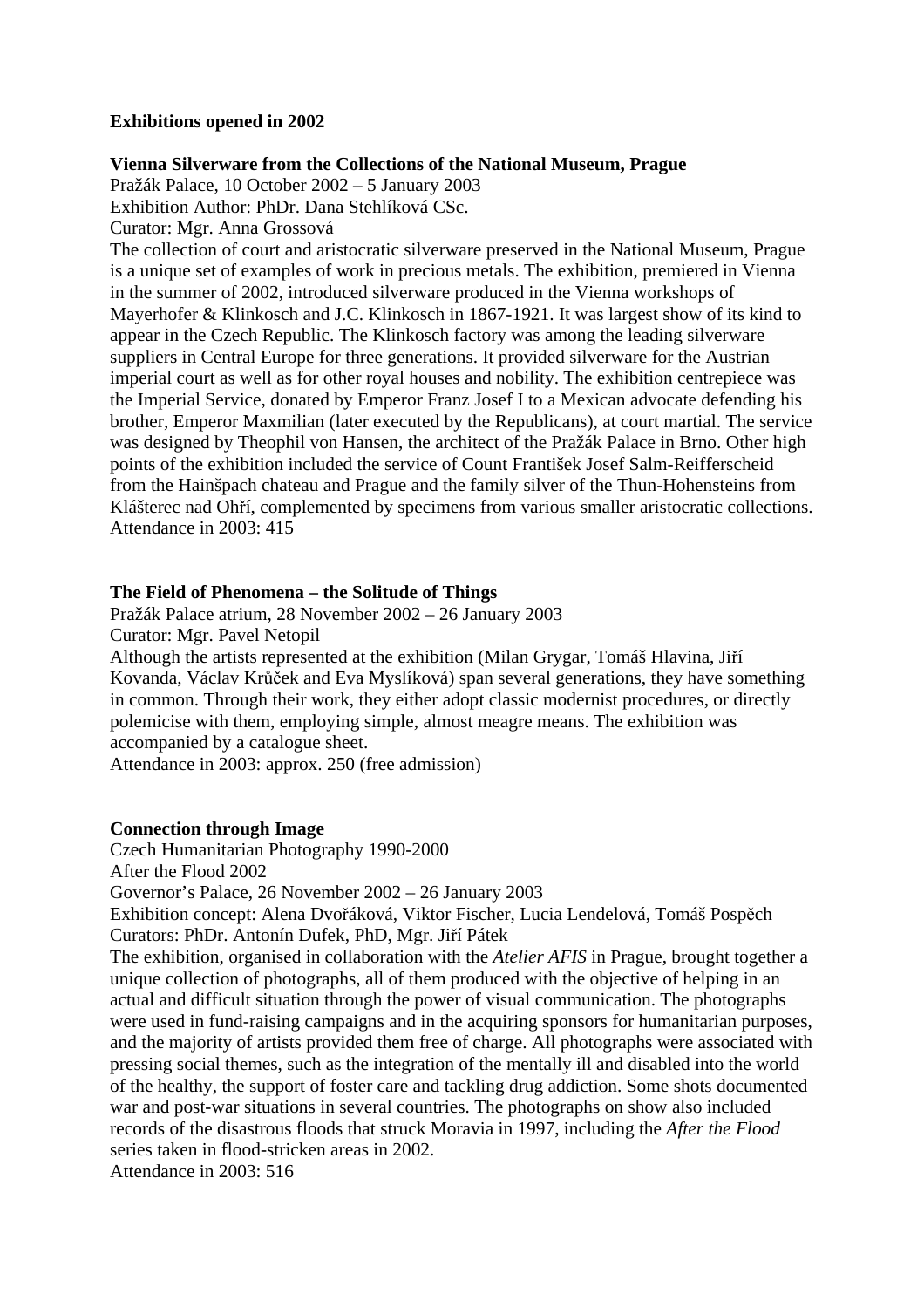# **Helmut & Johanna Kandl, Leo Kandl**

# **Contact**

Governor's Palace cloister, 6 November 2002 – 5 January 2003 Curator: PhDr. Antonín Dufek, PhD

This exhibition of the work of three Austrian artists explored life on the Czech-Austrian border, both similar and different in many respects. While Leo Kandl took photographic portraits of the people from the region, Helmut and Johanna Kandl acquired their photographs from private collections of people with whom they made contact. They see the gist of their artistic activities in communication between people from both sides of the border. The exhibition, accompanied by a catalogue sheet, was prepared in collaboration with the Czech committee of ICOM.

Attendance in 2003: approx. 80

# **Exhibitions opened in 2003**

# **Museum of Applied Arts**

# **Space for Tapestry**

Museum of Applied Arts, 10 January – 16 February 2003 Exhibition concept: Jan Timotej Strýček, Miluška Trachtová Exhibition Commissioner: Mgr. Martina Straková

The roots of the Moravian tapestry workshop in Valašské Meziříčí go back to the late 19th century and the local weaving tradition. To date, the venture has preserved the principal technical methods based on fine manual work. The workshop is well-known for its collaboration with prominent Czech artists. The exhibition, focused on tapestry in modern interiors, was held within the *Actual Textile Art* project. The exhibits were executions of works by Ivan Chatrný, Vladimír Kokolia, Stanislav Kolíbal, Zbyšek Sion, Zorka Ságlová and others. The show was accompanied by a catalogue. Attendance in 2003: 2,687

# **A Surface Created for Decoration; Japanese Lacquer Art from the 16th to the 19th Century**

Museum of Applied Arts, 27 February – 11 May 2003 Author, exhibition concept: PhDr. Filip Suchomel

Collaboration: Michaela Pejčochová

Commissioner: Mgr. Martina Straková

This exceptional exhibition project presented over two hundred unique pieces of Japanese lacquer art from Czech and Moravian, state and private collections. It introduced a specific art discipline that, in Japan, is considered among free art genres, together with painting and ceramics. The techniques ranged from the traditional ones used in Japan for the decoration of both luxurious pieces and items of everyday use, to those employed with decorative objects designed for export to Europe, where they became sought-after collectors' items in aristocratic circles. The exhibition, premiered in the Kinský Palace in Prague, was prepared by the National Gallery in Prague in collaboration with the Náprstek Museum, and featured several pieces from the Moravian Gallery collections.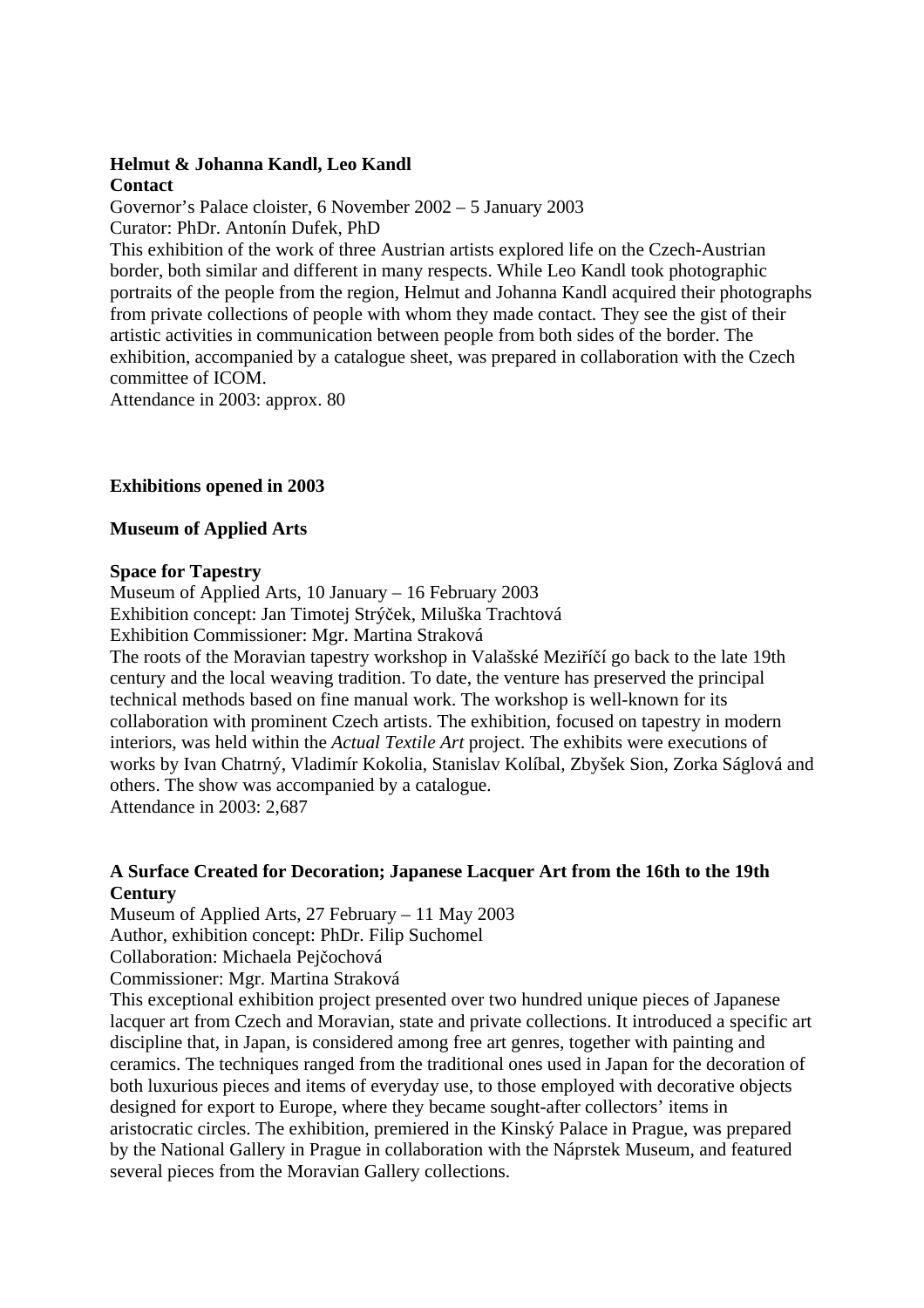Attendance in 2003: 6,063

# **The World of Kokeshi Dolls**

Museum of Applied Arts, 3 March – 30 March 2003 Exhibition concept and preparation: The Japan Foundation Commissioner: Mgr. Markéta Vejrostová The exhibition was opened on the day of *Hina macuri*, the traditional Japanese doll festival. On this day, dolls representing the Japanese imperial couple are displayed in families with daughters. This interesting travelling exhibition included traditional and contemporary Japanese *kokeshi* dolls, as well as other original Japanese wooden toys. The exhibition, accompanied by a catalogue sheet, was organised in collaboration with the Japanese Embassy in Prague.

Attendance in 2003: 2,891

# **Tomáš Ruller – Of Love's Time**

Museum of Applied Arts, 15 April – 18 May 2003

Curator: PhDr. Antonín Dufek, PhD

Tomáš Ruller, the creator of a large number of contoversial performances, presented his collection of digital photographs and videos based on conceptual and body art. The installation, inspired by the beauty of the human body, did not lack erotic undertones. It was accompanied by a catalogue sheet.

Attendance: 1,700

# **Art is Abstraction**

Czech visual culture of the 1960's Museum of Applied Arts, 11 June – 14 September 2003 Author: Zdeněk Primus, M. A. Commissioner: PhDr. Marta Sylvestrová

This exhibition offered an original view of the development of the fundamental experimental directions in Czech art from the late 1950's until the early 1970's. It accentuated the importance of book jacket design in the period; in an atmosphere hindering any form of free artistic expression, many artists resorted to commissions in the sphere of book design. Some truly remarkable pieces originated in the period, often with parallels in painting and other genres. Free art, typography and photography all tended towards abstraction at the time. The subject matter of the inventive exhibition was the interconnection between the three art disciplines. The show was prepared by the Moravian Gallery in Brno in collaboration with the Prague Castle Administration and the Art Museum in Olomouc, with financial support from the Prague Foundation for Contemporary Art and the Culture 2000 EU programme. The catalogue was issued by Kant Publishing in collaboration with the organising institutions. Attendance: 1,948

# **Milan David - Nature Morte or Small Feast I, II**

Museum of Applied Arts respirium, 19 September – 16 November 2003; 19 November 2003 – 11 January 2004 Curator: Mgr. Jiří Pátek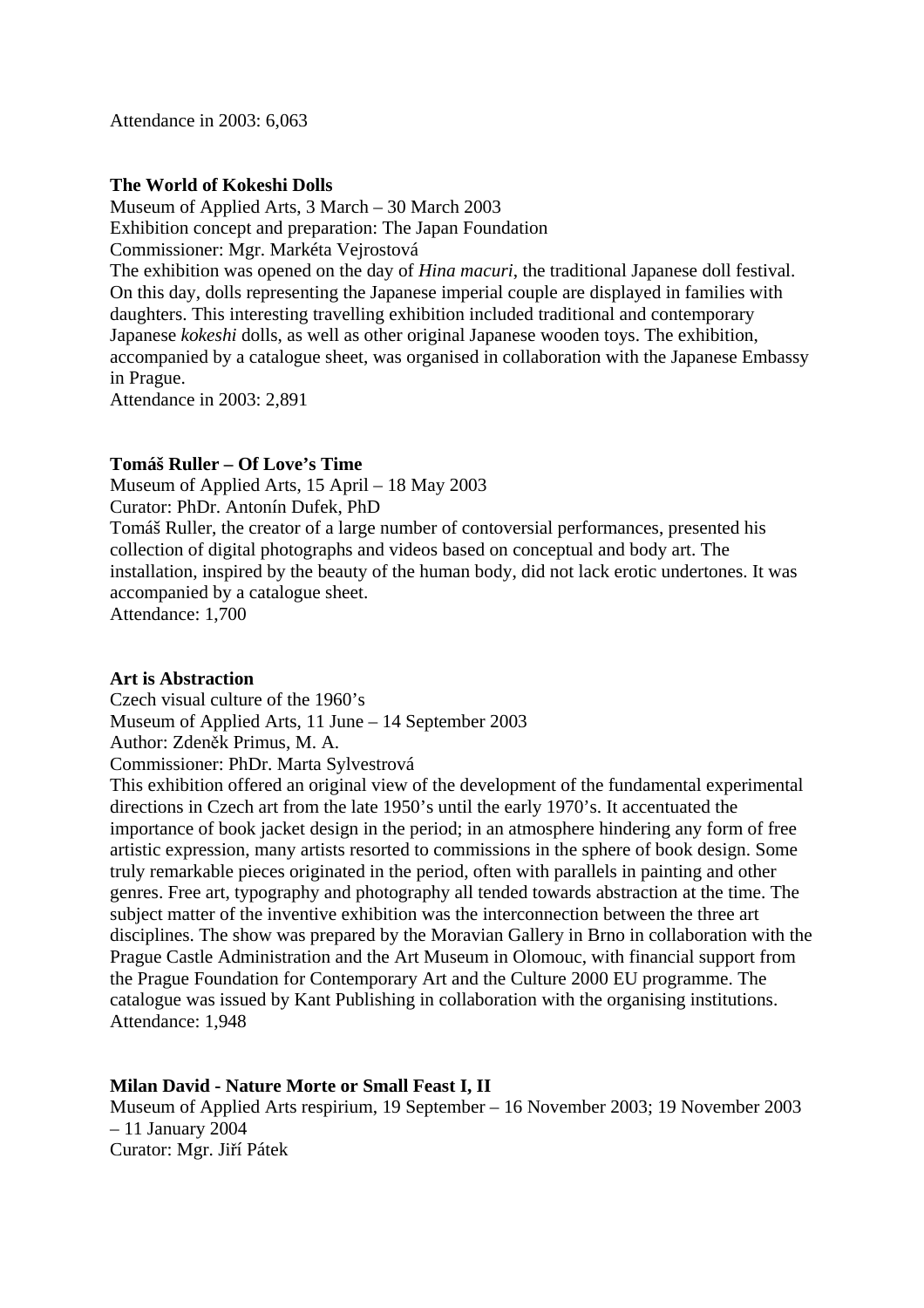The Prague stage designer, artist and photographer Milan David presented a series of photographs from his travels in the Czech Republic and abroad. While the first part of the exhibition featured statues, particularly discarded ones, the second part was dedicated to the artist's original explorations of space. Attendance: approx. 1,090

# **Ivan Kafka – National Empty Rattling**

Museum of Applied Arts courtyard, 4 July – 14 September 2003 Curator: Mgr. Pavel Netopil Ivan Kafka's installations, rooted in minimalism and land art, have been exhibited abroad more often than in the Czech Republic in recent years. In summer 2003, one of them made a striking appearance in the courtyard of the Museum of Applied Arts: 1,260 small windmills in colours of the Czech national flag turned and rattled in the wind. Attendance: approx. 568

# **Pražák Palace**

# **Predecessors of Modernism in Hungarian Photography**

Pražák Palace, 15 January – 2 March 2003

Author: Károly Kincses

Commissioner: PhDr. Antonín Dufek, PhD

This exhibition was an overview of Hungarian photography from the late 19th century until the Second World War. While professional studio photography, mainly portrait photography, grew more and more commercial, losing its inventive potential, art photography as we know it today was conceived in the milieu of amateur photographers' clubs and associations. Its protagonists advocated pictorialism and produced works to a world standard. The exhibition, prepared in collaboration with the Hungarian Museum of Photography in Kéczkemét, was facilitated by the Hungarian Cultural Centre in Prague. Attendance: 1,465

#### **František Tichý (1896-1961)**

Pražák Palace, 27 March – 18 May 2003 Author: PhDr. Jana Orlíková

Curator: Mgr. Petr Ingerle

František Tichý is an extraordinary figure in Czech art, a solitary artist outside the major trends dominating the art of his period. In his emphasis on perfect craftsmanship, he followed in the footsteps of classic art; yet he put his skills to the service of modern and personal expression. The retrospective exhibition was prepared in collaboration with the Prague City Gallery. Apart from free work, among which Tichý's famous circus still lifes stood out, the show featured specimens of posters, jewellery, book illustrations and stage designs. The project, premiered at the turn of 2002 in the Prague City Gallery, was accompanied by a Gallery Publishing catalogue by Jana Orlíková in Czech and English versions, as well as by an extensive monograph by Tomáš Winter, Polana Bregantová and Libuše Koubská. Attendance: 5,420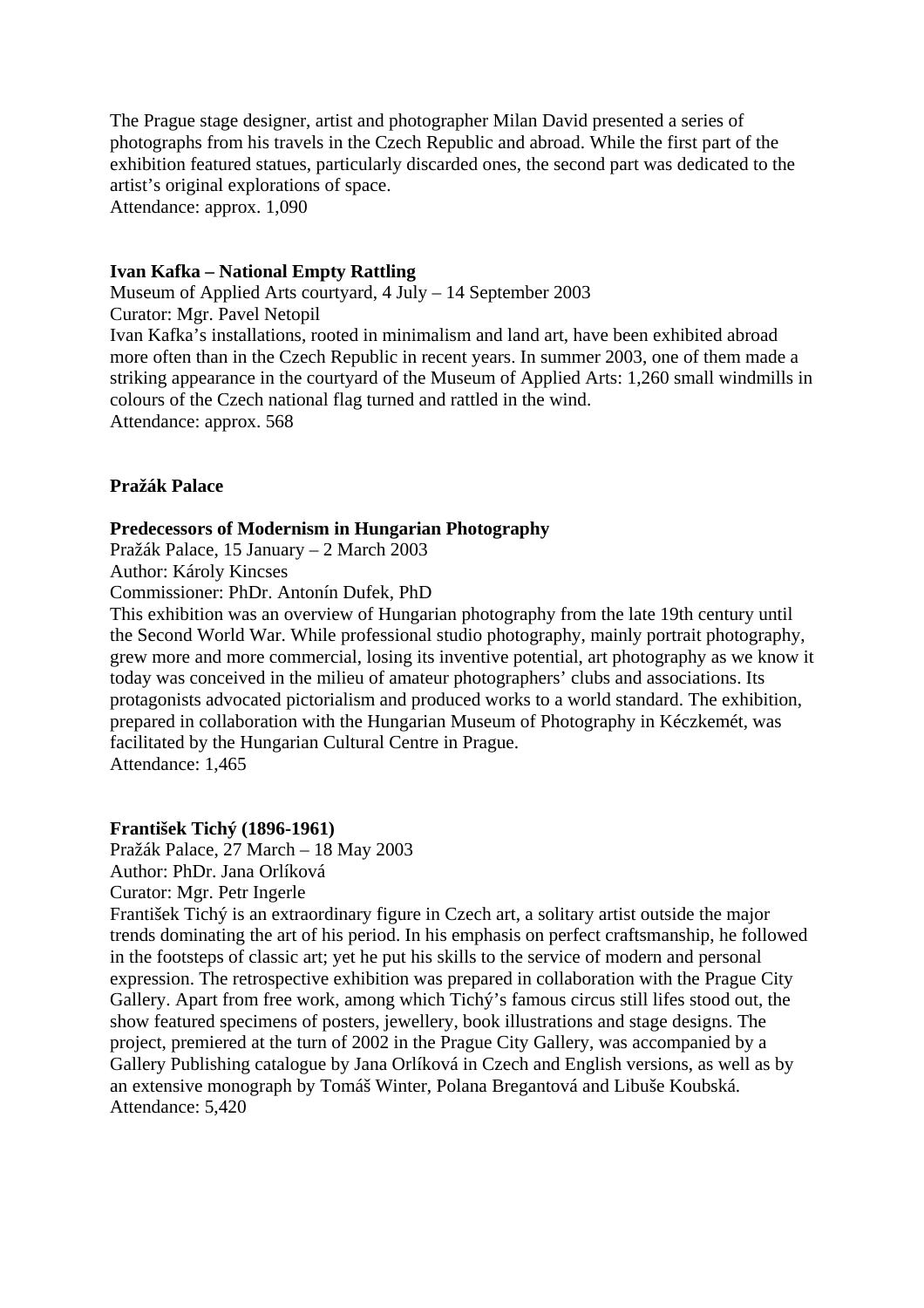# **Czech Garnet**

Seventeen centuries of the Czech Garnet Pražák Palace, 5 June – 19 October 2003 Author and curator: PhDr. Dana Stehlíková, CSc. Commissioner: Mgr. Anna Grossová

This exhibition traced the long-term popularity of the Czech garnet and its use in arts and crafts over the course of seventeen centuries. It was not limited to jewellery but included various other items embellished by the stone, such as glass goblets, medals, liturgical objects, embroidery, and others. The oldest exhibits came from the period of the "movement of nations" (4th to 6th century AD), the most recent ones comprised original jewellery from the second half of the 20th century. The exhibition was complemented by examples of portrait painting and prints documenting the wearing of jewellery with the Czech garnet in different periods. The show was prepared by the Moravian Gallery in collaboration with the National Museum in Prague.

Attendance: 5,354

# **Jiří Příhoda – Idea of God**

Pražák Palace, 30 October – 30 November 2003

Curator: Mgr. Yvona Ferencová

*The Invisible Cause*, long-term project of the Moravian Gallery, aims to mediate aesthetic experience for, alongside ordinary visitors, the visually impaired as well. In 2001, foundations were laid for a collection of artwork for the blind and visually impaired. The collection includes works communicating through visual as well as other means, and is continuously enriched by new items. The installation by Jiří Příhoda, winner of the 1997 Jindřich Chalupecký Prize, was a significant contribution to the project, organised under the auspices of the *Vize* foundation of Dagmar and Václav Havel. The stimulus for the work on display came from the artist's conversations with a blind girl that helped him understand the manner in which blind people perceive the world. The girl's relatively concrete idea of God was particularly inspiring for the artist. He made a statue based on her description that nobody (apart from the artist himself) is allowed to see, as it is placed in a dark room and a visitor can only experience it through touch.

Attendance: 830

# **Ladislav Železný, Aleš Kilián - Gyatam**

Pražák Palace, 30 October – 30 November 2003

Curator: Mgr. Yvona Ferencová

The intention to mediate varied sensory experience was at the root of *Gyatam* by Ladislav Železný and Aleš Kilián, the second installation dedicated to the blind, and not only to them. The three-dimensional object presented was a multi-functional vibration bathtub filled with water, with the acoustic environment being shaken by sound vibrations transmitted by loudspeakers. The reaction of the environment could be perceived visually, as sound drawings in rays of light, or haptically, immersing the hand under the water surface, as vibrations affecting the body surface.

# **The Czech Puppet**

Pražák Palace, 16 December 2003 – 14 March 2004 Authors: PhDr. Jaroslav Blecha, Mgr. Pavel Jirásek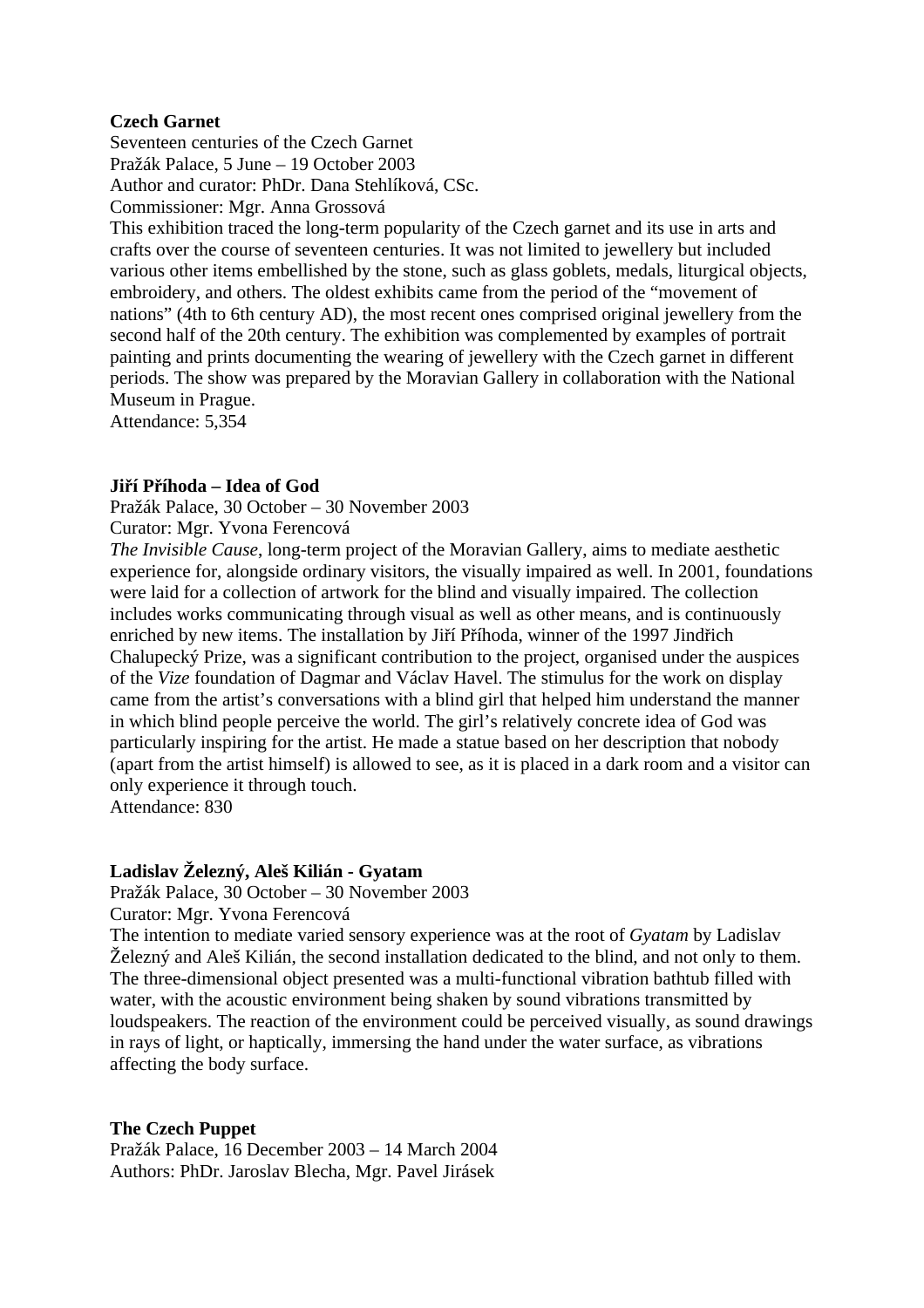### Commissioner: Mgr. Markéta Vejrostová

The exhibition presented the extraordinary tradition of the Czech puppeteering from the turn of the 18th century to the present. It deliberately took no account of the theatre context of the exhibits but accentuated their artistic aspects in changing periods, from the oldest marionettes used by travelling Czech puppeteers through puppets made by commercial companies for the family and group puppet theatres, to the 20th-century puppets influenced by new art directions and associated with new theatre institutions. The exhibition, the fruit of a research project by the Moravian Provincial Museum supported by a Ministry of Culture grant, emphasised the major share of prominent Czech artists in puppet production. The show also counted on young visitors: one of the halls was designed as a playroom where children could encounter typical puppet theatre figures, test the not-so-easy control of puppets and improvise sketches from their own imagination.

Attendance in 2003: 1,958

# **Pražák Palace Atrium**

(exhibitions can be accessed free of charge, attendance figures are estimates)

### **Milan Houser - Reverse**

Pražák Palace Atrium, 7 February – 6 April 2003

Curator: Mgr. Pavel Netopil

Positive-negative, front-reverse: these terms characterise Houser's cycle on show. His sizeable pictures, produced from original photographs, explored secondary effects we do not usually perceive in the reflection of light and shadow. The exhibition was accompanied by a catalogue sheet.

Attendance: approx. 580

# **Michal Pěchouček - Collector**

Pražák Palace Atrium, 17 April – 15 June 2003 Curator: Mgr. Petr Ingerle

Michal Pěchouček, newly winner of the 2003 Jindřich Chalupecký Prize, introduced a series of paintings tailor-made for the specific space of the Atrium at his first exhibition in Brno. Twenty-six canvases were interconnected through an indicated storyline that visitors had to complete for themselves, and accompanied by music. The cycle resembled a set of film sequences executed in painting mode. A catalogue sheet was issued for the exhibition. Attendance: approx. 551

# **Ivana Lomová – The Child Within**

Pražák Palace Atrium, 17 June – 31 August 2003 Curator: Milena Slavická

Commissioner: Mgr. Petr Ingerle

The free art of Ivana Lomová, illustrator of a large number of children's books, is inspired by childhood, be it what is preserved in ourselves from the child, our earliest memories or the childhood we experience with our children. The artist uses amateur photographs from family albums, capturing everyday situations, as models, and enriches her oil paintings based on the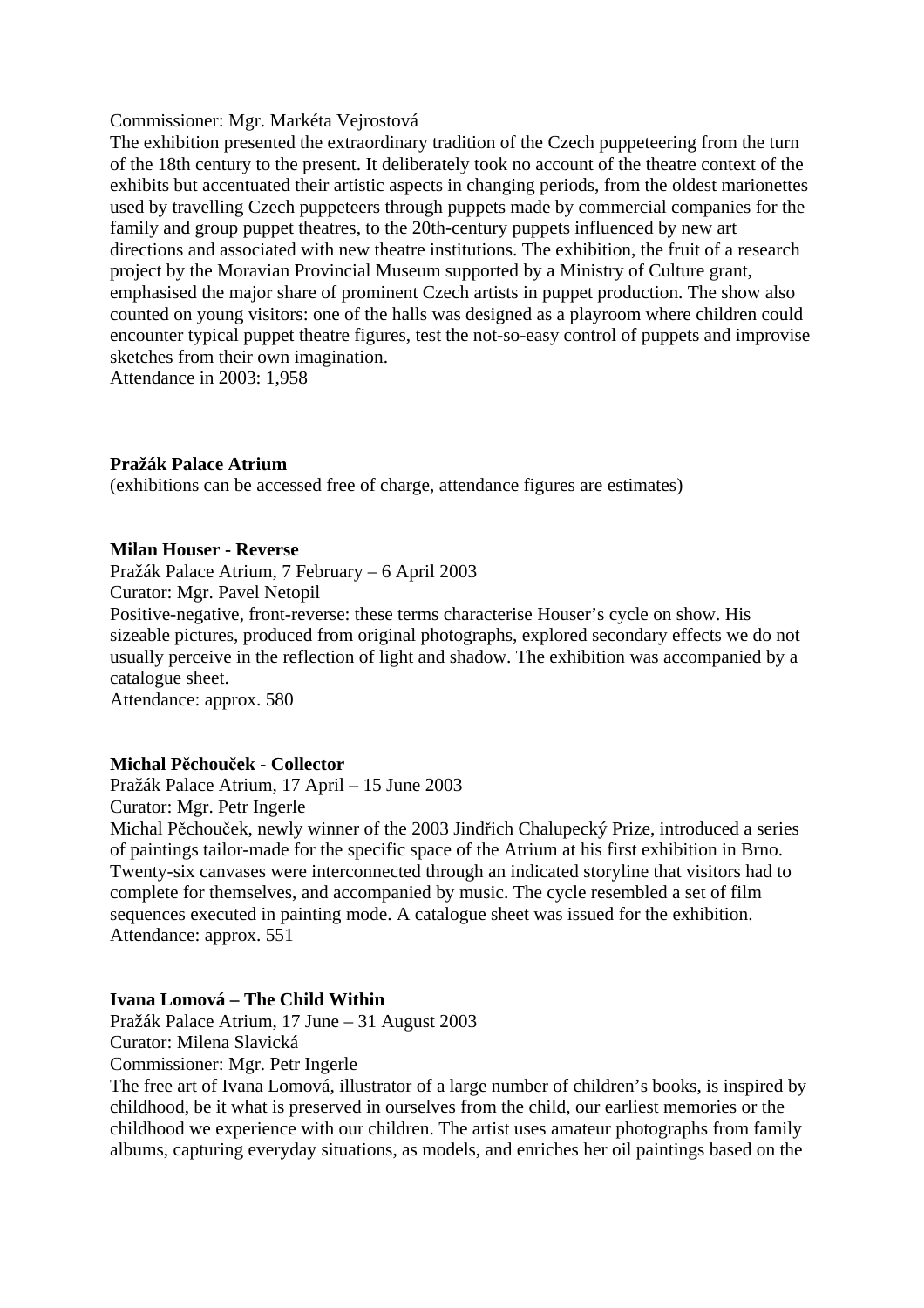photographs with subtle humour and sensitive understanding. The exhibition was accompanied by a catalogue sheet. Attendance: approx. 505

# **Petr Brožka - Kaprun**

Pražák Palace Atrium, 10 September – 9 November 2003 Curator: Mgr. Petr Ingerle Paintings by the snowboarding enthusiast Petr Brožka reflected the artist's memories of his stay in an Alpine skiing resort. To express the dynamic aspect of fast boarding, he employed a near-futuristic disintegration of colour planes and lines. The exhibition was accompanied by a catalogue sheet. Attendance: approx. 555

# **The Smell of Leopard Skin**

Pražák Palace Atrium, 21 November 2003 – 11 January 2004 Curator: Mgr. Pavel Netopil The exhibition presented works by students and fresh graduates from Czech and Slovak art academies. While each artist chose his or her own form of expression, the common denominator was erotic subject matter. The exhibition was accompanied by a catalogue sheet. Attendance: approx. 625

# **Space for One Work of Art**

It has been one of the gallery's objectives that the visitor should encounter art throughout, not only in "classic" exhibition halls. The hall section by the entrance to the library on the third floor of the Pražák Palace is therefore used as a specific exhibition space. There is just enough room for a single work of art. As a rule, the opportunity to present their works here is given to young artists, the majority of whom exhibit non-traditional three-dimensional artefacts. Curator Mgr. Pavel Netopil was in charge of the space in 2003, and the following works were displayed:

- Jana Doubková *Friends–Tough Girls*, 2001 (6 November 2002 26 January 2003)
- Robert Vlasák *Untitled*, 2002 (6 February 6 April 2003)
- Petr Kvíčala *Get Inside*, 2002 (16 April 15 June 2003)
- Benedikt Tolar *é*, 2002 (25 June 28 September 2003)
- Pavel Korbička *Corridor*, 2003 (16 October 2003 4 January 2004)

# **Magdalena Jetelová - Chair**

Pražák Palace courtyard, all year

The three-metre and three-ton *Chair* by Magdalena Jetelová was first exhibited in the 1980's when it was understood as a mockery of the empty monumentality inherent in society at the time. During the devastating flood of summer 2002, it was torn down by water at Kampa, Prague and travelled a full 40 km downstream on the Vltava River before it was fished out. The object thus acquired another meaning, becoming a real monument to a natural disaster that had such a catastrophic effect on the Czech Republic.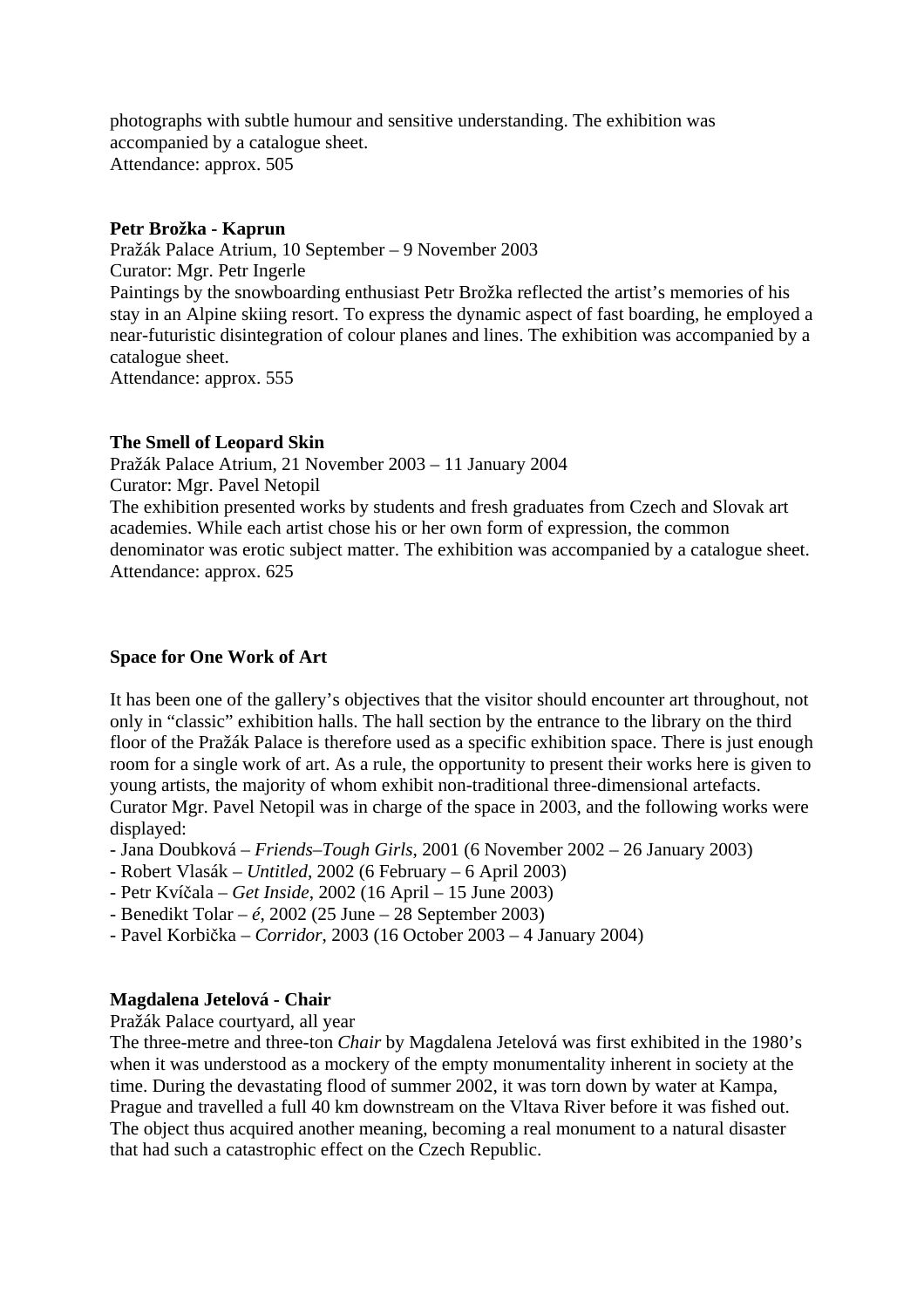### **Governor's Palace**

#### **Disegno Veneto**

Venetian drawing of the 16th-18th century from Czech, Moravian and Silesian collections Governor's Palace, 11 March – 1 June 2003

Concept and preparation: Mgr. Ing. Zdeněk Kazlepka, PhD

Venetian drawing is a remarkable phenomenon. Between the 16th and the 18th century it ceased to be a mere pre-stage to "high" works of art and became an autonomous art genre, often highly valued. The drawing means selected by artists involved painting, and the Venetian drawing is thus frequently referred to as "painted" (*colorito*). The exhibition introduced over seventy drawings of Venetian provenance preserved in Czech, Moravian and Silesian collections, by masters such as Veronese, Palma il Giovane, Gaspare Diziani, Francesco Fontebasso, Antonio Canal (Canaletto), Giovanni Battista Pittoni, Giovanni Battista and Domenico Tiepolo. The exhibition was accompanied by an extensive Czech-German catalogue.

Attendance: 2,077

#### **The Soul Landscape of Antonín Hudeček (1872-1941)**

Governor's Palace, 19 June – 14 September 2003 Author: Olaf Hanel

Commissioner: PhDr. Kateřina Svobodová

Antonín Hudeček was one of the luminaries of modern Czech landscape painting. Over time, landscape became his one and only subject matter. Inspired equally by beautiful scenery in Bohemia, views of the sea and the splendour of mountains, he aimed to capture the atmosphere at different times of the day. The exhibition, prepared in collaboration with the Czech Museum of Visual Arts in Prague, introduced chiefly the early phase in Antonín Hudeček's work, from the 1890's until the 1920's, i.e. the period in which the artist's expression developed from impressionist studies to "flat" simplification and colour stylisation. Apart from works on loan from major Czech galleries, the exhibition included paintings from private collections, some of them showcased for the first time. The exhibition was accompanied by a catalogue with an essay by the artist and over twenty reproductions of his principal works.

Attendance: 2,189

#### **Look Light**

Governor's Palace, Museum of the Applied Arts, 16 October 2003 – 28 February 2004 Curator: PhDr. Jiří Zemánek

Commissioners: Mgr. Pavel Netopil, Mgr. Yvona Ferencová

The Moravian Gallery has organised several remarkable theme projects tracking a particular subject through the centuries and across art disciplines. In 1996 it was the "Repeated Stories" exhibition, in 2000-2001 the extensive "Melancholy" project. The "Look Light" exhibition followed in their footsteps. As is obvious from its title, the objective was to present light as an eternal source of inspiration, not just for artists but for the whole of our civilisation and culture. The installation, located in the exhibition halls of two of the gallery buildings, was an overview of means by which artists worked with light, starting from the Gothic and baroque periods. Moreover, it accentuated the representation of light and shadow in Czech art between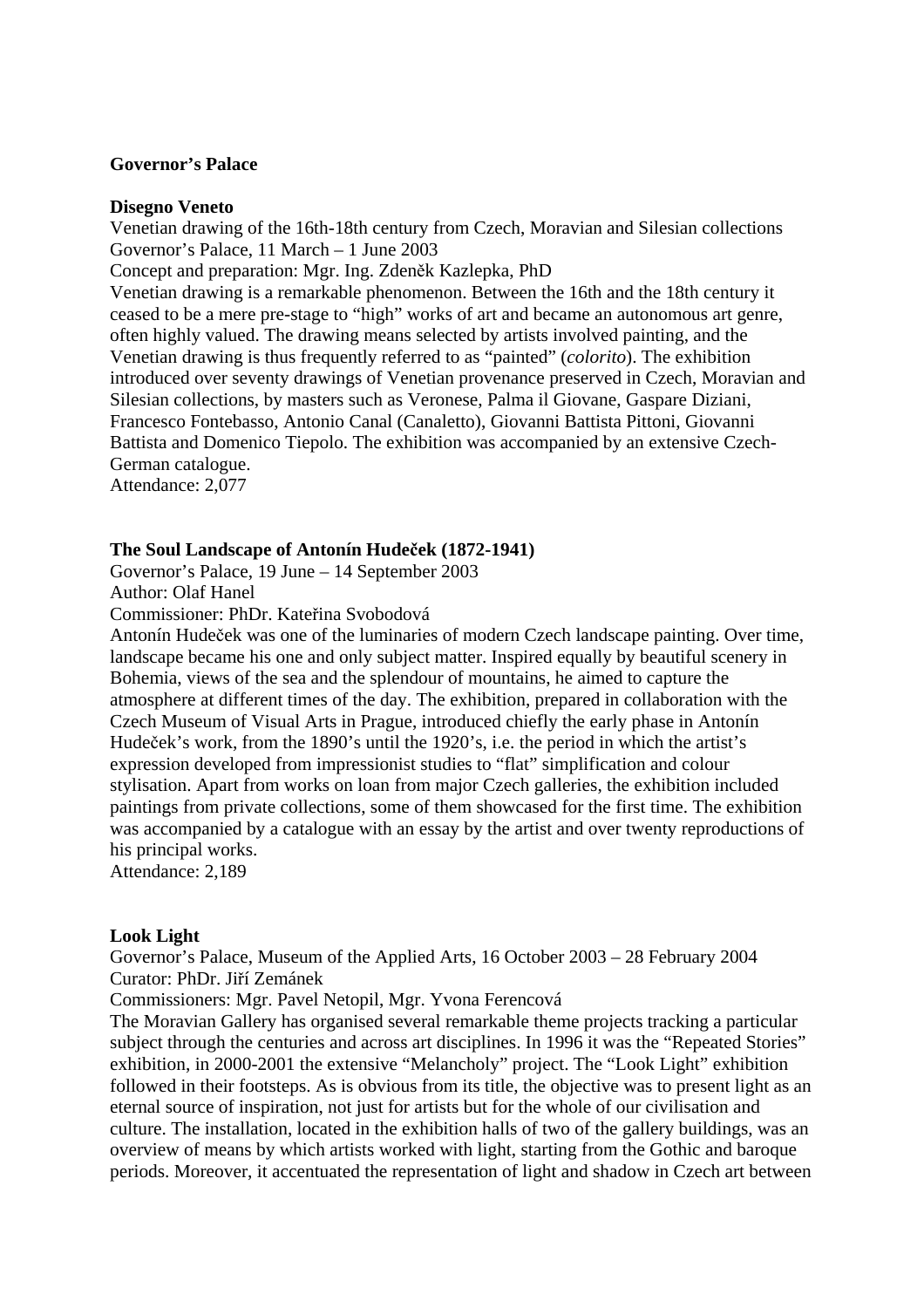the 19th and the 21st century. The broad range of art disciplines represented was not limited to classic free art such as painting, sculpture, drawing and graphics, but comprised specimens of architecture, theatre of light, art photography and multimedia. The plethora of artists involved was truly exceptional: Jan Blažej Santini-Aichel, Franz A. Maulbertsch, Josef Navrátil, František Bílek, Jakub Schikaneder, Antonín Slavíček, František Drtikol, Josef Váchal, František Kupka, Jan Zrzavý, Josef Čapek, Josef Šíma, Jaromír Funke, Josef Sudek, Karel Malich, Václav Cigler, Dalibor Chatrný, Stanislav Kolíbal and many others. The exhibition was held with the support of the Ministry of Culture of the Czech Republic, in collaboration with the Czech Art Foundation, the Central Brno Municipality and the Technical University in Brno. It was accompanied by an extensive publication with studies by art historians, philosophers and scientists and artists' texts. Both the exhibition and the catalogue represented the Moravian Gallery in the "Gloria Musaealis" competition organised by the Ministry of Culture and the Association of Museums and Galleries of the Czech Republic.

Attendance in 2003: 8,141

# **Governor's Palace cloister**

(freely accessible premises; attendance data are estimated)

# **Youth for Inter-Cultural Understanding**

### **Me and You**

Governor's Palace cloister, 7 January – 2 February 2003

The exhibition followed the second year of the "Multicultural Brno" festival organised by the Youth for Inter-Cultural Understanding association in collaboration with the Moravian Gallery. It presented children's works executed in workshops held within the festival, as well as paintings by children from the Zastávka u Brna and Zbýšov refugee camps. Attendance: approx. 750

### **Keith Carter: True Stories**

Governor's Palace cloister, 4 February – 27 April 2003 Concept: Eva Marlene Hodek (Prague House of Photography)

Curator: PhDr. Antonín Dufek, PhD

Keith Carter is currently one of the best-known American photographers. His *True Stories* series was received to great acclaim at the "Month of Photography" exhibition in Bratislava. His photographs are mainly portraits of people, animals and things, taken in a manner inviting questions about the meaning of their existence. The exhibition was accompanied by a catalogue sheet.

Attendance: approx. 2,000

#### **Bořivoj Hořínek - Records**

Governor's Palace cloister, 24 June – 7 September 2003

The artist is a prominent protagonist of Czech creative photography. The photographs introduced at the exhibition fall into two categories. The first explores the issue of order and the possibilities involved in its transgression, the second takes up the classic issues of conceptualism. Hořínek interferes in his photographs through the process of burning, or creates installations of paper strips. One of the works on show actually originated in the Governor's Palace courtyard. The happening entitled *Fire Drawing*, featuring red-hot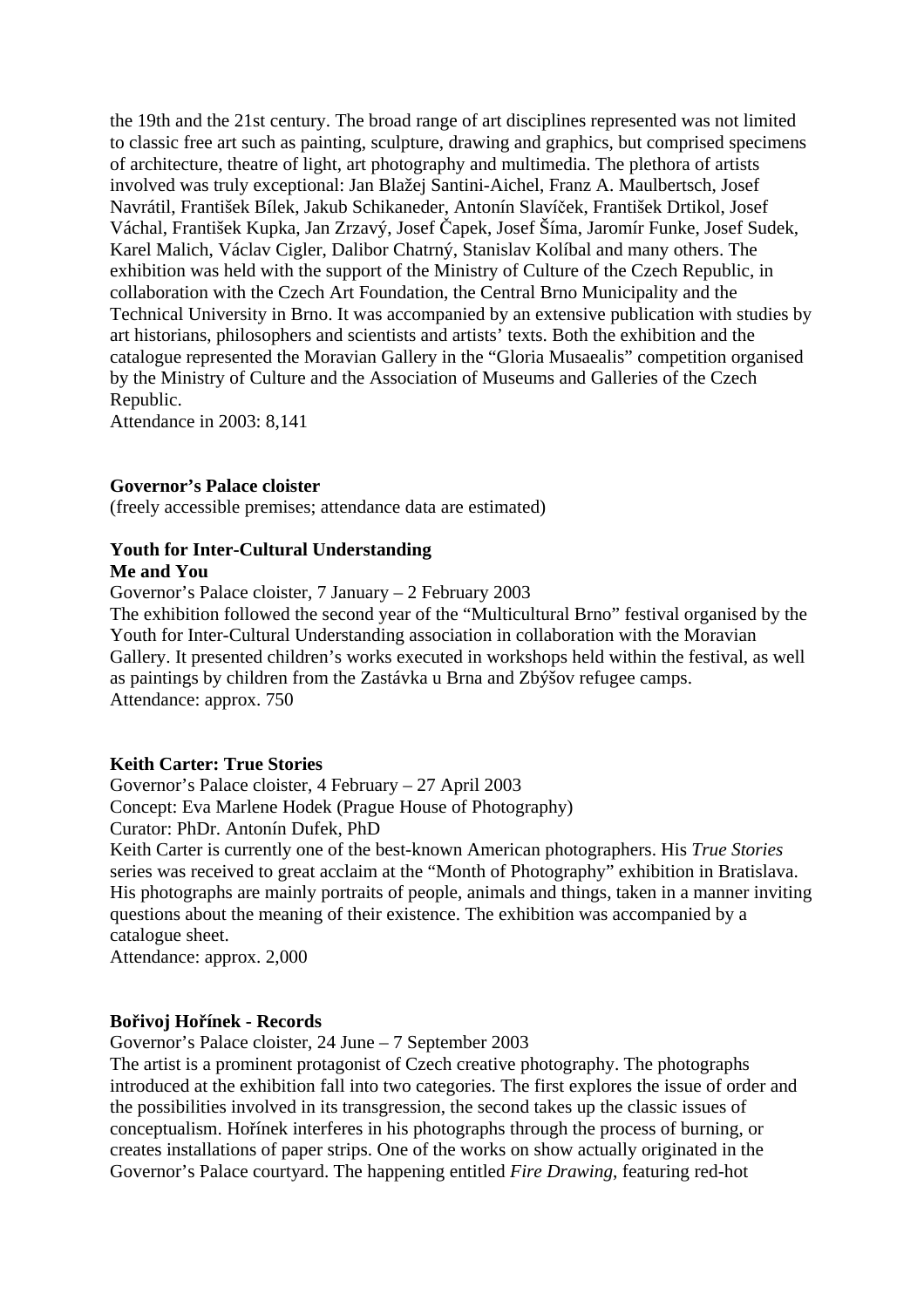sparklers thrown onto paper, stirred the interest of visitors who were only too willing to participate. Attendance: approx. 980

# **Jozef Ondzik - Slovakia 002**

Governor's Palace cloister, 9 September – 11 November 2003 Curator: PhDr. Antonín Dufek, PhD

The Bratislava photographer Jozef Ondzik is one of the founding members of the Slovak Documentary Photography association. He earned a reputation through his photographs of Ruthenians from the north-east of Slovakia. Ondzik's series *Slovakia 002: A Pictorial Report of the State of the Country* originated as a grant project from the Institute for Public Issues in Bratislava and is part of the Comprehensive Report on Slovakia. The objective of the project is to document changes in today's Slovakia. Jozef Ondzik does this in truly distinctive fashion: against a background of people's stories, he puts in contrast traditional and modern aspects of life. With the personal experience of someone who has abandoned the country for the city, he assesses the pros and cons, losses and gains. The exhibition was held under the auspices of the Ministry of Culture of the Czech Republic within the Month of the Czech and Slovak Cultural Solidarity.

Attendance: approx. 1,165

# **Jaromír Čejka – Tracks and Traces**

Photographs from 1980-1999

Governor's Palace cloister, 11 November 2003 – 11 January 2004 Curator: PhDr. Antonín Dufek, PhD

The photographer Jaromír Čejka is not one of those who frequently exhibit and publish their work. Nevertheless, he has maintained the position of an acclaimed documentary photographer. Photographs leaving Čejka's hands comply with the strictest of criteria and have the potential to captivate the viewer. The series displayed was dedicated to silent products of civilisation which stand as telling mementoes to their creators. Attendance in 2003: approx. 1,365

# **MG exhibitions outside Brno**

#### **The Touch of the Past**

Austrian 19th century painting from Moravian collections Curator: PhDr. Kateřina Svobodová

Jihomoravské museum, Znojmo, 4 December 2003 – 14 February 2004

The exhibition was a spin-off from an extensive collection of paintings presented in the Moravian Gallery between 2001 and 2002. At the same time, it was a result of long-term research financed from a Ministry of Culture grant, aimed at the study of foreign provenance artwork in Moravian collections. The geographical proximity of Moravia and Austria predestined, to a large extent, close cultural ties between the two countries. While Moravian painters of the 19th century usually graduated from the Vienna Academy and some of them subsequently worked in the city. Austrian artists were frequently commissioned by Moravian aristocracy and burghers, and their paintings enjoyed the interest of Moravian art collectors.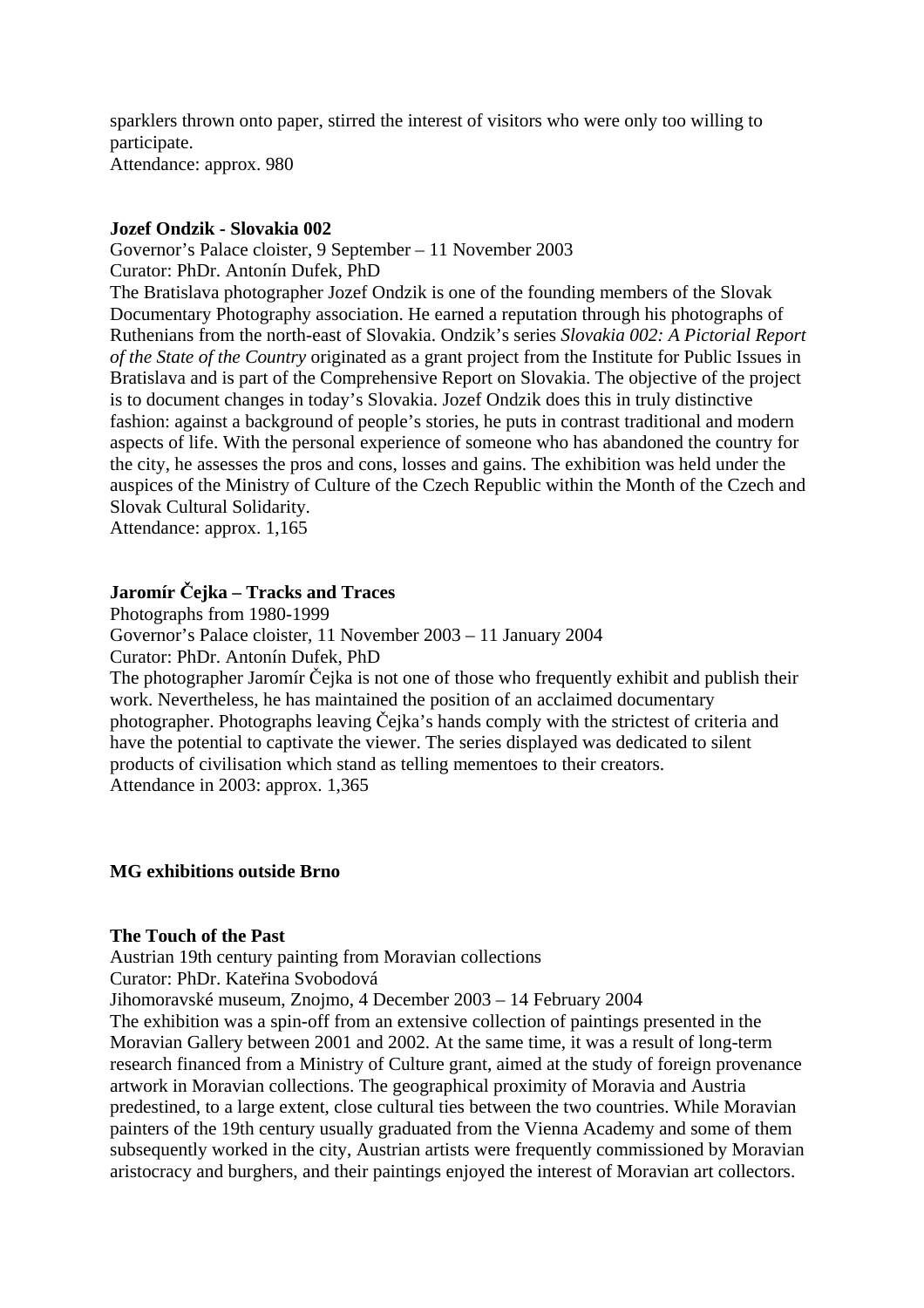This is how a large number of high-quality works by renowned Austrian painters entered the Moravian environment.

 The Znojmo exhibition showcased selected works by the Vienna school painters, chiefly from the collections of the Moravian Gallery and the Jihomoravské muzeum in Znojmo. Among the work displayed were portraiture and landscape, as well as other popular aspects of art such as still life, animal art and genre painting.

 The exhibition was accompanied by a Czech-German publication issued by the Moravian Gallery for its premiere in 2001/2002, summarising the research and featuring a list of works of Austrian provenance in Moravian collections.

#### **The World of Stars and Illusions**

The Czech film poster of the 20th century

Project author: Marta Sylvestrová

Collaboration: Zbyněk Groh (Exlibris Prague), Petr Štembera (Museum of Applied Arts, Prague), Jitka Panznerová (National Film Archive, Prague)

The exhibition was first introduced in the Moravian Gallery in 2002 as one of the shows accompanying the 20th Brno Biennale of Graphic Design. It featured remarkable art posters for Czech and foreign 20th-century films, and was reprised several times:

- Mánes, Prague, 9 January – 9 February 2003

- Severočeské museum, Liberec, 9 September – 19 October 2003

Moreover, the exhibition successfully represented the Moravian Gallery abroad:

- National Library, Vilnius, Lithuania

- Kaunas, Lithuania
- Czech Centre, New York; Museum of Moving Pictures, New York, 8 May 14 June 2003

- Czech Film Posters, The Other Cinema, London, New Bohemians festival, 15 – 30 November 2003

- Czech Centre, London, 21 November – 31 December 2003

This extraordinary project drew the public's attention to the Czech art poster phenomenon. The exhibition proved to be a suitable vehicle of the promotion of Czech culture abroad, which frequently comprises successful Czech films, both animated and feature. In collaboration with the Czech Centres Administration, Prague and the Department of Compatriotic and Cultural Relations of the Ministry of Culture, a series of reprises abroad was launched. After Europe and America, the travelling exhibition will move to Japan and elsewhere. The century of the Czech film poster should also be the subject matter for a prestigious publication.

Another major project of the Moravian Gallery presented abroad was an exhibition launched in  $2002$ :

#### **In the Mirror of Shadows**

Moravia in the baroque period Musée des Beaux-Arts, Rennes, 6 November 2002 – 5 February 2003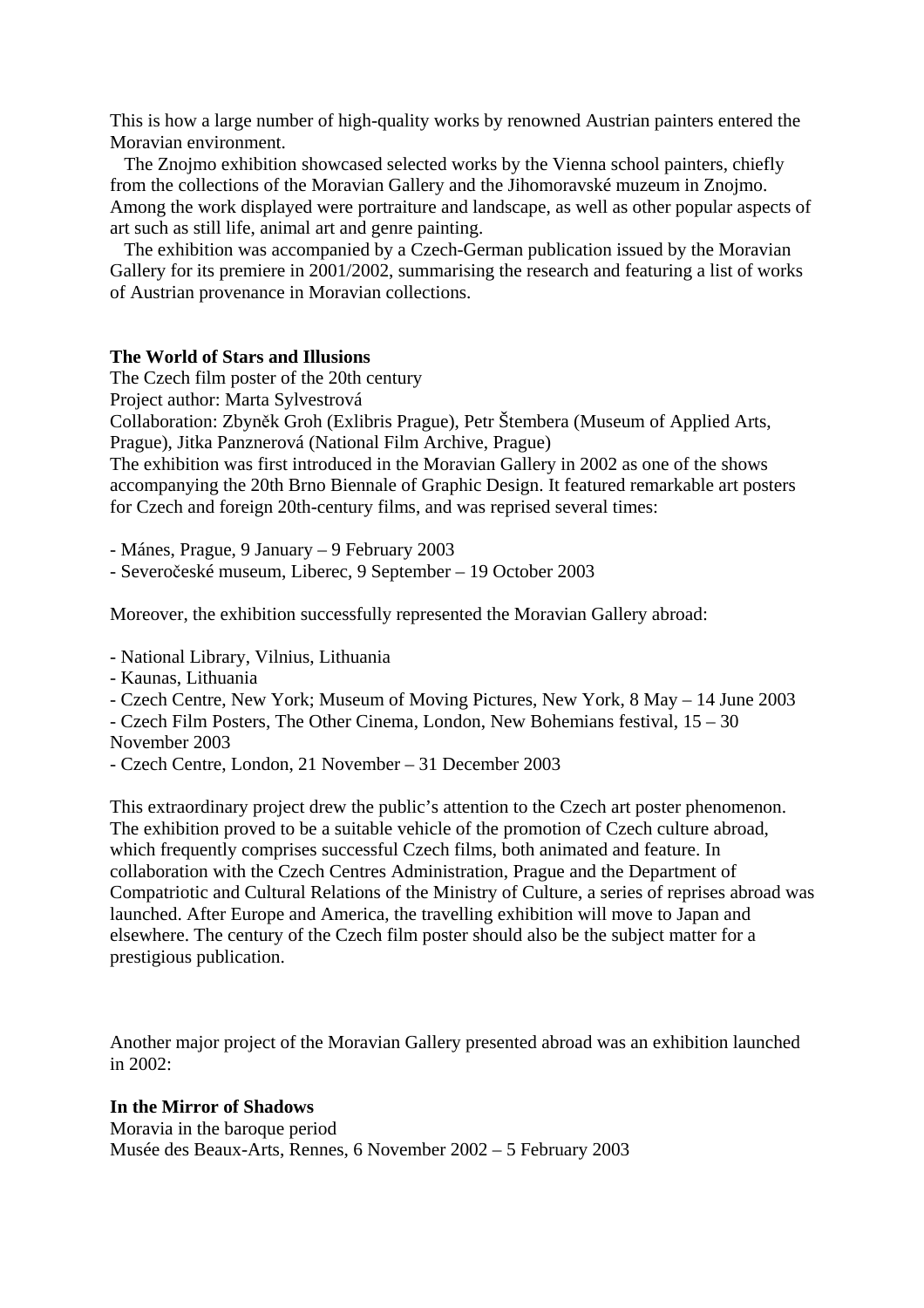Exhibition concept: Prof. PhDr. Jiří Kroupa, CSc. (Faculty of Arts, Masaryk University, Brno)

Curator: Mgr. Ing. Zdeněk Kazlepka (curator of the old drawing and graphic art collection, MG Brno)

Assistant curator: Mgr. Zora Wörgötter (curator of the baroque art collection) This large project, dedicated to baroque art in Moravia, was a follow-up to a major exhibition of late Gothic art entitled "From the Gothic to the Renaissance", held in 1999-2000 in Brno, Olomouc and Opava and partially reprised in Rome. Baroque art, though particularly widespread in Moravia, has hitherto featured in the exhibition programmes of Czech and Moravian galleries only sporadically, with the exception of several minor shows. The project prepared by the Moravian Gallery at the end of 2002 for the Musée des Beaux-Arts, Rennes, France was the first comprehensive exhibition of Moravian baroque art designed for foreign visitors. It originated in collaboration with prominent Czech experts from the Brno and Olomouc universities and other institutions, all of them with a long-term interest in baroque art. The Rennes exhibition was part of the Czech Cultural Season in France programme. It presented 150 selected baroque pieces of Moravian provenance, many of them on loan from state and religious institutions. There were also a large number of recently-discovered or newly-interpreted works. For many exhibits, the prestigious exhibition spelt an opportunity for major restoration. The collection displayed included paintings, sculptures, drawings, prints and applied arts. Examples of baroque architecture, murals and fixed sculptures were available on videotapes. A broad team of external collaborators participated in the production of a four-hundred-page catalogue in French containing the latest information. The authors aimed to introduce the main centres of baroque culture, to capture the blending of various influences and the originality of their development in the Czech environment, all of this in a period context and with an effort to understand the baroque mentality. A similar project with the same theme, this time for the Czech public, is scheduled by the Moravian Gallery for the 2005/2006 season.

# **Josef Sudek. Nature Morte**

Museo Morandi, Bologna, 19 September – 16 November 2003 Curator: PhDr. Antonín Dufek, PhD

The photography collection of the Moravian Gallery presented a cycle of thirty still lifes by Josef Sudek in the Museo Morandi, Bologna. This prestigious selection comprised the artist's works from different periods in which he was involved with the traditional genre that won him acclaim both in his home country and abroad.

Apart from their own exhibitions, the Moravian Gallery specialists participated in numerous shows organised by other institutions in the Czech Republic and abroad:

- Jiří Šindler, Městské muzeum a galerie, Polička (Mgr. Ing. Ivo Binder)

- Otakar Kubín, Muzeum Boskovicka, Boskovice (Mgr. Ing. Ivo Binder)

- Grafix II, Městské muzeum a galerie, Břeclav (Mgr. Ing. Ivo Binder)

- Ceramics and porcelain from the collections of the Vysoké Mýto museum, Regionální museum, Vysoké Mýto (Mgr. Andrea Březinová)

- Harvest 1993-2002 (Mikulov art symposia), Czech Centre, Vienna (PhDr. Kaliopi Chamonikola, PhD)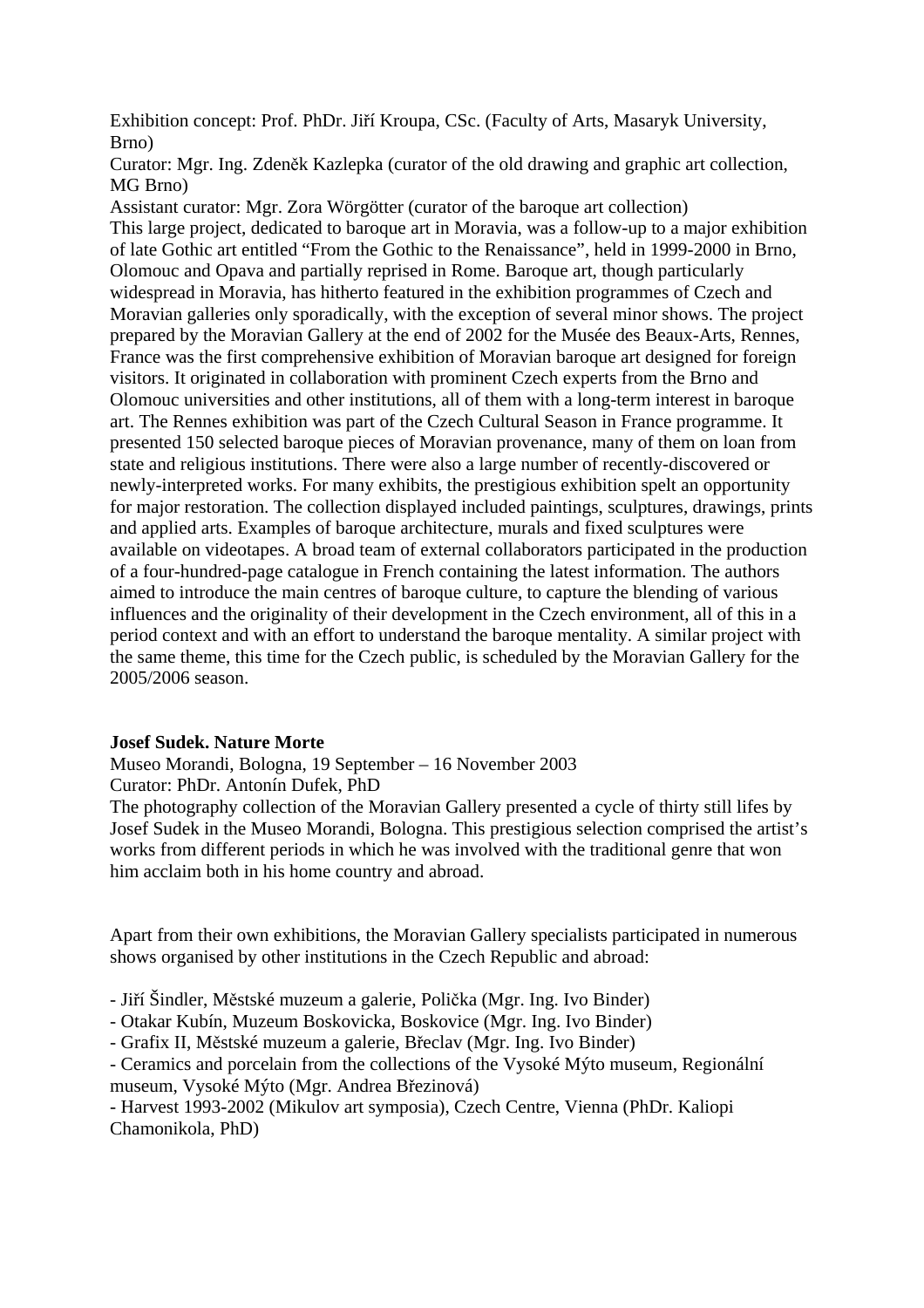# **Attendance at the Moravian Gallery exhibitions**

In 2002, the total of 87,771 viewers visited the Moravian Gallery exhibitions. With permanent exhibitions installed in previous years, the public's interest proved steady:

- Gesture and Expression (8,608)
- The Fire of Prometheus (7,093)
- A Place for Memory, A Space for Directions (5,572)
- The Look of Medusa (5,517)

The most successful temporary exhibitions included:

- Look Light (8,141)
- A Surface Created for Decoration (6,063)
- František Tichý (5,420)
- Czech Garnet (5,354)

# **Microgallery**

The Microgallery project, which is currently being prepared by the Moravian Gallery, is a new way of viewing its collections. It is a multimedia guide through the gallery's permanent exhibitions, based on a programme developed for the purpose by the CMS/Lord Culture Consulting company and Foxcom. The author and the head of the project is PhDr. Ladislav Kesner, with the programmer Ing. Tomáš Liška. Demanding preparatory work includes the digitalisation of the pictorial material from the Moravian Gallery collections and its accompaniment by digitalised texts in Czech and English versions. The programme can also be used on the internet and transferred onto a CD-ROM. The working version of the programme is currently available to visitors to the Museum of Applied Arts, on four computers with touch screens. Similar technological equipment is scheduled for the other gallery buildings. We believe that this new manner of presentation will particularly suit young visitors and art lovers who are used to working with new media.

# **Lectures, concerts, cultural and educational events**

The Moravian Gallery has paid constant attention to the organisation of cultural and educational programmes. In its effort to address the widest possible spectrum of visitors, the gallery does not restrict its activities to the sphere of visual art. In 2003, the cultural and educational events for adults included guided tours of exhibitions, lectures, discussions, meetings, film projections, concerts and social events. The events designed for children and young people comprised additional educational activities corresponding with school curricula and many activities for children's free time, such as afternoon and Saturday workshops and summer art courses. Moreover, the 2003 cultural programme featured some remarkable events intended for the visually impaired, enriching their opportunities for aesthetic perception as well as that of the wider public.

### **Events for adults**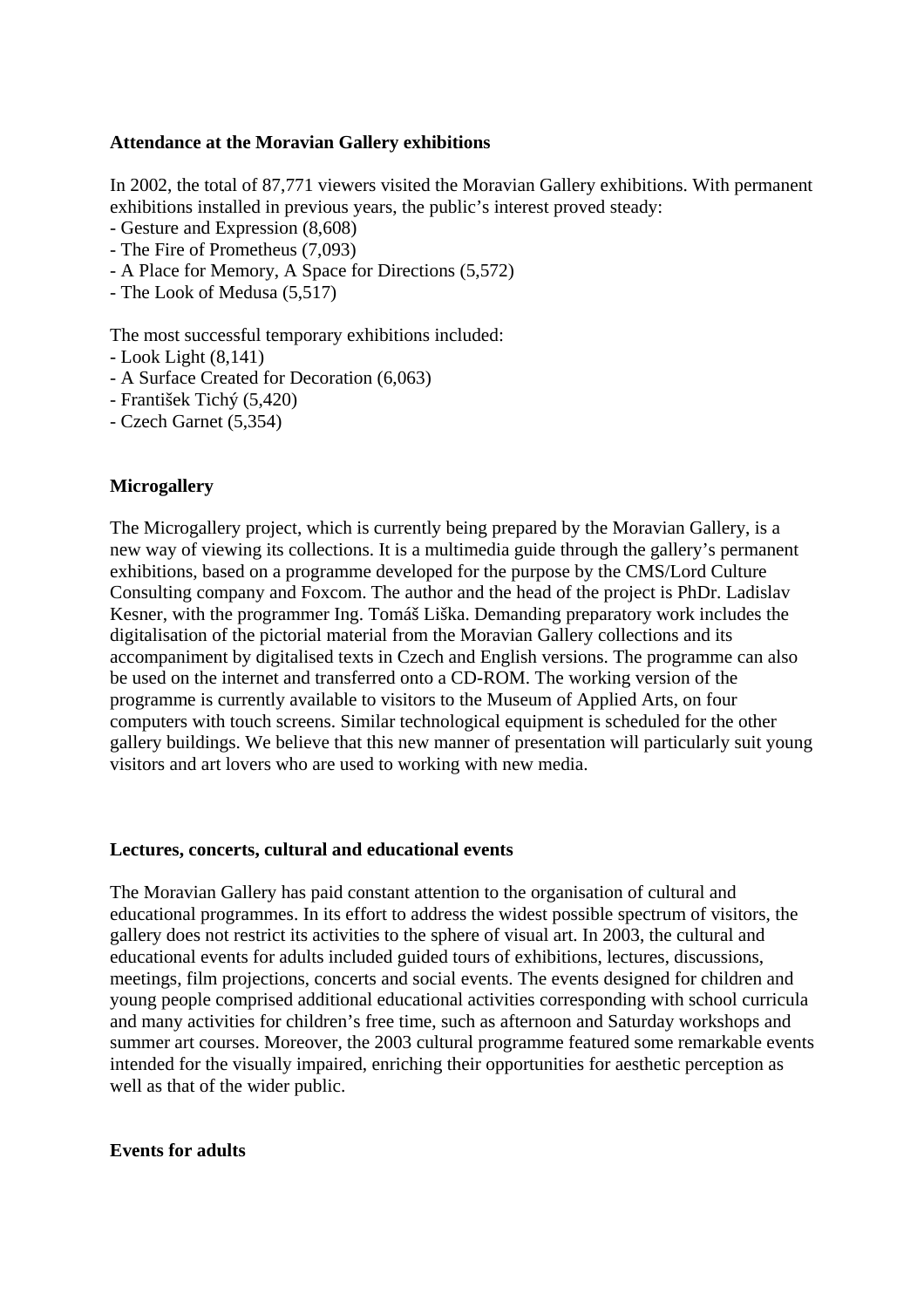Guided tours of permanent and temporary exhibitions traditionally meet with positive response from visitors, as a spoken commentary significantly helps in the understanding of a particular work of art. The tours proved especially successful with the "Czech Garnet" exhibition, which attracted mainly senior citizens. A novelty launched by the Moravian Gallery in September 2003 was the opening of the glass depository to the public. For safety reasons, the number of visitors had to be limited to twenty; however, the special environment proved attractive to a number of visitors and the depository tours had many reprises.

 The Moravian Gallery has always given particular priority to the importance of lectures. In 2003, apart from the gallery specialists, these were given by a large number of external experts. Temporary exhibitions offered a host of interesting topics that provided backgrounds for lectures reaching out with special themes. The "Look Light" exhibition and the "Invisible Cause" project, searching for paths towards sound communication between the healthy population and the disabled, proved particularly inspiring in this respect. The series of lectures "Focused on…" centred around the highlights of permanent exhibitions. Its objective was to point out exceptional works of art, the value of which might go unnoticed during an ordinary gallery visit. In 2003, the gallery maintained collaboration with the Friends of the Moravian Gallery Association and the Art History Department of the Faculty of Arts, Masaryk University, Brno in organising an educational cycle for those interested in a more systematic overview of art, entitled "On Art and Artists". Lectures dedicated to old art proved the most successful.

 The "Spring in the Courtyard" concert series, held in collaboration with the Podobrazy Jazz Café, were also popular with visitors. They take place in the courtyard of the Governor's Palace and target a younger audience, which finds them especially appealing. Thanks to these concerts, many young people come into contact with the gallery for the first time. The programme includes artistic performances. Concerts are also held in the Museum of Applied Arts and in the baroque hall of the Governor's Palace, places suitable for performing old music.

 In 2003, 32 lectures and 21 guided tours of exhibitions and depositories were organised for adults. In addition, there were 4 film projections and 19 concerts of classical and pop music.

#### **Events for adults**

Lectures

Date / Programme / Attendance

|  |  | 8. 1. Mgr. Jiří Pátek: From the History of Documentary Photography |  |  |  |
|--|--|--------------------------------------------------------------------|--|--|--|
|--|--|--------------------------------------------------------------------|--|--|--|

- 13. 1. Mgr. Michaela Loudová: From Petr Parléř to Beautiful Madonnas 60
- 23. 1. Jan T. Strýček: The Metamorphosis of an Idea into Textile 5
- 27. 1. Mgr. Lucie Pelcová: The Birth of Venus the Birth of Renaissance 55
- 29. 1. Mgr. Zora Wörgötter: Michael Willmann *Saint Barbara* 9
- 24. 2. Mgr. Lucie Pelcová: A Century of Geniuses 60
- 26. 2. Mgr. Martina Straková: The *June* Tapestry 15
- 5. 3. Mgr. Ing. Ivo Binder: Václav Zykmund Jester of the Night 6

10. 3. Mgr. Michaela Loudová: Shapes of the Human Soul – Baroque Sculpture and Architecture 32

- 20. 3. Vlasta Winkelhöferová: Kokeshi and Other Japanese Folk Toys 10
	- 2. 4. Catherine Lechner: Beauties of Versailles Gardens 110
- 7. 4. Mgr. Michaela Loudová: Fresco and Its Appearance in the Baroque 25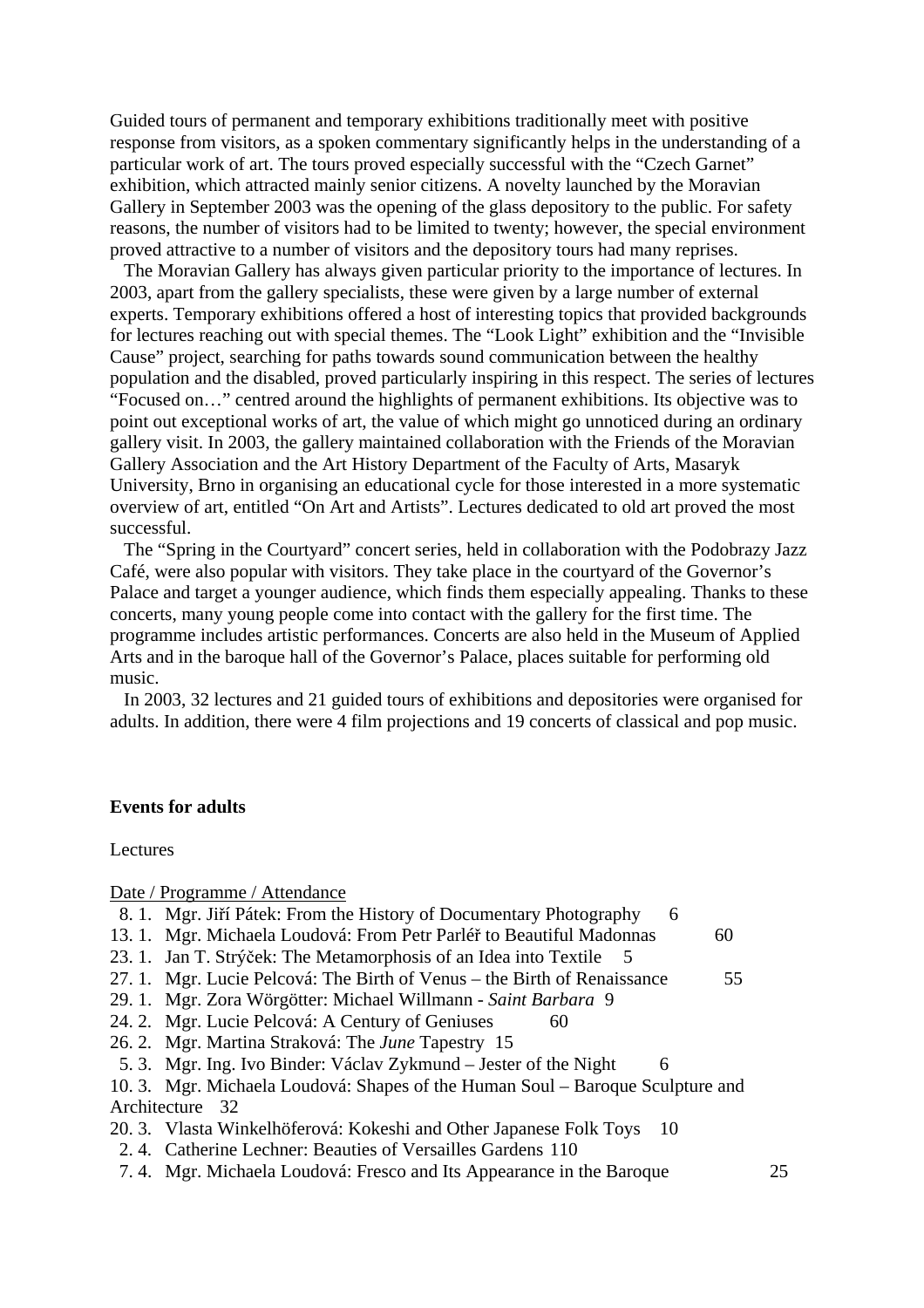- 23. 4. Mgr. Anna Grossová: Gerardus Mercator Planispheric Astrolabe 4
- 28. 4. Mgr. Michaela Loudová: A Walk along Vienna's Ringstrasse 26
- 5. 5. Mgr. Markéta Vejrostová, ak. mal. Igor Fogaš: Unknown Applied Arts 15
- 21. 5. Doc. PhDr. Vladimír Goněc, CSc.: Venice as a Forgotten Empire 10
- 28. 5. Mgr. Ing. Zdeněk Kazlepka, PhD.: Paolo Pagani, *Jupiter and Semele* 6
- 11. 6. Mgr. Petr Ingerle: Michal Pěchouček *Collector* 6
- 23. 7. Mgr. Markéta Vejrostová: Otto Prutscher's Art Nouveau Goblets 3
- 24. 9. Mgr. Ing. Ivo Binder: Bohdan Lacina *Uncoordinated Pairs*, 1969 30
- 9. 10. PhDr. Dana Stehlíková: On Czech Goldsmiths, Silversmiths and Jewellery-making 30
- 8. 10. Mgr. Zora Wörgötter: Jan Fyt *Hunting Still Life*, 1649 4
- 14. 10. Mgr. Petra Kačírková: Colour, Shape, Look Art Nouveau and Impressionism 30
- 5. 11. Mgr. Jiří Pátek: M. Koreček, *Fokalk*, 1944 3
- 4. 11. Mgr. Petra Kačírková: Changing Views on the Legitimacy of Shape and Function Art Nouveau, Functionalism, Constructivism 23
- 13. 11. Prof. PhDr. Mojmír Horyna: The Importance and Symbolic Value of Light in Baroque Art 35
- 19. 11. Prof. PhDr. Miloš Štědroň, CSc.: Ethno-minimalism African Music 20
- 25. 11. Mgr. Petra Kačírková: Expression, Colour, Style Expressionism, Impressionism, Fauvism 25
- 3. 12. Milan Smrž, PhDr. Jiří Zemánek: What the Sun Can Do 5
- 4. 12. Doc. PhDr. Petr Rezek: Space, Blindness and Vision (with projection of a Miroslav Janek film) 20
- 9. 12. Mgr. Petra Kačírková: A Change of Visual Reality? Cubism, Futurism, Abstraction 24
- 10. 12. PhDr. Antonín Dufek, PhD: The world of Light in Photography 50

Specialist commentaries in permanent and temporary exhibitions and depositories

Date / Programme / Attendance

- 5. 2. Space for Tapestry Jan T. Strýček 7
- 6. 2. Space for Tapestry Jan T. Strýček 10
- 7. 2. Space for Tapestry Jan T. Strýček 6
- 8. 2. Space for Tapestry Jan T. Strýček 15

# 26. 3. A Surface Created for Decoration; Japanese Lacquer Art from the 16th to the 19th

Century - Petr Podzimek 15

10. 4. A Surface Created for Decoration; Japanese Lacquer Art from the 16th to the 19th Century - Michaela Pejčochová 20

- 14. 5. František Tichý (1896-1961) PhDr. Jana Orlíková 33
- 18. 5. Disegno Veneto Mgr. Ing. Zdeněk Kazlepka, PhD 65
- 5. 6. Night Look of Medusa Mgr. Markéta Filipová 8
- 13. 6. Art is Abstraction Zdeněk Primus M. A. 25
- 9. 7. Art is Abstraction Mgr. Petr Ingerle 12
- 16. 7. Czech Garnet Mgr. Anna Grossová 35
- 30. 7. The Soul Landscape of Antonín Hudeček PhDr. Kateřina Svobodová 17
- 13. 8. Art is Abstraction PhDr. Marta Sylvestrová 8
- 27. 8. The Soul Landscape of Antonín Hudeček PhDr. Kateřina Svobodová 13
- 18. 9. Glass depository Mgr. Markéta Vejrostová 20
- 1. 10. Czech Garnet Mgr. Anna Grossová 70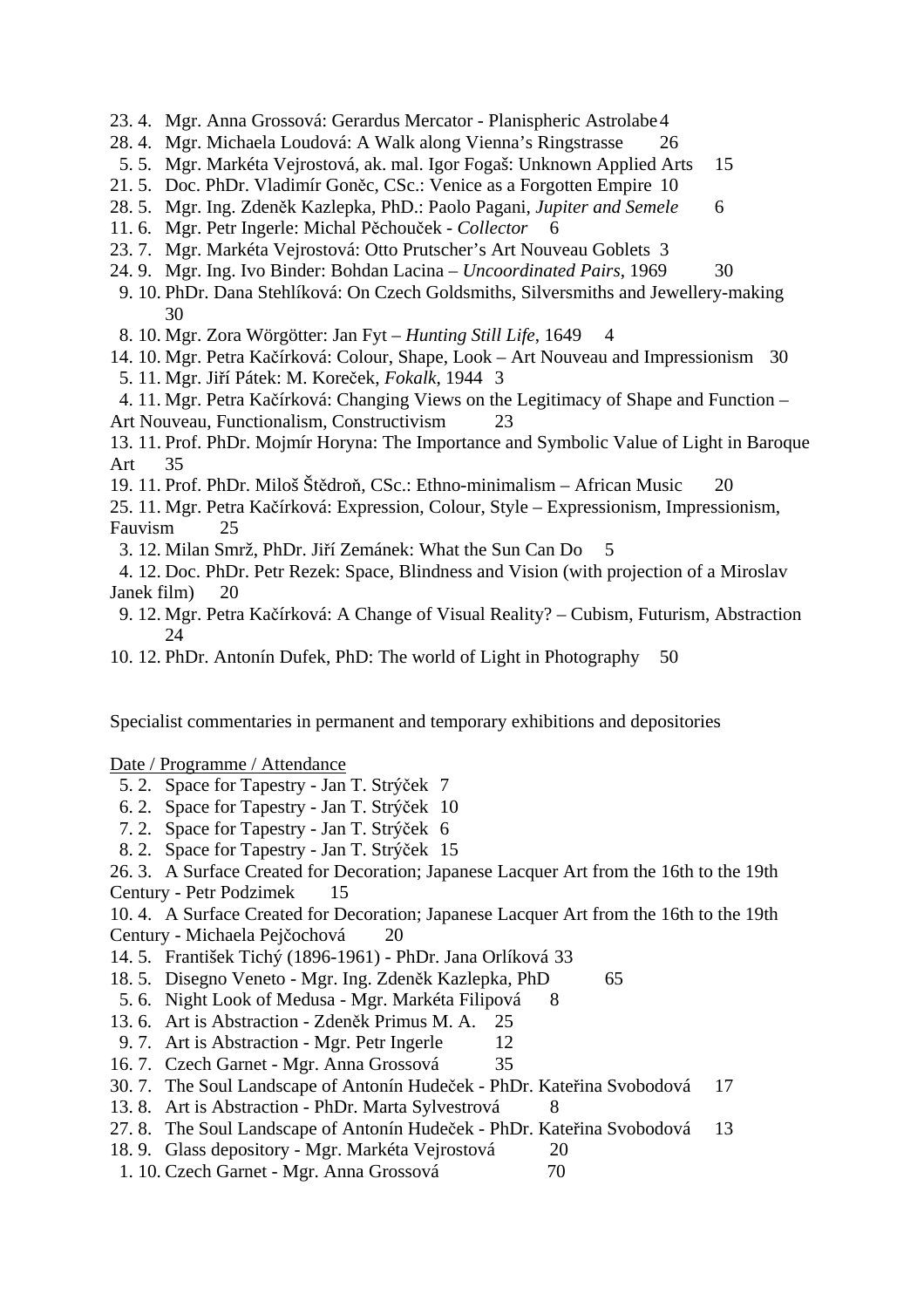- 2. 10. Glass depository Mgr. Markéta Vejrostová 20
- 23. 10. Look Light PhDr. Jiří Zemánek 25
- 30. 10. Glass depository Mgr. Markéta Vejrostová 20
- 27. 11. Glass depository Mgr. Markéta Vejrostová 18

Film projections

Date / Programme / Attendance

17. 12. Jiří Trnka dětem - *Zasadil dědek řepu, Cirkus Hurvínek, Zvířátka a Petrovští, Dva mrazíci, Perníková chaloupka* 20 17. 12. Jan Švankmajer – selected short films (*Historie naturae*, *Kostnice, Et cetera, Možnosti dialogu, Mužné hry, Byt, Tma-světlo-tma*) 20 18. 12. Jiří Trnka - *Císařův slavík* 20 18. 12. Jiří Barta - *Krysař* 20

**Concerts** 

Date / Programme / Attendance

- 11. 4. Cercle Celtique 130
- 6. 5. Tubabu 400
- 13. 5. Traband + Rudovous 200
- 14. 5. Fru Fru serious + Asyl Akt 200
- 18. 5. The Turn of Ages and Styles Italian arias 130
- 20. 5. Semestrend Chorchestr, Swordfishtrombones 250
- 21. 5. Čankišou 400
- 27. 5. Ondřej Smeykal (ex Wooden Toys) + Družina 100
- 28. 5. Tara Fuki 400
- 3. 6. Gothart 150
- 4. 6. Free music day 200
- 10. 6. Hadry z těla, Ahmed má hlad 200
- 11. 6. Švihadlo 300
- 18. 6. Psí vojáci 200
- 25. 6. -123 minut 350
- 27. 6. Glass Onion 350
- 6. 11. V. Matoušek: Kyorei "Empty Bell" and the wind murmuring in a bamboo grove 20
- 26. 11. Marek Choloniewski sound performance 44
- 17. 12. Advent of Czech music 2004 80

One of the most attractive events for visitors was a meeting with Jan Šibík, an acclaimed Czech reportage photographer, taker of impressive shots from war zones. The programme was enriched by the Brittany Dances workshop, the Fest Noz show, held in collaboration with the Alliance Française, and the "Of Love's Time" evening organised alongside the eponymous exhibition dedicated to the Czech poet K.H. Mácha. Moreover, there were a large number of social events, such as 25 exhibition openings, a special meeting for the "Space for Tapestry" exhibition, and Ivan Kafka's "National Empty Rattling" show was closed with the "Take Home Your Own Windmill" happening. The Moravian Gallery social evening was inspired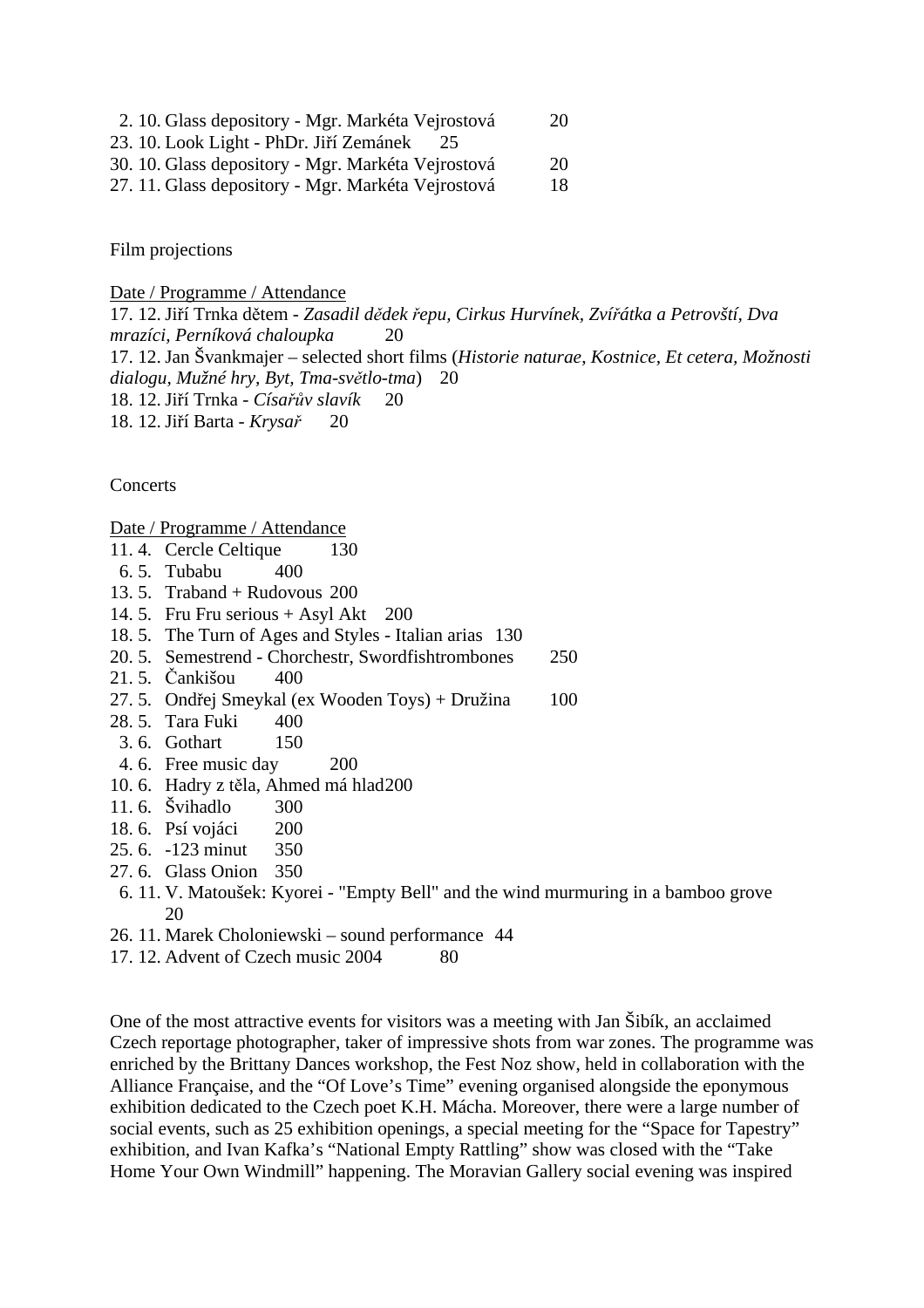by the exhibition of Hungarian photography, and aptly entitled *Szabad egy táncra?* [Would You Care for a Dance?]. The event, taking place in the Museum of Applied Arts, was held under the auspices of Robert Kiss Szemán, Councillor of the Hungarian Embassy.

#### **Events for children and young people**

When preparing events for children and young people the Moravian Gallery collaborates with the Pedagogical Centre and the School Office of the Brno City Council. There is a special pedagogical service to be found on the Moravian Gallery website developed with regard to different types and levels of schools. The programme for children and young people corresponds with topical exhibitions held in the gallery; at the same time, it is associated with the curricula of individual schools in order to enhance and deepen the information provided in school. Specialist gallery lecturers respond flexibly to the concrete requirements of teachers so that their programmes are in accord with a particular school (additional lessons for the art history final exam seminars at grammar schools or specialist subjects at the Vocational School of Arts and Crafts, the School of Traditional Crafts, the Apprentice School of Furnituremaking, the design department of the Mendel Forestry and Agriculture University and others). Thus there are events dedicated to the processing of materials, shape changes, historical periods, the position of art and artists in society, the craft phenomenon, the production organisation development and others. In 2003, the gallery embarked on closer collaboration with teachers organising special events tailor-made for them. Alongside the "Look Light" exhibition, a meeting of art teachers was held, and a seminar for history teachers. The Moravian Gallery has systematically developed contacts with the History Cabinet of the Brno Pedagogical Centre and the Lužánky Free Time Centre. The gallery complies with the interest of schools in guided tours of exhibitions and tries to motivate children in their own creative activities. The results are displayed in the gallery. The best works in a competition accompanying the "Czech Film Poster" exhibition were awarded prizes.

 In 2003, the children's studio was, apart from traditional Saturday workshops, enriched by children's individual art work, where parents and children could participate in various creative activities associated with actual exhibitions and the collection of applied arts. The most attractive among them was the workshop inspired by the exhibition of Japanese dolls. The dolls could be purchased in the gallery and decorated according to the children's tastes.

 Summer art courses were held again in 2003. These one-week holiday events are based on exhibitions organised by the Moravian Gallery. This time it was the "Magic Stones" course associated with the "Czech Garnet" exhibition, and "Walkers by Night" with a theme of the city. The children's work was presented in the children's studio as well as in the café and shop in the Museum of Applied Arts.

# **Events for children and young people**

Specialist commentaries in permanent and temporary and exhibitions and depositories

| Programme / Number of reprises / Attendance   |               |     |
|-----------------------------------------------|---------------|-----|
| The Fire of Prometheus - Mgr. Eva Strouhalová | 15            | 399 |
| František Tichý - Mgr. Yvona Ferencová        | 271           |     |
| Gesture and Expression - Mgr. Eva Strouhalová | 3             | 58  |
| Czech Garnet - Mgr. Hedvika Chmelíčková 1     | 30            |     |
| German Expressionism - Mgr. Markéta Filipová  | $\mathcal{L}$ | 51  |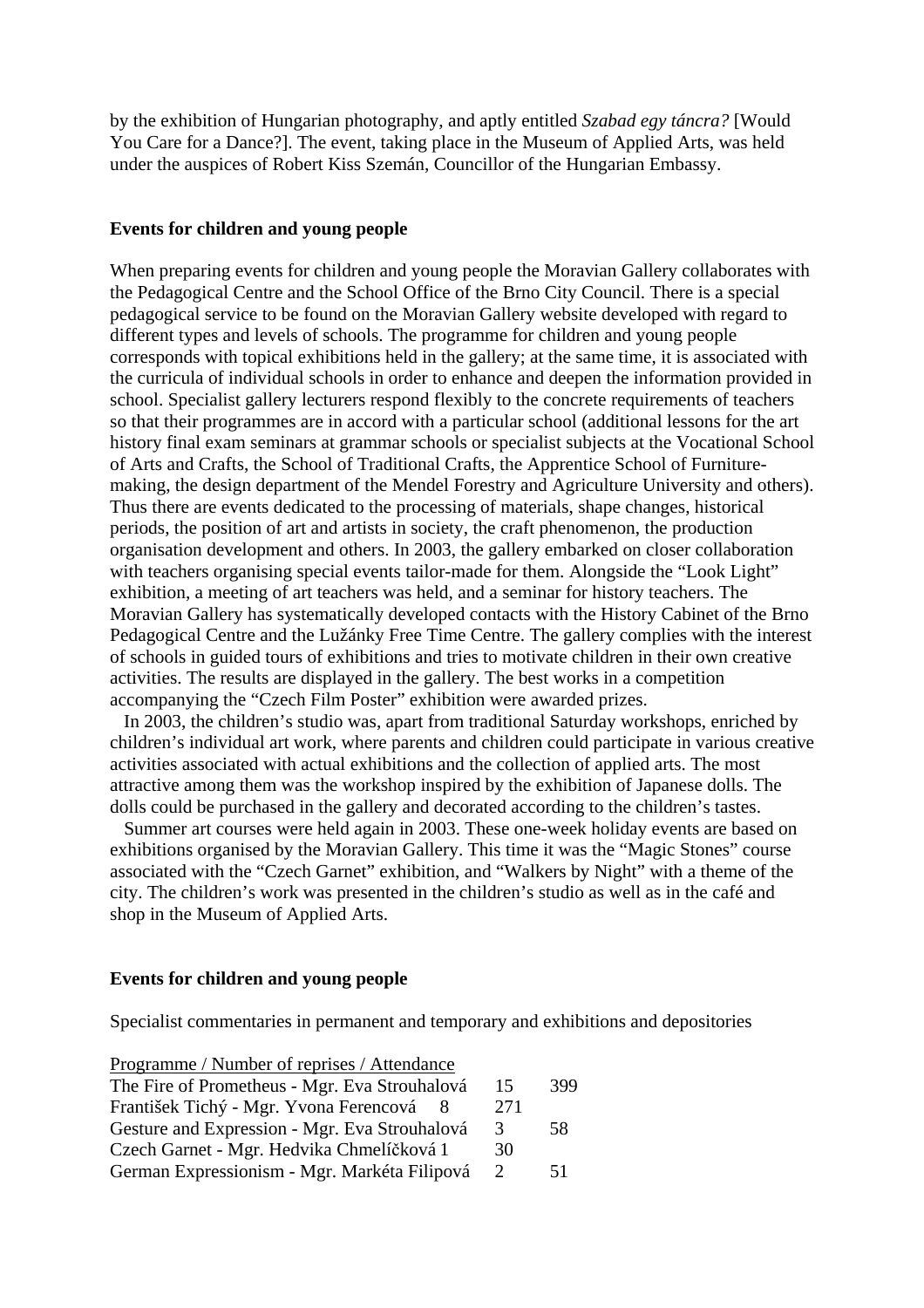A Place for Memory, A Space for Directions - Mgr. Hedvika Chmelíčková 18 372 The World of Kokeshi Dolls - Mgr. Hedvika Chmelíčková, Mgr. Eva Strouhalová 22 323 A Surface Created for Decoration - Mgr. Hedvika Chmelíčková 8 168 The Look of Medusa - Mgr. Markéta Filipová 15 317 The Look of Medusa (for specialist schools) - Mgr. Markéta Filipová 3 45 Additional lessons Programme / Number of reprises / Attendance The Poetry of Surrealism - Mgr. Eva Strouhalová 9 159 "I drew a house." - Skupina 42 - Mgr. Eva Strouhalová 41 797 The Gesture of the Matter - Mgr. Eva Strouhalová 18 368 Circus - Mgr. Yvona Ferencová 19 394 Balance - Mgr. Yvona Ferencová 14 292 Cubism - Mgr. Eva Strouhalová 4 63 Czech Garnet - Mgr. Hedvika Chmelíčková 12 237 Life in the Period of Castles, Monasteries and Cathedrals - Mgr. Hedvika Chmelíčková 25 496 Things Need Their Places – Japanese Lacquer- Mgr. Hedvika Chmelíčková 12 232 Václav Cigler – Programme for the blind - Mgr. Yvona Ferencová 18 Path to Porcelain – Mgr. Hedvika Chmelíčková 12 273 Glass-Light – Mgr. Hedvika Chmelíčková 3 63 The Sun – Mgr. Eva Strouhalová 13 273 Obsession with Light – Mgr. Yvona Ferencová 13 296 Colour, Spectrum, Shape – Mgr. Yvona Ferencová 6 142 A Golden Background – Mgr. Yvona Ferencová 3 72 Anton Pilgram – Mgr. Yvona Ferencová, Mgr. Markéta Filipová 11 255 St. Thomas Church Madonna – Mgr. Yvona Ferencová 4 78 On the Baroque – Mgr. Yvona Ferencová 8 191 Stations of the Cross – Mgr. Yvona Ferencová 2 40 Stories in Pictures – Mgr. Markéta Filipová 10 180 Depth Hidden in Line – Mgr. Yvona Ferencová 4 72 The Noble Venice – Mgr. Markéta Filipová 13 278 The Head of Medusa – Mgr. Yvona Ferencová 2 33 The Gothic – Mgr. Markéta Filipová 2 28 Don't be Afraid of Colours – Mgr. Yvona Ferencová 26 785 Fascination with Fire – Mgr. Markéta Filipová 8 187

# **Children's studio**

Date / Programme / Attendance

- 25. 1. What it is, where it is. Mgr. Hedvika Chmelíčková 18
- 8. 2. Flying Carpets Mgr. Yvona Ferencová 24
- 22. 2. The Play of Lights Mgr. Eva Strouhalová 11
- 15. 3. Why do children like us so much? The World of Kokeshi Dolls Mgr. Eva Strouhalová 55
- 5. 4. Balance Mgr. Yvona Ferencová 23
- 26. 4. Hiding Places for Beautiful and Useful Trifles Mgr. Hedvika Chmelíčková 21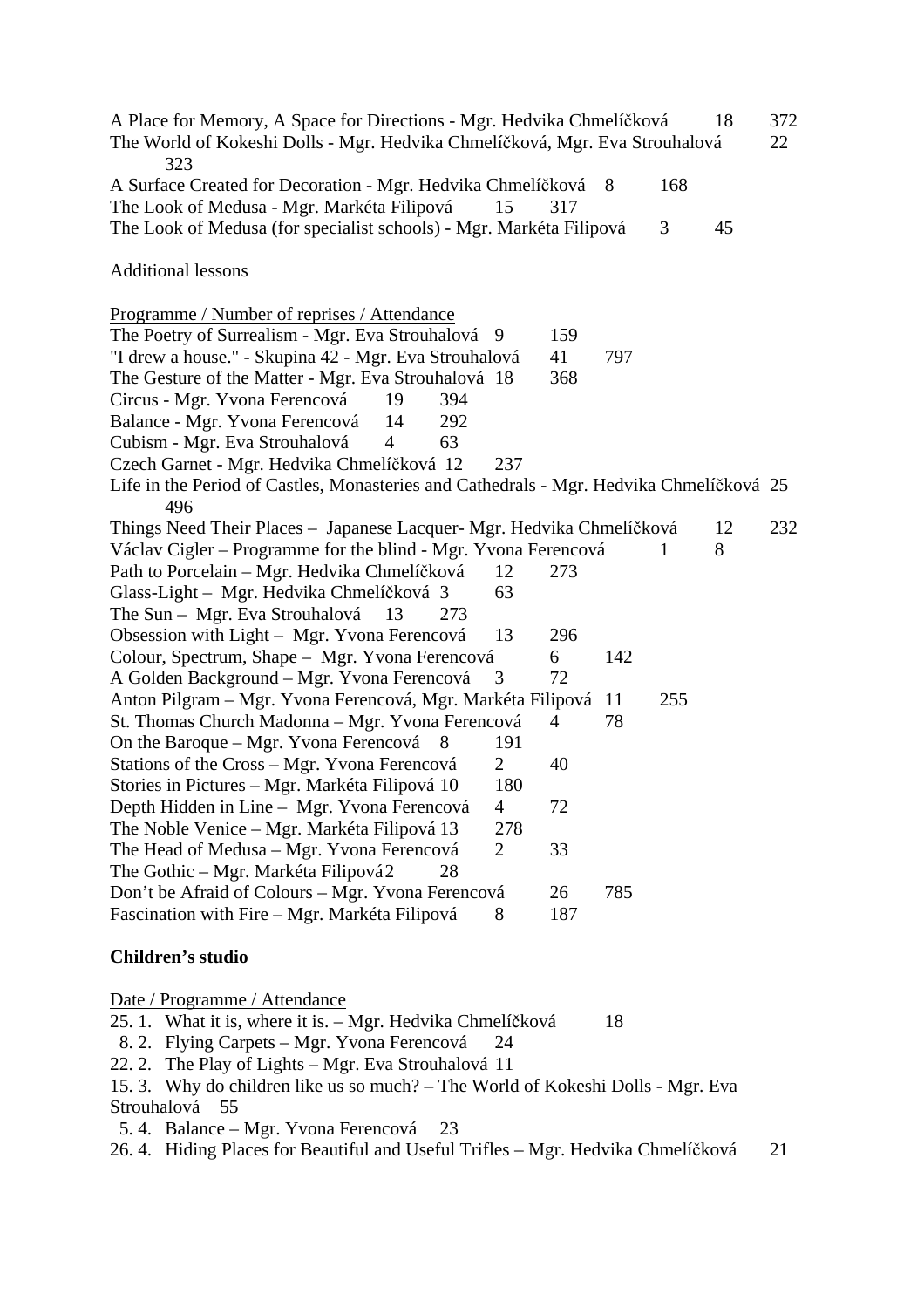18. 5. Salamandr's Further Travels – a game for parents and children - Mgr. Eva Strouhalová, Mgr. Markéta Filipová 25

- 31. 5. Long Journey to Porcelain Mgr. Hedvika Chmelíčková 3
- 14. 6. A Shine That Makes Eyes Twinkle Mgr. Yvona Ferencová 20
- 8. 8. The Czech Garnet in Jewellery Mgr. Hedvika Chmelíčková 16
- 10. 9. Talk with the SŠIM students Mgr. Eva Strouhalová 33
- 20. 9. Painting with Salamandr Mgr. Eva Strouhalová, ak. mal. Igor Fogaš 12
- 11. 10. Spiral (Czech Garnet) Mgr. Hedvika Chmelíčková 17
- 22. 11. On Stars Mgr. Eva Strouhalová 21
- 13. 12. Light Laboratory Mgr. Yvona Ferencová 27

# **Events for teachers**

20. 10. Look Light – talk for primary and secondary school teachers 20 22. 10. History Cabinet – Seminar for history teachers – Mgr. Hedvika Chmelíčková 35

# **Summer art courses**

|               | Date / Programme / Attendance                           |    |
|---------------|---------------------------------------------------------|----|
|               | 21. - 25. 7. Walkers by Night – Mgr. Yvona Ferencová 12 |    |
| $25. - 29.8.$ | Magic Stones – Mgr. Eva Strouhalová                     | 25 |

In 2003, a total of 9,327 visitors saw the programmes for children and young people (including the events for teachers) and 6,218 visitors attended the events for adults. In total, 15,545 people visited the cultural and educational events at the Moravian Gallery.

# **Promotion**

The Moravian Gallery events are continuously and elaborately promoted. The media are supplied with information in the standard forms, through press conferences and e-mail press news. The gallery has been in touch with the following periodicals: *Ateliér, Reflex, Respekt, Týden, Právo, Umělec, Cosmopolitan, Elle, Haarper's Bazaar, Květy, Hospodářské noviny, Magazín IN Hospodářských novin, Lidové noviny, Fotovideo, Fotografie, Fotograf, Dolce vita, Kult, Kam v Brně*, occasionally also with *Architekt* and the Slovak *Interiér*. In 2003, the list was enriched by *Regenerace* and *Instinkt*, *Art and Antiques*, the *Seznam* Internet server, the *Radiožurnál* radio station and *Brněnská 1* cable TV. At the end of 2003, a regular Moravian Gallery programme was launched at *Český rozhlas Brno* broadcasting. Topical news and information on free admission etc. is despatched to regional dailies such as *MF Dnes, Právo* and *Rovnost*, radios and TV studios: *Kiss Hády*, *Český rozhlas Brno*, *Rádio Petrov, Rádio Hey, Rádio Krokodýl, Proglas, AZ rádio, Česká televize Brno, Prima*. With selected events, the gallery sends promotion information to the Prague headquarters, or to Slovakia. The gallery has concluded a permanent or a short-term contract on partnership with many media. The Moravian Gallery website is updated regularly; its English version was launched in 2003.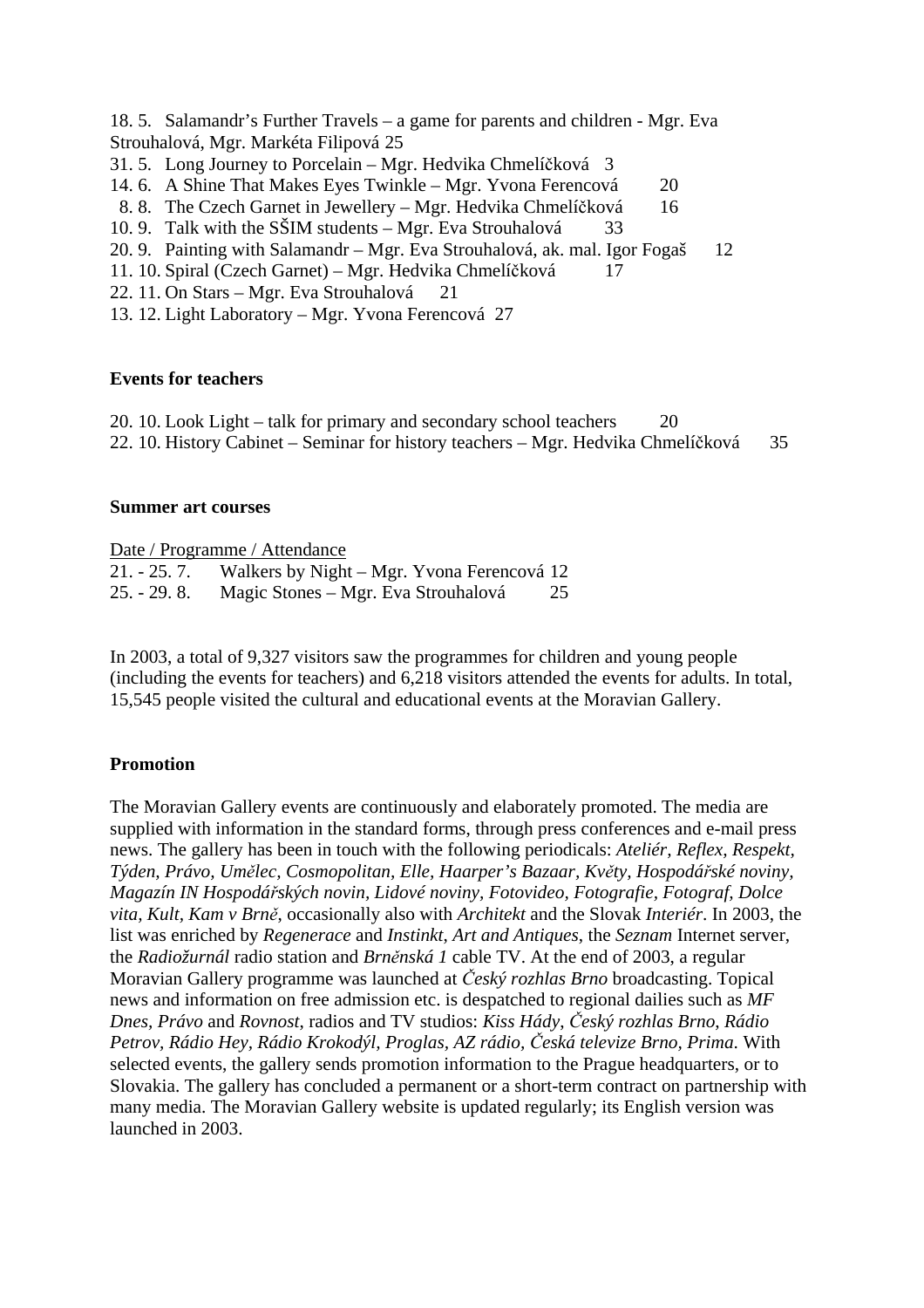#### **Public services**

Apart from exhibiting and educational activities, the gallery works to provide its visitors with quality specialist information service, in the pleasant environment of its premises.

# **Library**

The Moravian Gallery public library is located on the third floor of the Pražák Palace. It is open all week, and offers a large selection of specialist literature on Czech and world art including exhibition catalogues, published by the Moravian Gallery as well as by other Czech and foreign institutions.

 By 31 December 2003, the library contained 123,079 volumes. Of these 1,939 were acquired in 2003 (with 617 publications purchased, 606 donated and 712 exchanged). The library had 517 registered readers in 2003, with the number of visitors amounting to 7,925 (46,722 books were loaned, 32 of which came from the libraries of other institutions). The library employees supplied 5,638 specialist consultations, made 11,567 Xerox copies and 191 scans.

 The title cataloguing of books in progress in 2003 covered 1,594 titles (entered in the Tseries programme); new books and periodicals, and re-catalogued items. The object cataloguing covered 2,286 items. Some 480 Czech and foreign periodicals and almanacs and 1,128 articles were processed. The Moravian Gallery library records are regularly sent to the Caslin Czech Republic comprehensive catalogue. According to National Library data, the library was assigned a record weight of No. 12, i.e. the highest possible level.

 Since 1 September 2003, the Moravian Gallery library catalogue has been available on the gallery website, and readers are becoming accustomed to this option. By the end of 2003, there were 368 hits and 60 electronic orders.

One of the most important targets of the Moravian Gallery library is the building of a comprehensive information system. Within a Ministry of Culture grant from the Public Information Library Service (VISK 3), 80,000 crowns was acquired for the purchase of a Tinweb module and its launch. The Moravian Gallery library and the National Library, Prague are jointly applying for a grant for free entrance to the EBSCO database of the EIFL Direct project (Electronic Information for Libraries), and participates in an application by a group of art history libraries for a grant to buy entrance to the Art Abstract database. It collaborates with the libraries of the Museum of Applied Arts, the National Gallery and the College of Applied Arts on the planning of the Virtual Art Library and the application for a Ministry of Culture VISK 3 grant. The application for a grant for the digitalisation of the *Mitteilungen des Mährischen Gewerbemuseums* journal from the VISK 7 Kramerius grant programme is currently being prepared.

 The exchange of catalogues and publications with other gallery institutions plays an important part in the Moravian Gallery library profits. In 2003, the library was in contact with 29 institutions in the Czech Republic and 80 abroad; 366 publications amounting to 140,371 Kč were sent abroad, while 38 publications at 20,185 Kč were sold to Czech institutions. In total, 109 institutions received 404 publications bringing in 160,556 Kč. The Moravian Gallery acquired 364 titles for 189,303 Kč from abroad, and 169 titles for 25,028 Kč from the Czech Republic, in total 533 new items for 214,331 Kč. As is obvious, a large number of exchanges with other institutions take place, although the actual number of catalogues published by the Moravian Gallery is relatively low. There exists a broad network of partner relations frequently enhanced by personal contacts.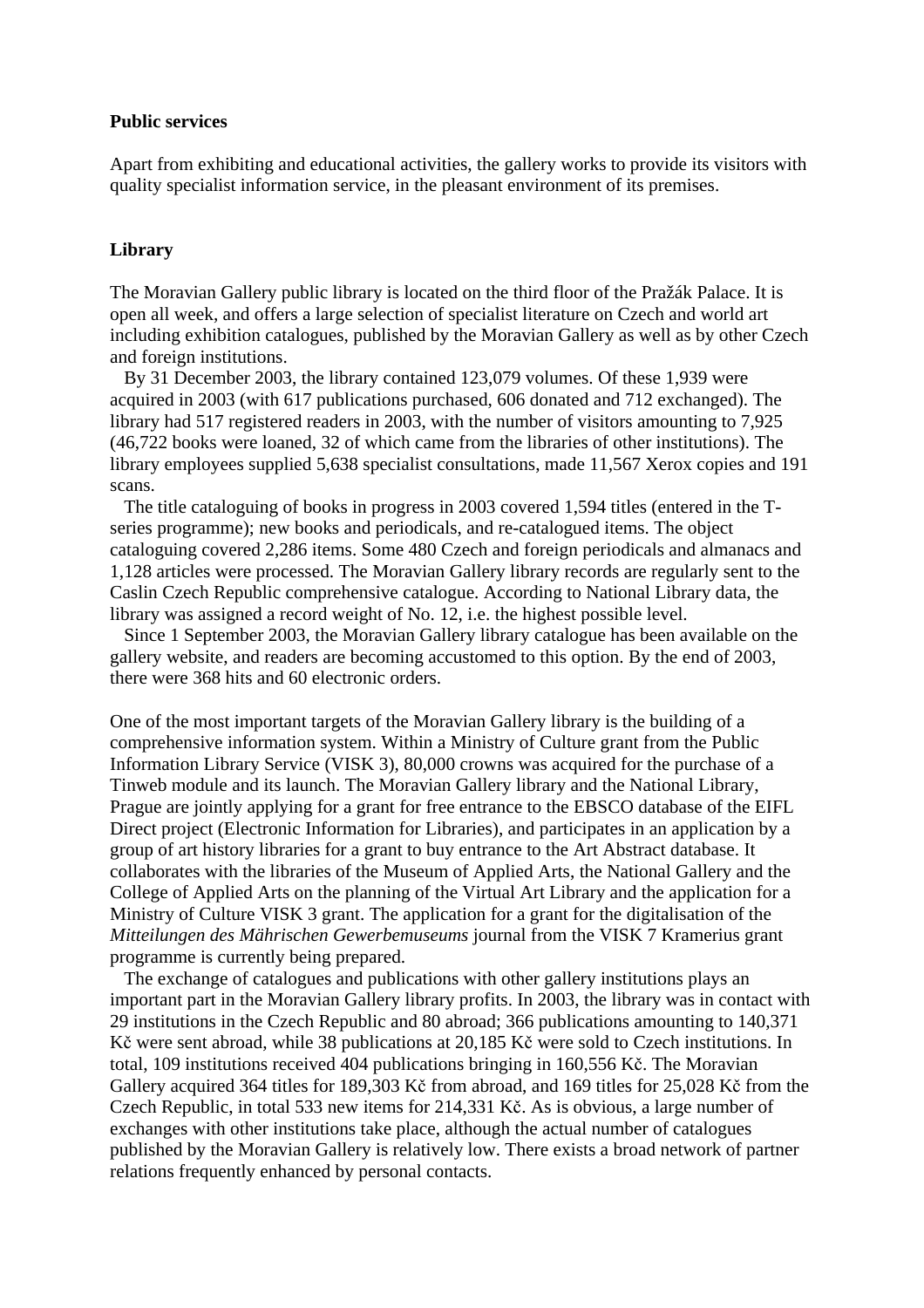# **Export of artwork**

In accordance with law 71/94 Sb., the export of artwork abroad is in the Moravian Gallery supervised by PhDr. Kateřina Svobodová and PhDr. Miroslav Ambroz. Permission for the export was granted in 383 applications in 2003.

# **The photographic studio**

The Moravian Gallery photographic studio, run by Andrea Bratrů and Michaela Dvořáková, serves the needs of the gallery as well as the public. In 2003, 11,300 photo-reproductions were made in the studio (large-format reproductions of free and applied art, complete documentation of exhibitions and reportage documentation of Moravian Gallery events), as well as 9,700 slides and photographs and 5 video recordings. The studio also scanned printed matter for the Mikrogalerie project, the gallery website and publications. In 2003, 65 contracts on the provision of photographic material and reproduction permits were concluded (concerning 262 collection items), 20 of which (38 items) were concluded with foreign applicants.

# **Moravian Gallery cafés and shops**

The café and shop in the Museum of Applied Arts, the Theophil Hansen Gallery Shop located at the entrance to the Pražák Palace and the Podobrazy jazz café in the Governor's Palace contribute to the well-being of gallery visitors. The shops stock a wide range of publications on art, history, philosophy, classical music CD's, videotapes, posters, reproductions, postcards and assorted artwork produced by contemporary artists. Visitors to the Museum of Applied Arts can use the Internet and enjoy a rest and small refreshments (as in the Governor's Palace). The cafés are not limited to gallery visitors; the gallery uses the premises for press conferences and cultural events. The Museum of Applied Arts respirium housed an exhibition of art photography, the Podobrazy jazz café offers its own supply of cultural events.

# **The Friends of the Moravian Gallery Association**

The association was established in 1998 with the objective of enabling art enthusiasts to participate in the gallery activities. It organises creative and theoretical symposia on art, study trips, exhibitions and other events. Its members regularly receive information on gallery news, invitations for exhibitions, lectures and cultural events. They are entitled to free admission to all Moravian Gallery premises and to discounts on educational event tickets, catalogues and publications. Moreover, the association organises the Michal Ranný Prize competition supporting artists' creative efforts; at the same time, it commemorates a prominent personality of the Czech art of the 1960's and 1970's. The prize is awarded every other year, in the shape of a diploma and a sum of money equalling two years of interest on a basic deposit held for the purpose. Dalibor Chatrný and Miroslav Šnajdr Sr. have won the prize so far. The jury will assess short-listed artists and award the prize again in 2004.

 In 2003, a joint achievement of the Moravian Gallery and the Friends of the Moravian Gallery Association was the continuation of the "On Art and Artists" series of lectures, given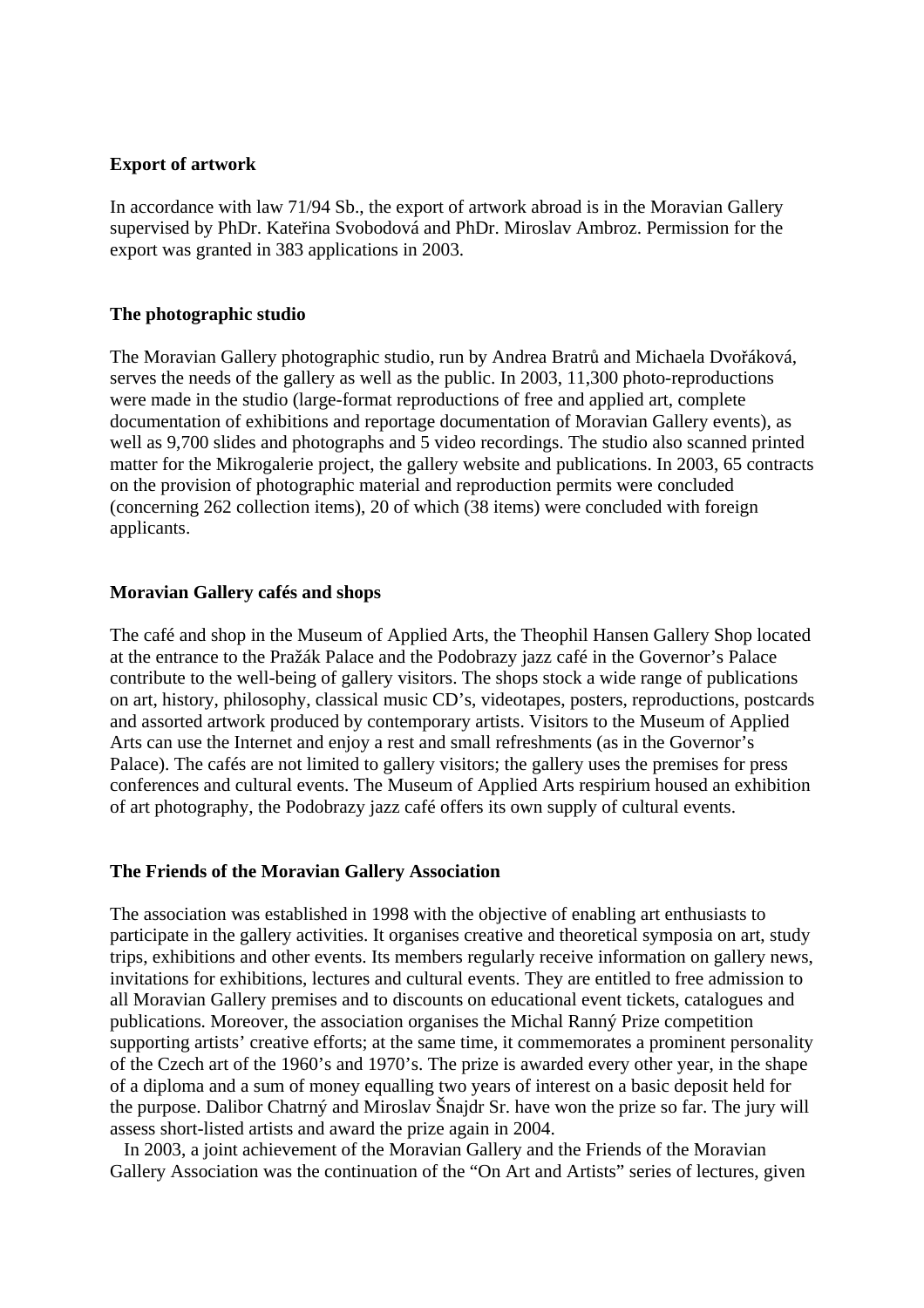by specialists Mgr. Lucie Pelcová and Michaela Loudová from the Faculty of Arts, Masaryk University. Lectures from the educational series found reasonably positive responses from the public.

# **Scholarly and research activities**

The scholarly and research activities of the Moravian Gallery centred around an institutional grant from the Ministry of Culture (VaV grant, identification code MKOF25CEZ001). The broad research undertaken by the gallery experts concerns works of art of foreign provenance found in the gallery collections as well as in Moravian art collections in general. Partial results of the research have been presented to the public in recent years in the form of exhibitions, specialist studies, catalogues and articles, mainly published in the Moravian Gallery *Bulletin*. In 2003, gallery visitors became acquainted with the results of the research involving Venetian drawing between the 16th and 18th century, at the Disegno Veneto exhibition, Venetian drawing in the 16th-18th century from Czech, Moravian and Silesian collections (11 March – 1 June 2003) accompanied by a scholarly catalogue by Mgr. Ing. Zdenek Kazlepka, PhD, the exhibition curator.

Research continued on other themes centring around artwork of foreign provenance:

- The Wiener Secession and Modernism in 1900-1925: PhDr. Miroslav Ambroz *et al*. Results will be presented at the end of 2004 in the shape of an exhibition and a scholarly catalogue.

- Viennese Silverware: Mgr. Anna Grossová
- The European Art Nouveau Poster: PhDr. Marta Sylvestrová
	- - Atelier Fiedler: PhDr. Antonín Dufek, PhD; the "Atelier Franz Fiedler" exhibition, exploring the photographic work of the Fiedler family, is scheduled for the end of 2004.
	- - Dutch Painting: Mgr. Zora Wörgötter; in 2003 an article on loans from the Gothic and baroque art collections was published (*Bulletin MG* Nos. 58/59), and the "Central European Cabinet Painting" exhibition was organised. There was also a lecture in the "Focused on …" series dedicated to Jan Fyt's *Hunting Still Life* painting.
	- - The baroque in Moravia: Mgr. Zora Wörgötter; after the completion of the "In the Mirror of Shadows. Moravia in the Baroque" exhibition project designed for Rennes, the exhibition should be presented to Brno art lovers in 2005. The "Central European Baroque Portrait" exhibition was held, and a lecture in the "Focused on …" series on J.M. Willmann's *Saint Barbara*.
	- Medieval Art from Austria, Germany and the Netherlands in Moravian and Silesian Collections: PhDr. Kaliopi Chamonikola, PhD
		- The Art of Six Centuries: PhDr. Kaliopi Chamonikola, PhD

Individual project analysts produced lists of selected exhibits from the Moravian Gallery collections and other Moravian collections, the items underwent restoration and were provided with quality photo-documentation. Catalogues for the planned exhibitions are currently being prepared.

Moravian Gallery experts also participated in other research projects financed from grants: - The Art and Civilisation of the Baroque Period in Moravia. Exhibition and publication: Mgr. Zora Wörgötter, co-project aanlyst; participants: Mgr. Ing. Zdeněk Kazlepka, PhD, Mgr. Anna Grossová (main project analyst: Prof. PhDr. Jiří Kroupa, Art History Department, Faculty of Arts, Masaryk University, Brno)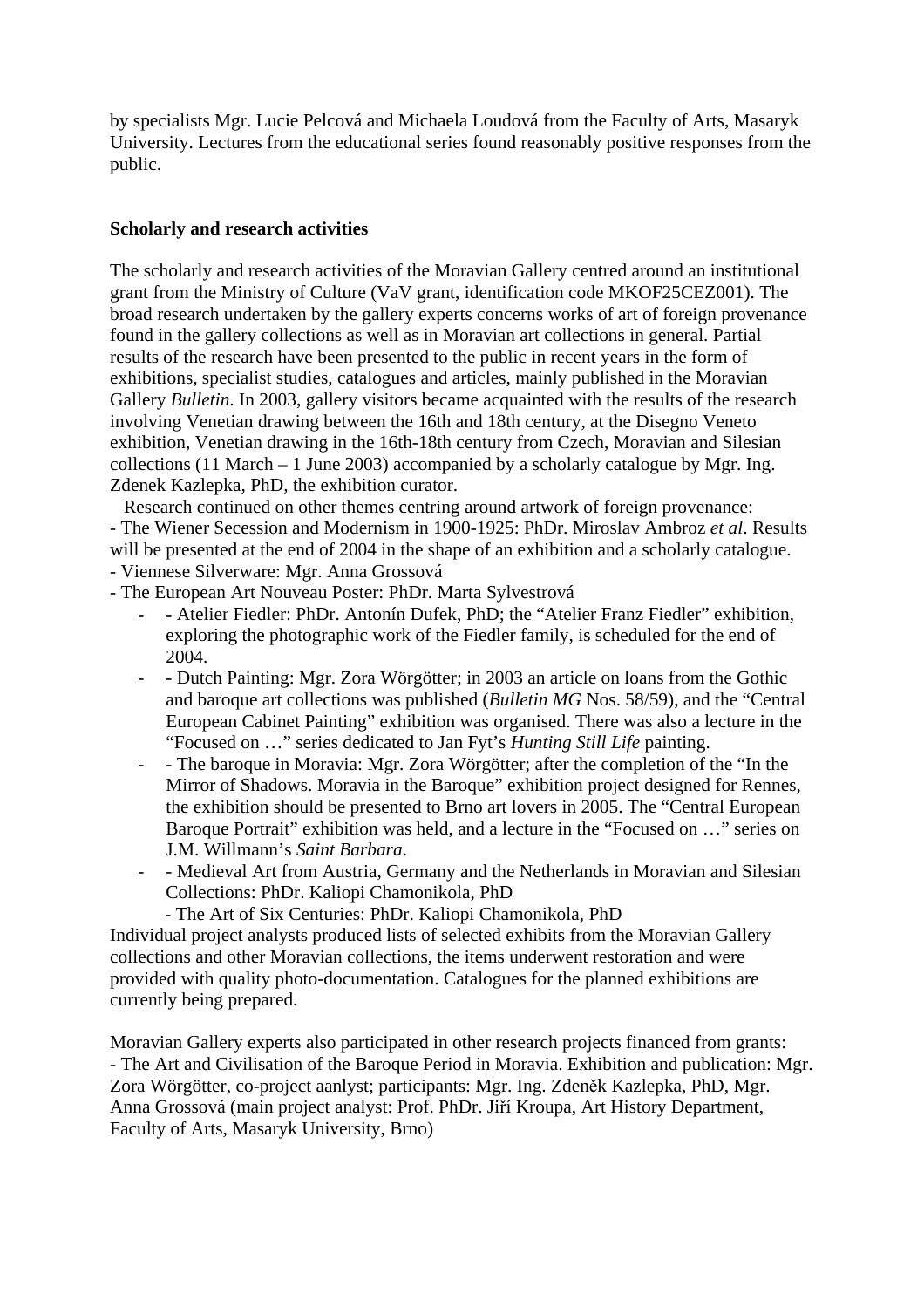- Kunstreisen kennt keine Grenzen. Barock-Reisen in Böhmen, Mähren und Österreich - Mgr. Ing. Zdeněk Kazlepka, PhD, co-analyst (main project anlayst: Dr. F. Polleroß, Vienna University)

- Czech Film Poster (Czech Art Foundation grant): PhDr. Marta Sylvestrová; the exhibition was presented within the 20th Brno Biennale of Graphic Design in 2002. The eponymous publication is currently under preparation.

### **Symposia, seminars, conferences**

# **The Lost Cultural Heritage**

Documenting, identification, restitution and repatriation of cultural property of victims of the Second World War

Museum of Applied Arts, 20-21 November 2003, 91 participants

This international conference, held under the auspices of Pavel Dostál, the Czech Minister of Culture, Doc. RNDr. Helena Illnerová DrSc., Chairwoman of the Science Academy of the Czech Republic and PhDr. Jan Munk CSc., Chairman of the Czech Jewish Communities Federation, was associated with the issue of finding and returning artwork taken away from the original owners in the course of the Second World War. Many works of art ended as part of the war booty in private collections on both sides and as such cannot be retrieved, others were incorporated into gallery and museum collections and some did not survive. It is extremely difficult to trace them now. Due to the mass scale of these forced property transfers, efforts for at least partial redress of the wrongdoings have acquired international proportions, contributed to by the fact that conditions for the study of these sensitive issues and the return of confiscated artwork to the original owners or their inheritors were facilitated in the Czech Republic considerably later than in Western Europe. The sharing of information with foreign partners is therefore very important for Czech institutions. The Centre for the Documentation of Cultural Property Transfers of Second World War Victims, established at the Science Academy in 2001 organised, in collaboration with the Moravian Gallery, an international conference, the first of its kind in the Czech Republic. Leading experts from the Czech Republic and abroad gave valuable lectures on general problems, such as the methodology of research and restitution legislation systems in different European countries, as well as talks on concrete cases with many a surprising moment. Lectures were given by JUDr. Pavel Rychetský (Constitutional Court), Dr. Tomáš Kraus (Czech Jewish Communities Federation), Dr. Nejedlý, Ing. Pavel Jirásek (Ministry of Culture), PhDr. Oldřich Tůma (Science Academy), PhDr. Helena Krejčová, Mgr. Ondřej Vlk, Dr. Michal Lion, Mgr. Michal Nosek, Doc. Mečislav Borák, PhDr. Václav Erben, Andreas Dumalas and Mgr. Ivana Koutská (Centre for the Documentation of Cultural Property Transfers of Second World War Victims), JUDr. Aleš Pejchal (lawyer), Dr. Michael Franz and Dr. Peter Heuss (Germany), Maarit Hakkarainen, M.A. and Tiina Koivulahti, M.A. (Finland), Prof. Ruvin Ferber (Latvia), Dr Monika Kuhnke, Dr Kamil Zeidler, Nawojka Cieślińska-Lobkowicz and Prof. Wojciech Kowalski (Poland), Charles A. Goldstein (USA), Anne Webber and Lucian Simmons (Great Britain), Dr Karina Dmitrieva (Russia) and Dr Agnes Perresztegi (Hungary). In the discussion, concrete issues encountered by experts on a daily basis were pointed out: the accessibility and inaccessibility of sources in archives, the collaboration and noncollaboration of institutions officially charged with the study of the issues, with civic associations such as the Terezin Initiative, the compatibility and incompatibility of work in the Centre for the Documentation of Cultural Property Transfers with a previous team of experts set up for the clarification of historical and economic issues concerning the sequestration of the Jewish property, and many others.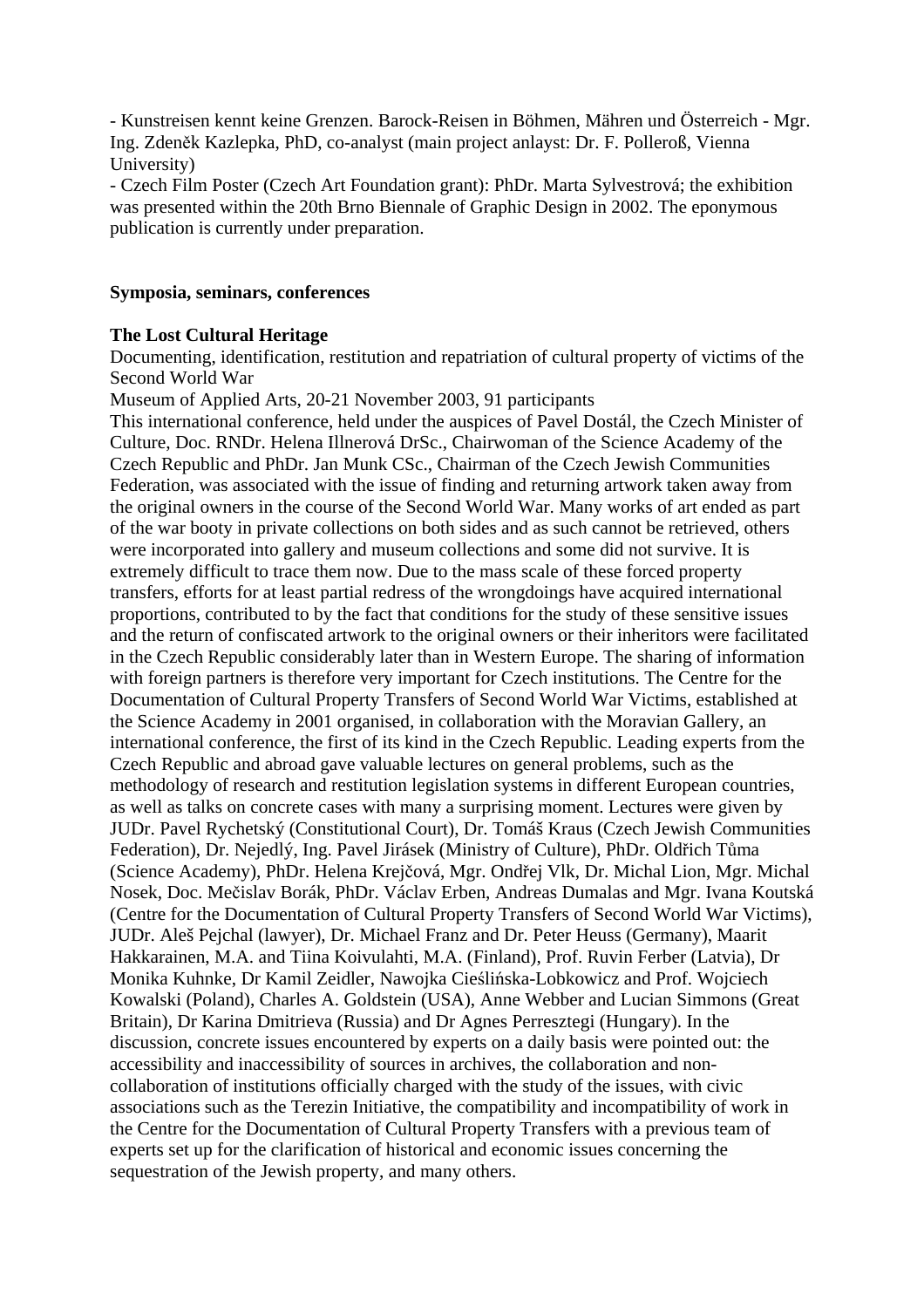The Moravian Gallery, host of the conference, has its own experience with restitution claims from Second World War victims, and has returned a large number of works of art to the descendants of the original owners.

# **Publishing activities**

The Moravian Gallery pays great attention to its publishing activities; through them, the gallery is able to present results of long-term research to both specialist and lay public. Catalogues relate exhibitions already held. A traditional gallery periodical is the *Moravian Gallery Bulletin*, with a well-established circle of readers. Furthermore, some printed matter accompanies each exhibition organised by the gallery. Unfortunately, for each show the gallery has to take its financial limits into account. Thus, for minor projects it prefers simple information catalogue sheets, and only publishes voluminous catalogues on a scholarly basis with major exhibition projects. With all sorts of publications, priority is given to the high quality of the content and aesthetic standard.

*Moravian Gallery Bulletin* Nos. 58-59

(ISBN-80-7027-123-X)

In 2002, the *Moravian Gallery Bulletin* was not published for financial reasons, and the 2003 *Bulletin* was therefore a double issue. After a year's break, it provided the first opportunity to reflect the general reconstruction of the Museum of Applied Arts building and the newly opened exhibition of applied arts and design. A substantial part of the journal was dedicated to the subject. In a broader sense, the issue also became the theme of the Museum Architecture and the Concept of Permanent Exhibitions symposium held in 2002. The symposium contributions will be published in the latest issue of the *Bulletin*. There are articles commenting on the development of the Museum of Applied Arts building and views on the overall reconstruction. The texts in the "general" section of the *Bulletin* present results of studies of the rich collections of the Moravian Gallery as well as other galleries, and some remarkable architecture, while biographical texts introduce famous personalities in Czech and foreign visual art. The *Moravian Gallery Bulletin* Nos. 58-59 featured a new graphic design corresponding with the Moravian Gallery corporate identity. Editor: PhDr. Alena Krkošková. 352 pages + XXIV pages of supplement

**Catalogues published in 2003** 

*Space for Tapestry*  (ISBN 80-7027-122-1) The catalogue of the eponymous exhibition captured the exhibits in word and pictures. Catalogue concept: Jan T. Strýček, Miluška Trachtová Texts: Zdeněk Lukeš, Magdalena Juříková, Pavel Šopák, 42 pages

*Disegno Veneto*. Venetian drawing in the 16th-18th century from Czech, Moravian and Silesian collections Die venezianische zeichnungen des 16.-18. Jahrhunderts aus den böhmischen, mährischen und schlesischen Sammlungen (ISBN 80-7027-120-5)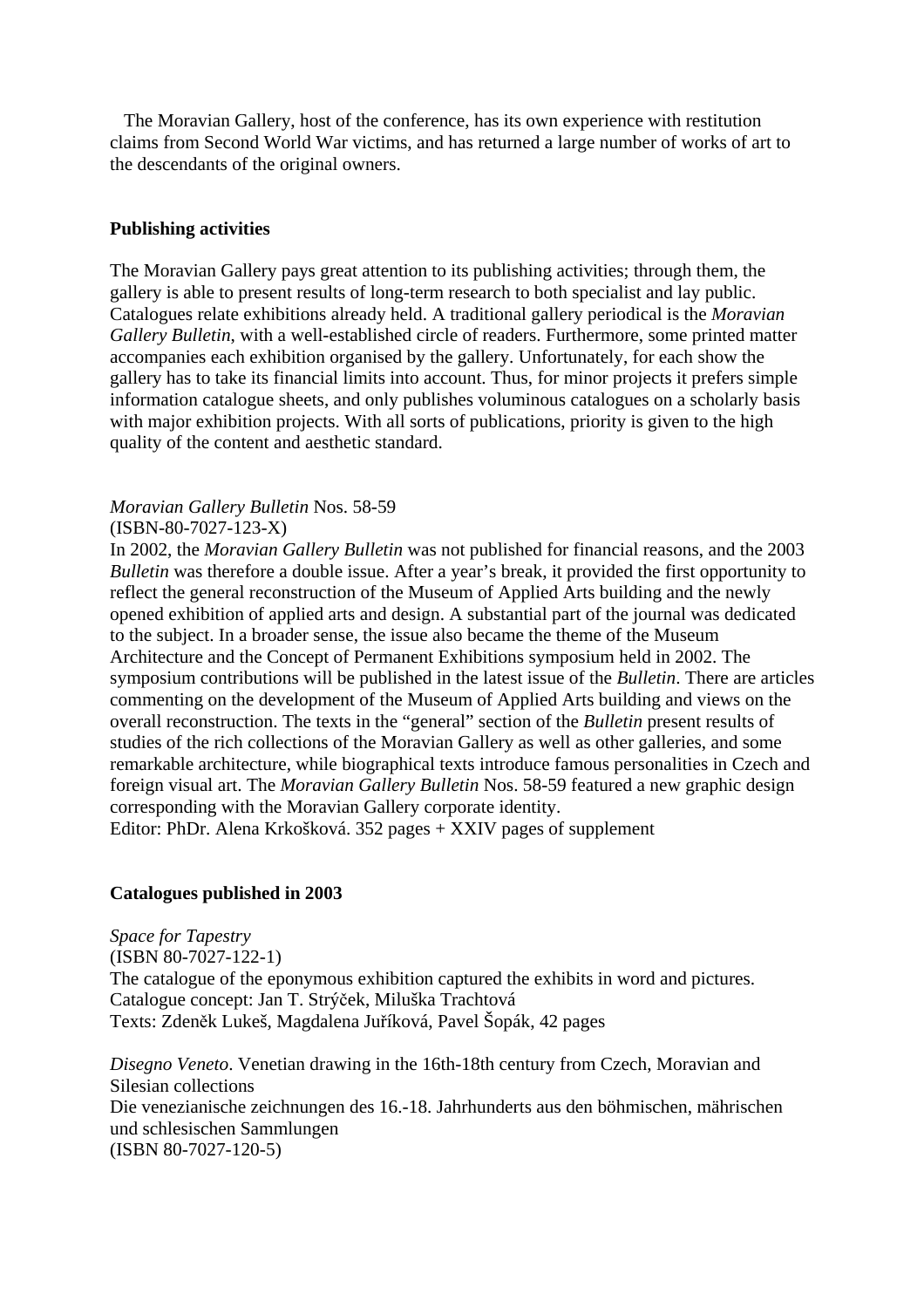The Czech-German catalogue contains over 70 colour and black-and-white reproductions and imparts new information; in particular, the author concentrated on some controversial attributions of the works on show.

Concept and texts: Zdeněk Kazlepka, 237 pages

### *Look Light*

(ISBN 80-7027-118-3)

This prestigious catalogue accompanied a major Moravian Gallery exhibition exploring the issue of light in art from different angles. It features a rich pictorial supplement and extensive English summaries. The catalogue was published by the Moravian Gallery in collaboration with Kant Publishing.

Editor: Jiří Zemánek

Texts: Marco Bischof, Václav Cílek, Antonín Dufek, Jiří Fiala, Pavel Floss, Miroslava Hlaváčková, Mojmír Horyna, Kaliopi Chamonikola, Petr Ingerle, Michal Janda, Pavel Kalina, Jochen Kirchhoff, Marie Klimešová, Jiří Pátek, Zbyněk Sedláček, Jan Sedlák, Kateřina Vítečková, Jiří Zemánek, 391 pages

Supplementary and informational printed matter from the Moravian Gallery:

A programme of exhibitions, accompanying and cultural events organised by the gallery is published every two months (6 issues, 1 in English)

Catalogue sheets for exhibitions: *The Field of Phenomena – the Solitude of Things*, Tomáš Ruller – *Of Love's Time*, Milan Houser – *Reverse*, Michal Pěchouček – *Collector*, Ivana Lomová – *The Child Within*, Petr Brožka – Kaprun, *The Smell of Leopard Skin*, Keith Carter: *True Stories*, Bořivoj Hořínek – *Records*.

Invitations for openings, information leaflets, worksheets for the children's studio, posters for exhibitions and concerts.

# **Publishing activities by Moravian Gallery experts**

(books, studies, catalogue texts, articles in the specialist press)

PhDr. Miroslav AMBROZ *Sto let Wiener Werkstätte*. In: Art and Antiques, 2003, No. 12

Mgr. Ing. Ivo BINDER *Gesto a výraz. Zamyšlení nad expozicí ze sbírek volného umění 20. století Moravské galerie v Brně*, Bulletin MG, 2002/2003, Nos. 58-59, pp. VI-VII *Grafix II, Bienále drobné grafiky*, exhibition catalogue, Městské muzeum a galerie Břeclav 2003 *Hledání rovnováhy*, in: Jiří Šindler, exhibition catalogue, GVU Náchod 2003 *Otakar Kubín*, exhibition catalogue, Muzeum Boskovicka 2003 *"Řekly si barvy, červená a modrá...",* Václav Špála, list of works, review. Prostor Zlín X, 2003, No. 4, pp. 20-21

Mgr. Andrea BŘEZINOVÁ-PAUCHOVÁ *Hubert Kovařík*. In: Keramika a sklo, year 3, 2003, No. 5, pp. 21-23 *Ida Vaculková*. In: Keramika a sklo, year 3, 2003, No. 6, pp. 7-9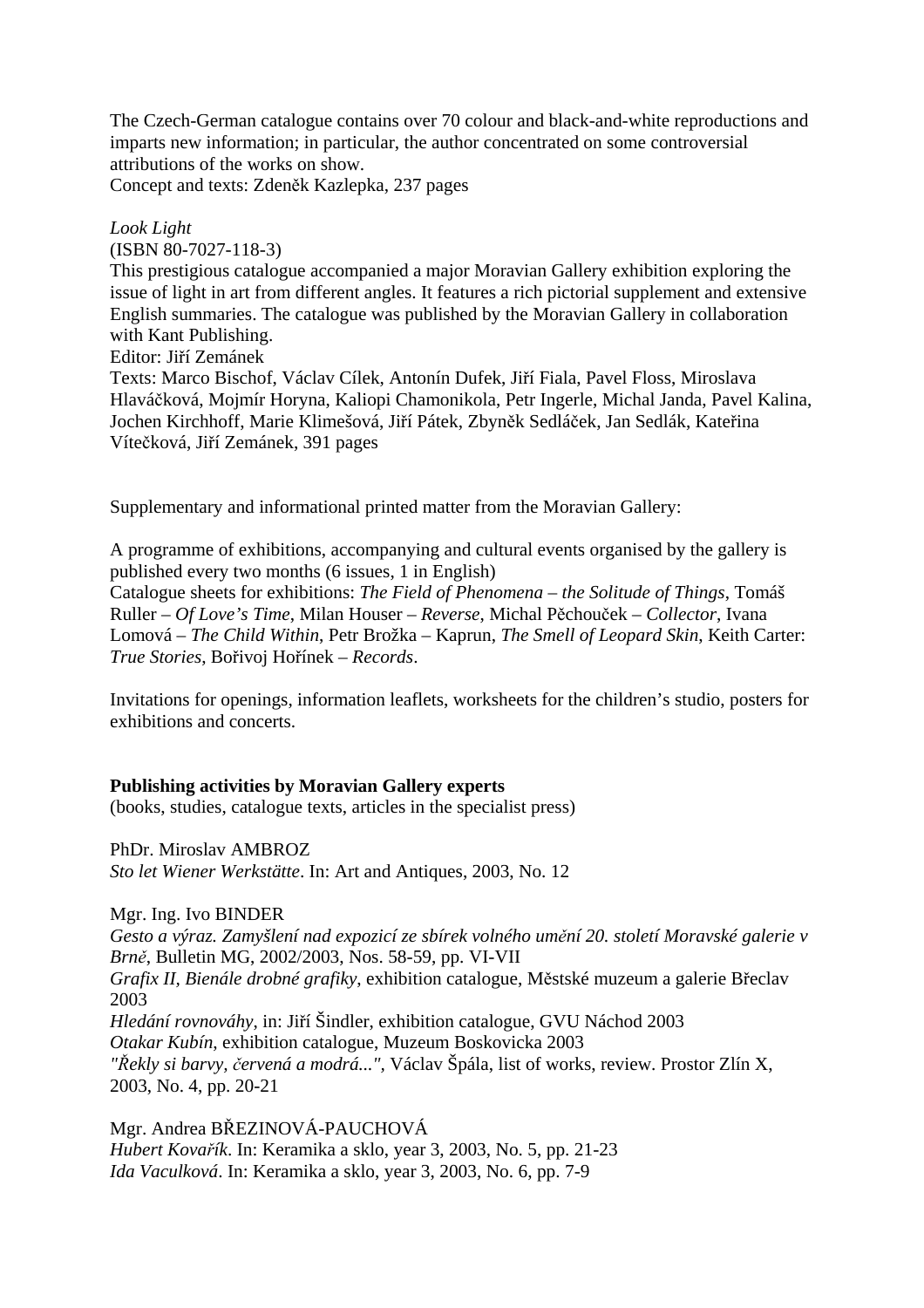*Porcelán a keramika*, exhibition catalogue, Regionální muzeum ve Vysokém Mýtě 2003, non-pag.

*Secesní keramika firmy Zsolnay ze sbírek MG*. Bulletin MG, 2002/2003, Nos. 58-59, pp. 148- 153

# PhDr. Antonín DUFEK, PhD

*Blue Man po deseti letech*. In: Keith Carter, Opravdové příběhy, catalogue sheet, MG 2003 *Hry světel a stínů, hry o skutečnost*. In: Jiří Zemánek (ed.), Ejhle světlo, exhibition catalogue, Brno 2003, pp. 180-203

*Jiráskova Vaňkovka*. Bulletin MG, 2002/2003, Nos. 58-59, pp. 340-343

*Man Ray a fotografie v Československu*. Bulletin MG, 2002/2003, Nos. 58-59, pp. 228-239 *Obrazová zpráva o stavu krajiny*. Brno, MG, Governor's Palace 10 September – 9 November 2003 (Jozef Ondzik). Ateliér 2003, No. 22, p. 6

*Rudolf Bílek*. In: Rudolf Bílek, exhibition catalogue, Galerie Klatovy-Klenová 2003 Tomáš Ruller, *Na lásky čas*, catalogue sheet, MG 2003

# Mgr. Yvona FERENCOVÁ

*Možná sdělení*. An exhibition for the blind and visually impaired, 16 October – 30 December 2001. Bulletin MG, 2002/2003, Nos. 58-59, pp. III-IV

# Mgr. Anna GROSSOVÁ

*Šperk produkce Wiener Werkstätte ze sbírek Moravské galerie v Brně. Poznámka k dílu Josefa Hoffmanna*. Bulletin MG, Nos. 58-59, 2002-2003, pp. 136-139. *Výstava českého granátu v Moravské galerii. Carbunculus, granatus, zrnakoč, aneb sedmnáct století českého granátu*. Prostor Zlín X, 2003, No. 3, pp. 26-27

# PhDr. Ludmila HORÁKOVÁ

*Stálá expozice Moravské galerie v Brně z pohledu diváka*. Bulletin MG, Nos. 58-59, 2002- 2003, pp. 40-43

# PhDr. Kaliopi CHAMONIKOLA, PhD

*Recepcia diela Nicolause Gerhaerta van Leyden na Slovensku v poslednej tretine 15. storočia*. In: Gotika. Dějiny slovenského výtvarného umenia. Dušan Buran *et al*. Slovenská národná galéria, Bratislava 2003, pp. 373-382, 707-709, 711-713. *Muzeum jako proměnlivá scéna*. Bulletin MG, Nos. 58/59, 2002-2003, pp. 34-39 *Retroperspektiva*, exhibition review. Ateliér 2003, No. 13 *Petr Veselý - Kolem věcí věci kolem*. Ateliér 2003, No. 19 *Pravděpodobná realita a další modely skutečnosti*. Ateliér 2003, No. 19

# Mgr. Petr INGERLE

*Jiří Černický (Černického symbolická ambivalence)*, Fotograf, year 2, 2003, No. 3, pp. 8-11. *Mezi reprezentací a abstrakcí (lekce z kubismu)*. In: Petr Brožka - Kaprun, exhibition catalogue, Moravian Gallery, Brno 2003, non-pag.

*Paprsek světla - tři poznámky o světle v baroku a v osvícenství*. In: J. Zemánek (ed.), Ejhle světlo, exhibition catalogue, Moravian Gallery, Brno 2003, pp. 232-241. *Štěpánka Šimlová - I am terribly sorry...,* Moravian Gallery in Brno 3 October – 24 November

2002. In: Bulletin MG, Nos. 58/59, 2002-2003, p. VIII

Mgr. Ing. Zdeněk KAZLEPKA, PhD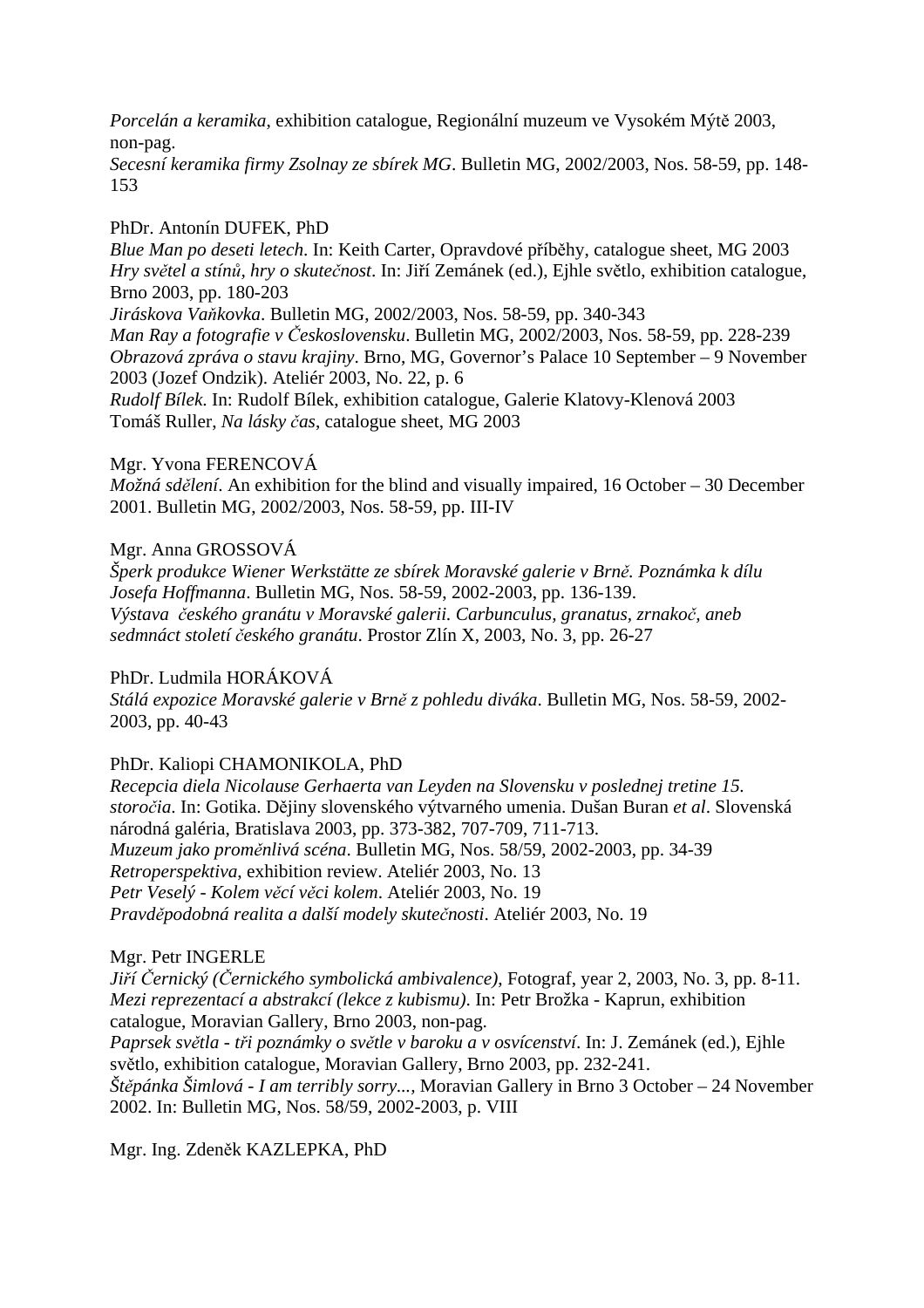*Disegno Veneto. Benátská kresba 16.-18. století z českých, moravských a slezských sbírek. Die venezianischen Zeichnungen des 16.-18. Jahrhunderts aus den böhmischen, mährischen und schlesischen Sammlungen*, exhibition catalogue, Moravian Gallery, Brno 2003 *Německá kresba*. Prague, National Gallery, Kinsky Palace, 28 February – 25 May (review). Ateliér 2003, No. 10, p. 6

*Celeberrimus pictor z Belluna a moravští Collaltové*. In: Ars naturam adiuvans. Sborník k poctě prof. PhDr. Miloše Stehlíka. National Heritage Institute, Brno, Masaryk University, Brno 2003, pp. 105-113

# PhDr. Alena KRKOŠKOVÁ

*Antonín Procházka, 1882-1945*. Moravian Gallery, Brno, Brno City Museum 6 June – 9 September 2002, Municipal House, Prague 11 December 2002 – 2 March 2003, Bulletin MG, 2002/2003, Nos. 58-59, pp. IV-V

*Arna Juračková - Pastely*, catalogue sheet, Galerie Kabinet, Kulturní a informační centrum města Brna, Brno 2003, non-pag.

*Redakční poznámka k Bulletinu Moravské galerie v Brně 58/59*, Bulletin MG, 2002/2003, Nos. 58-59, p. XXIV

# Mgr. Pavel NETOPIL

*Pole jevů - samota věcí*. Ateliér 2003, No. 5, p. 6

*Milan Houser - Reverse*, catalogue sheet, MG 2003

*Milan Houser - Reverse*. Ateliér 2003, No. 8, p. 5

*III. zlínský salon mladých*, exhibition catalogue, Státní galerie ve Zlíně, Zlín 2003 *Vůně levhartí kůže*, catalogue sheet, MG 2003

Mgr. Jiří PÁTEK

*Fotografie/ technologie, techniky, přístupy*. In: Ejhle světlo, exhibition catalogue, Moravian Gallery, Brno 2003, pp. 205-217

*Miloš Koreček, zpráva o dvojím vstupu do stejné řeky?* Bulletin MG, 2003, Nos. 58/ 59, 2002- 2003, pp. 196-203

*Moravian Gallery Brno: 40 years of the Photographic Collection*. Imago winter 2003, No. 15, pp. 40-41

*O fotografickém dokumentu*. Ateliér 2003, No. 7, p. 7

*Portréty soch, výtvarník a fotograf Milan David*. Host 2003, No. 9, p. 42

*Sláma Vojtěch V.: Inženýrská zátiší*. Prague 2003

*Vojtěch V. Sláma - Vlčí med*, exhibition catalogue, ITF Opava, Opava 2003

# PhDr. Marie PLEVOVÁ

*Arthur Feldmann a osud jeho umělecké sbírky*. Bulletin MG, 2002/2003, Nos. 58-59, pp. 344- 352

Mgr. Martina STRAKOVÁ

*Historie závodů vyrábějících nábytek pod značkou "UP".* Brno v minulosti a dnes, XVI, 2003, pp. 433-472 *Veletrh interiérové tvorby v Brně MOBiTEX 2003*, Era 21, III, 2003, p. 8.

# PhDr. Kateřina SVOBODOVÁ

*Blanenská Níké/Victoria ve sbírkách Moravské galerie*, Bulletin MG, 2002/2003, Nos. 58-59, pp. 131-135

*Max Švabinský - Skutečnost, ráj a mýtus*, Bulletin MG, 2002/2003, Nos. 58-59, pp. V-VI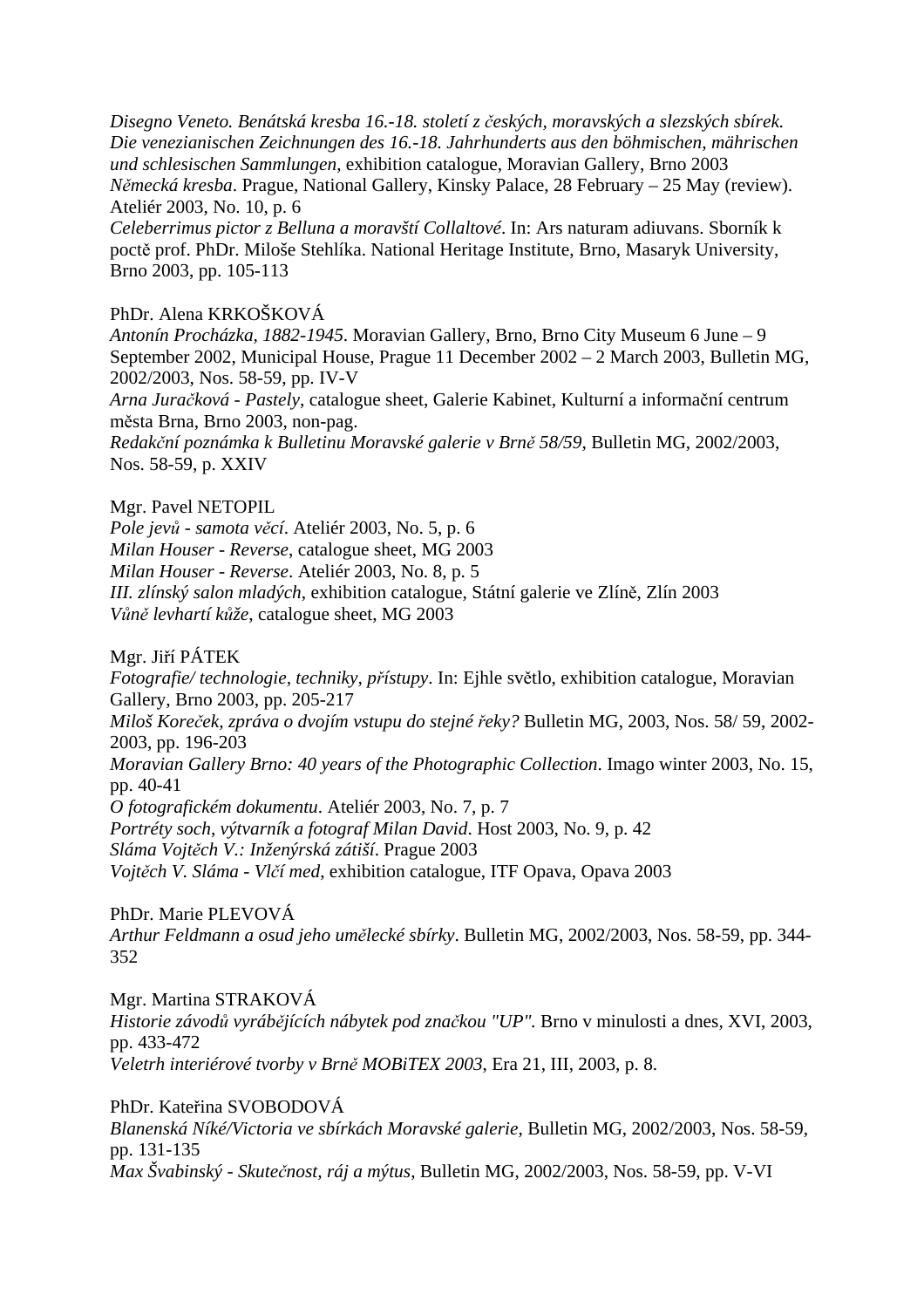PhDr. Marta SYLVESTROVÁ *Umění je abstrakce*, Prostor Zlín X, 2003, No. 3, pp. 44-45 *Filmový plakát*, Ateliér 2003, No. 5, p. 16 *Svět hvězd a iluzí dorazil do Prahy*. Polygrafie revue, year V, 2003, No. 3, pp. 64-66

Mgr. Markéta VEJROSTOVÁ *Sklenice V. H. Brunnera*. Bulletin MG, 2002/2003, Nos. 58-59, pp. 168-173

### Mgr. Zora WÖRGÖTTER

*Zápůjčky ze sbírky gotiky a baroka (1998-2002)*. Bulletin MG, 2002/2003, Nos. 58-59, pp. 174-183

Many Moravian Gallery specialists are, apart from obligations related to their home institution, members of various advisory committees, purchase committees, editorial boards, and professional associations. They are also involved with teaching and lecturing etc.

### **2003 Economic evaluation**

A brief evaluation of the Moravian Gallery financial management in 2003 (in thousands of Czech crowns)

Yields in total 69,670 Of that: Ministry of Culture contribution EU subsidies 56,261 2,884 Takings and other income 10,525 Of that: takings from the sale of goods and services 3 373 Of that: gallery's own goods and the sale on commission of catalogues 731 tickets 968 promotion 1,052 rent 290 export permission 192 library takings, copyright 140 unfinished production 730 material activation 1 557 other sources of income 4 865 Of that: use of financial funds 2,337 Of that:  $RF$  50 FRIM - repairs 2.287 other income 890 sponsorship 1 638 Expenses in total 69,142 Of that: material 5,859 energy 5,048 services 18,061 personnel expenses in total 28,846 Of that: salary expenses 20,301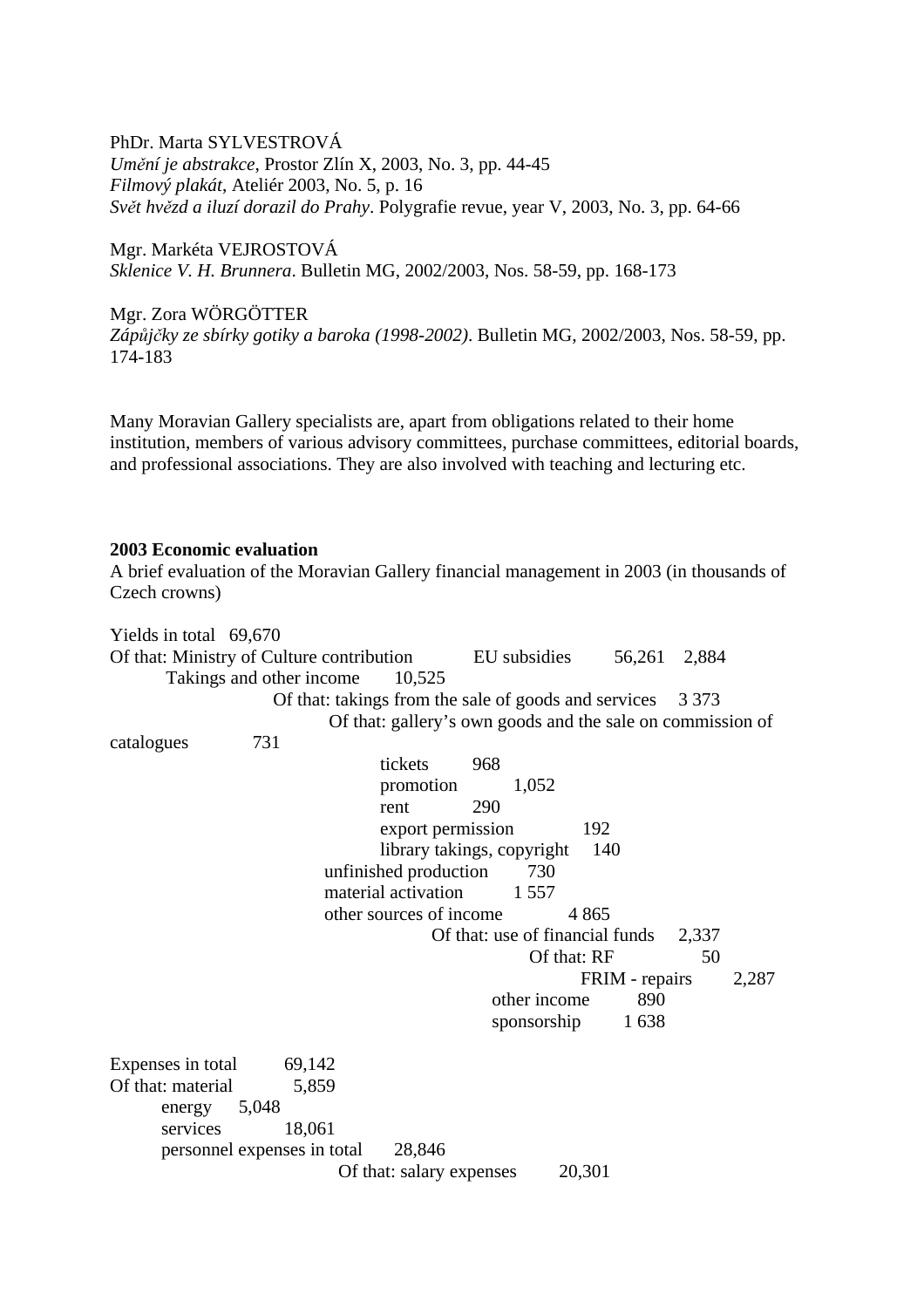|                                        |     | Other personnel expenses<br>584       |       |
|----------------------------------------|-----|---------------------------------------|-------|
|                                        |     | Social security<br>6,998              |       |
|                                        |     | Social expenses<br>868                |       |
|                                        |     | Other social expenses (civil service) | 95    |
| <b>HIM and DHIM deductions</b>         |     | 5,234                                 |       |
| 523<br>Income tax                      |     |                                       |       |
| Repairs and maintenance                |     | 4,134                                 |       |
| Travelling costs                       | 583 |                                       |       |
| Representation costs                   | 126 |                                       |       |
| Sold goods expenses                    | 707 |                                       |       |
| Other expenses                         | 544 |                                       |       |
| Economic result<br>$+5$                |     |                                       |       |
| Of total expenses: exhibition expenses |     |                                       | 4,566 |
|                                        |     | Restoration of collection items       |       |
| 387                                    |     |                                       |       |
|                                        |     | Book purchase                         |       |
| 499                                    |     |                                       |       |
|                                        |     | Purchase of items for collection      |       |
| 2015                                   |     |                                       |       |

The Ministry of Culture provided the Moravian Gallery, within the running subsidy, specialpurpose subsidies of a non-investment character:

| EZS, EPS, ISO                              | 1,515 |                                                 |       |            |
|--------------------------------------------|-------|-------------------------------------------------|-------|------------|
| cultural activities                        | 2,179 |                                                 |       |            |
| Institutional research and development     |       | 2,200                                           |       |            |
| Purchase of items of cultural value        |       |                                                 |       |            |
| Total<br>5,894                             |       |                                                 |       |            |
| Investments (in thousands of Czech crowns) |       |                                                 |       |            |
| System investment subsidies 4,396          |       |                                                 |       |            |
|                                            |       | Of that: Institutional research and development |       | <b>200</b> |
|                                            | - ISO |                                                 | 3,846 |            |
|                                            |       | - VISK T - series                               | 80    |            |
|                                            |       | - energetic audit                               | 270   |            |
|                                            |       |                                                 |       |            |

# **Evaluation of Moravian Gallery activities in 2003 Outlook**

Owing to the fact that at the beginning of 2003 a personnel change occurred for the post of the Moravian Gallery director and for the rest of the year the gallery functioned in a provisional state without an appointed director, the main objective of the provisional management was to ensure the standard running of the institution. In retrospect, one realises that not only was the target met but foundations were laid for the gallery's embarking on a new path under new management.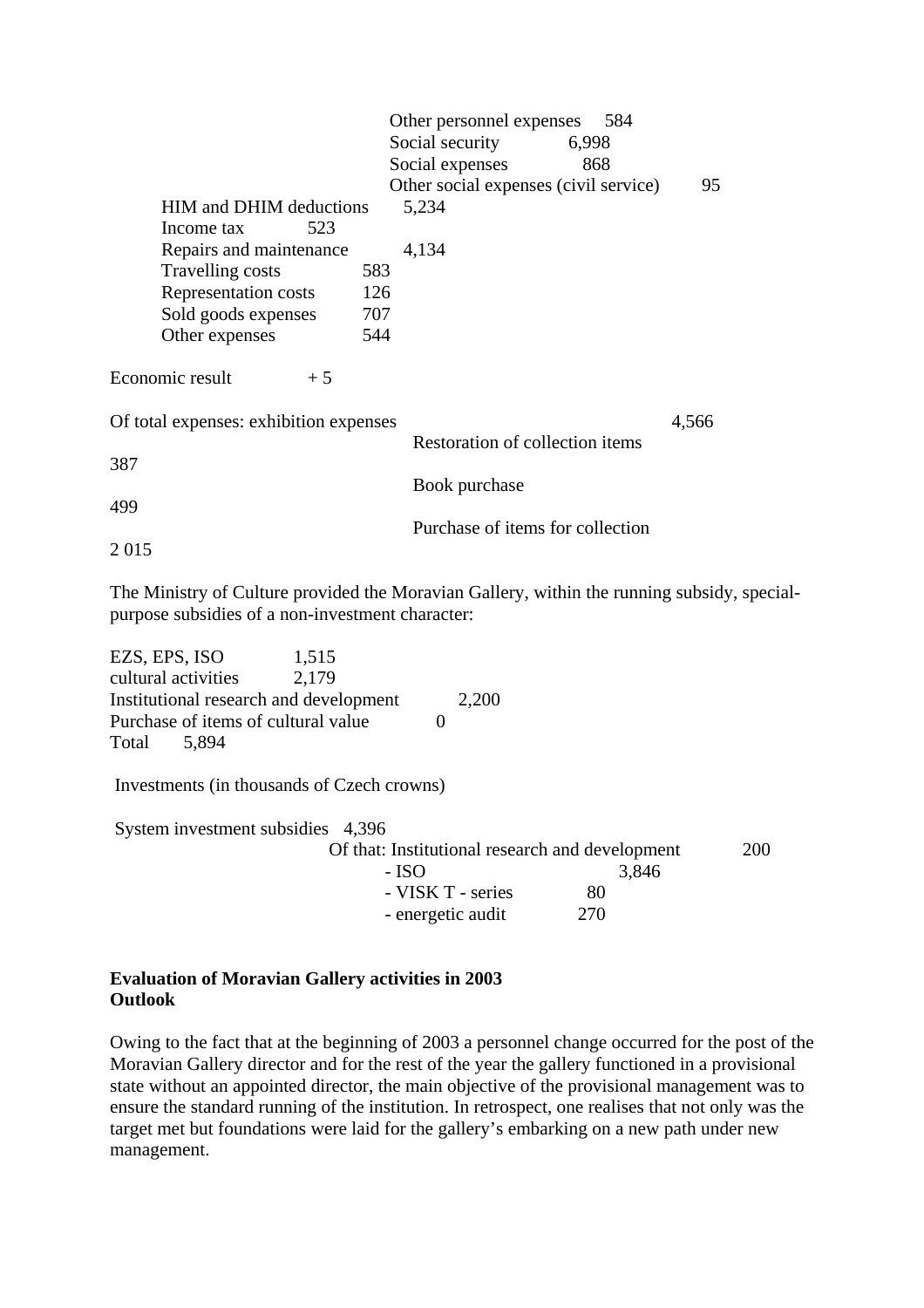Major projects in progress were successfully brought to their conclusions: the "In the Mirror of Shadows. Moravia in the Baroque" exhibition with which the gallery participated in the Czech Cultural Season in France (the exhibition took place in 2002-2003 in Rennes), and the grant project "Identity / Integrity – Brno the Capital of Visual Communication" supported by the European Committee within the Culture 2000 programme. Furthermore, the gallery used the experience acquired in the preparation of another grant project, "The Message of Colours, Shapes and Ideas. 'May Maulbertsch's exquisite works protect your country.' The Dyje Church of the Saviour Whipped"; a contribution to the cultural landscape protection and European integrity submitted for grant proceedings.

 The exhibition programme of the Moravian Gallery was, like in the previous years, based on the combination of its own projects and reprises of successful shows prepared by our colleagues from other institutions. In the first category, the most attractive was "Look Light", an extensive exhibition occupying two Moravian Gallery buildings. It brought together dozens of institutions providing artwork as well as a team of scholars from the Czech Republic and abroad, and was held to great acclaim with the public, the media and specialist circles. Thanks to the generous support of the Ministry of Culture, both the exhibition and the catalogue were executed in the full planned extent.

 The exhibition and publication "Disegno Veneto. Venetian drawing in the 16th-18th century from Czech, Moravian and Silesian collections" were associated with the continuing research activities of the gallery within an institutional grant (Artwork of Foreign Provenance in Moravian Collections). A large team of experts, the majority of them employees of the Moravian Gallery, is carrying on with a project under the working title "The Wiener Secession and Modernism"; the exhibition and catalogue are scheduled for the end of 2004. Other projects connected with the grant are also in progress (Atelier Fiedler, Dutch Painting, The Art Nouveau Poster, Medieval Art, Viennese Silverware). In parallel, an internal discussion on the goals of future research in the Moravian Gallery took place. The results of the discussion will be incorporated into the research plan for financing of the institution in the near future. In relation to the discussion and in accordance with the target set by the Ministry of Culture, the gallery drew up a plan of its collection-building activities which is to form the axis of the institution's scholarly work.

 Through visiting shows that proved particularly popular with visitors, the Moravian Gallery systematically developed good relations with partner institutions: the National Gallery (A Space Created for Decoration), the National Museum (Czech Garnet), the Moravian Provincial Museum (The Czech Puppet), Prague City Gallery (František Tichý) and others. Contemporary art was regularly presented in the Pražák Palace atrium and photography in the cloister of the Governor's Palace. The "Invisible Cause" project aimed at removing barriers between the gallery, its regular visitors and the disabled when perceiving art, saw a follow-up.

 The public relations department put the utmost effort into stabilising the shaken position of the gallery as quickly as possible. The wide range of cultural and educational events as well as the systematic promotion of the gallery activities beyond doubt played a significant part in the process. The Moravian Gallery library is also worth mentioning; it has been successfully using the grant opportunities presented by the Ministry of Culture for its gradual modernisation and transition into the "digital age". One essential positive concerning the library was the setting up of an on-line catalogue in autumn 2003.

 Planning and essential negotiations concerning the building of a joint depository for the Moravian Gallery and the Moravian Provincial Museum have continued. For the further development of the gallery in the sphere of the material and technical security of its collections, the construction of modern depositories, the technical parameters of which comply with the demanding requirements for the quality protection of priceless works of art in the charge of the institution, is the number one priority. We believe that problems involved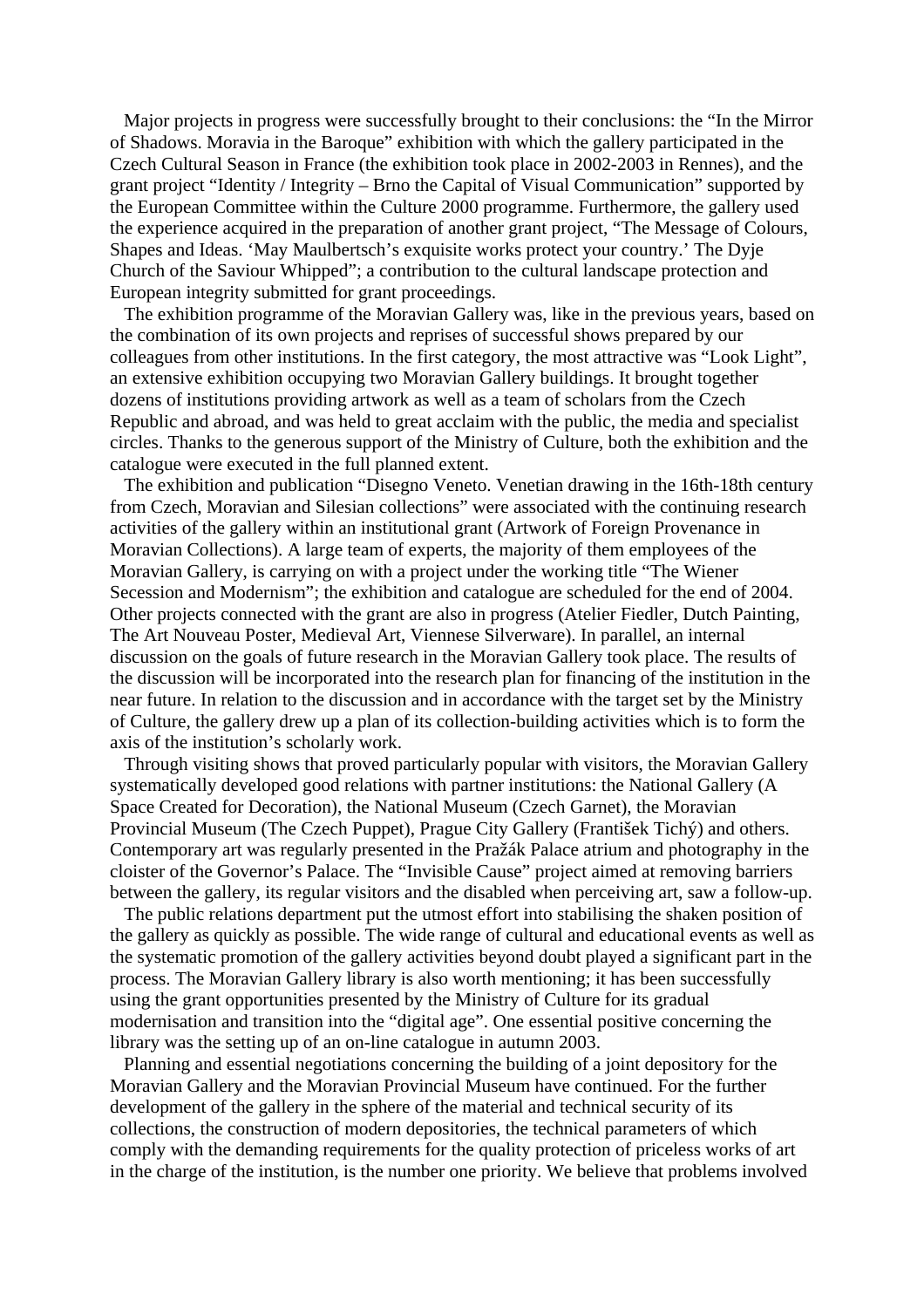in the project will be solved on a basis of understanding between all participants. Unfortunately, the gallery's requirement for a general reconstruction of the Governor's Palace, which houses the collections of old art of European and Moravian provenance and the technical conditions of which are far from satisfactory, has fallen on deaf ears.

 As far as the financial situation of the organisation is concerned, we managed to solve problems in all areas of gallery managent, thanks to maximum economy. The problems go back to 2001, when acquisitions were approved for the purchase for which the gallery did not have enough resources. A two-million deficit was paid from the gallery's own funds, and the new director is thus taking over an organisation unburdened by unfulfilled obligations. In this context, complex and prolonged negotiations concerning the re-acquisition of the most valuable drawings from the restituted Feldmann collection should be mentioned. The proceedings lasted a whole year, on the one hand with the inheritors about sale conditions, and on the other hand with the Ministry of Culture about the possibility of a special-purpose subsidy from the ISO programme. We believe that the matter will be successfully concluded.

 An unsatisfactory state was endured in the sphere of salaries, as the average salary in the Moravian Gallery was lower than the national average (which, sadly, holds true for the whole cultural milieu); but even this found its bottom limit.. The difficult situation was considered by the Ministry of Culture at the end of 2003 and the gallery was allocated a relatively generous one-off subsidy which did increase average figures but did not solve the general status quo. We believe that the situation will improve with a new wage system, the implementation of which we prepared at the end of the year.

 In conclusion, the Moravian Gallery has remained steadily anchored in the Czech cultural scene, despite certain internal problems. The fact that the gallery successfully fulfils its vocation in the sphere of collection care, research, presentation and promotion of its results is, first and foremost, credited to the quality work and reliability of its employees, as well as to good collaboration with partner institutions, and to the understanding and support of the Ministry of Culture of the Czech Republic and other partners, such as the City of Brno and the South Moravia region, significantly facilitating the execution of gallery projects.

 The new director is taking over a fully stabilised and functioning institution incorporated in the structures of cultural and scholarly collaboration. We wish the gallery and its director every success as they venture onto new ground.

Brno, June 2004 PhDr. Kateřina Tlachová

# **MORAVSKÁ GALERIE V ROCE 2003**

(Plné znění výroční zprávy Moravské galerie v Brně za rok 2003 je zveřejněno na internetových stránkách MG – www.moravska-galerie.cz).

Rok 2003 přinesl do života Moravské galerie zásadní změnu v jejím vedení. K 14. březnu odstoupila ze své funkce ředitelka PhDr. Kaliopi Chamonikola PhD., která stála v čele instituce téměř šest let. Ministerstvo kultury pověřilo řízením PhDr. Kateřinu Tlachovou, dosavadní zástupkyni ředitelky, jejímž úkolem bylo vést galerii do doby, než bude jmenován nový ředitel. Tento stav, chápaný jako dočasný, v důsledku trval celý rok. Na základě rozhodnutí ministra kultury Pavla Dostála byl novým ředitelem galerie jmenován pan Marek Pokorný, a to s termínem nástupu do funkce k 1. březnu roku 2004.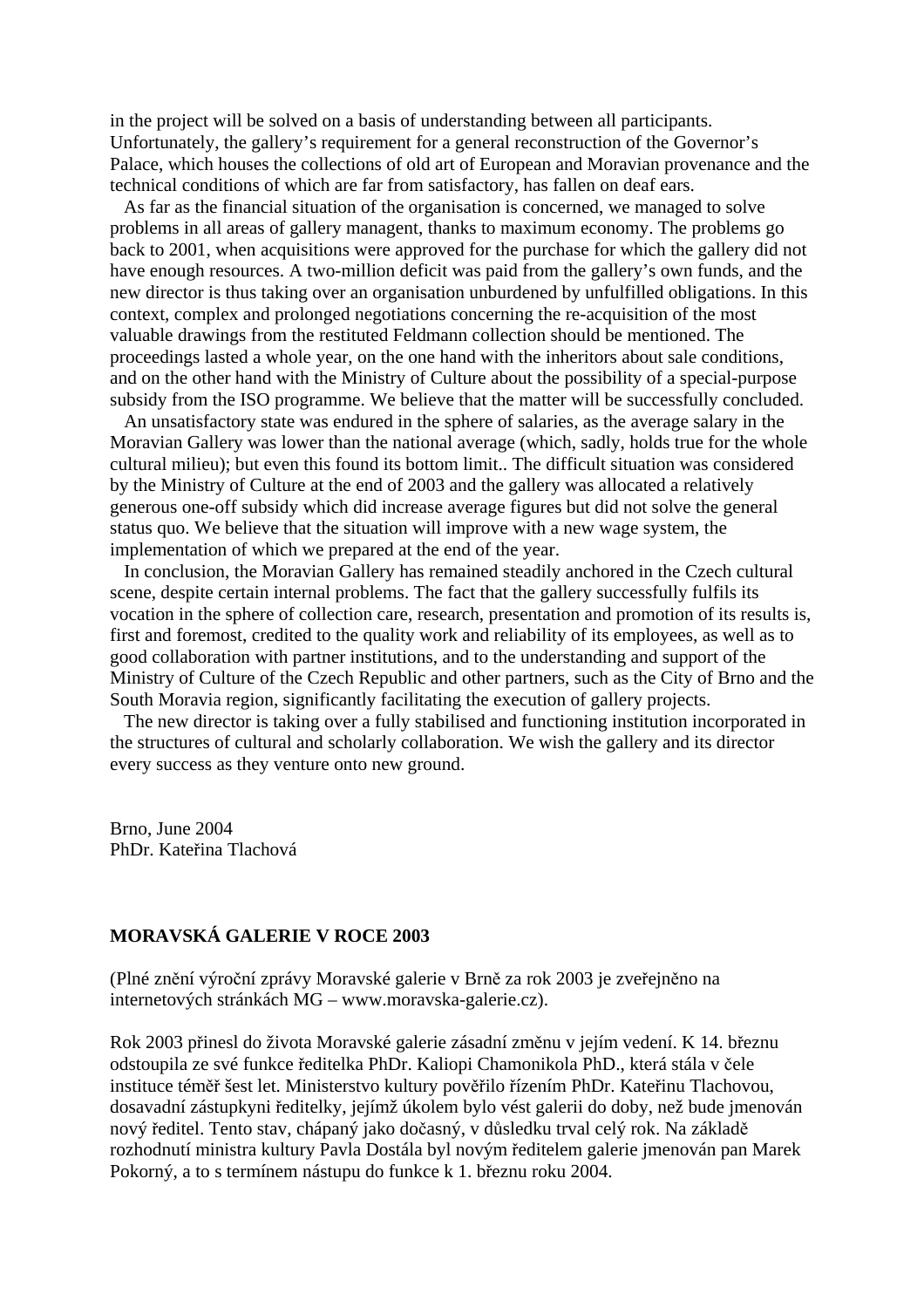Jakkoli zatím žila galerie v určitém provizoriu, neznamenalo to v žádném případě, že by se po tuto dobu omezila jenom na pouhé udržování v chodu nebo stagnaci. Podařilo se rozvinout či dovést k výslednému naplnění řadu dříve zahájených projektů a zároveň rozpracovat podněty nové. Podrobný přehled dosažených výsledků nabízíme na následujících stránkách.

# EVIDENCE SBÍRKOVÉHO FONDU A PÉČE O SBÍRKY

| Rozsah sbírkového fondu k 32. 12. 2003  | 138.448 inv. č. |
|-----------------------------------------|-----------------|
| evidenční nárůst za rok 2003            | 828 inv. č.     |
| přírůstky sbírkového fondu              | $122$ přír. č.  |
| z toho nákupem získáno                  | 48 přír. č.     |
| hodnota zakoupených uměleckých předmětů | 2.014.540 Kč    |

# *Akvizice:*

- 1. Rony Plesl: Váza Violoncello, sklo, 390 mm, dar firmy Borovier&Toso Czech Republic s.r.o.
- 2. Jiří Šuhájek: Maják sklenice na likér, sklo, 60 ml, dar firmy Borovier&Toso Czech Republic s.r.o.
- 3. Jiří Šuhájek: Maják sklenice na bílé víno, sklo, 190 ml, dar firmy Borovier&Toso Czech Republic s.r.o.
- 4. Jiří Šuhájek: Maják sklenice na červené víno, sklo, 150 ml, dar firmy Borovier&Toso Czech Republic s.r.o.
- 5. Jiří Šuhájek: Maják goblet, sklo, 230 ml, dar firmy Borovier&Toso Czech Republic s.r.o.
- 6. Jiří Šuhájek: Maják miska, sklo, 180 ml, dar firmy Borovier&Toso Czech Republic s.r.o.
- 7. Jiří Šuhájek: Maják sklenice na šampus (miska), sklo, 180 ml, dar firmy Borovier&Toso Czech Republic s.r.o.
- 8. Jiří Šuhájek: Maják sklenice na šampus (flétna), sklo, 190 ml, dar firmy Borovier&Toso Czech Republic s.r.o.
- 9. Jiří Šuhájek: Maják sklenice odlivka, sklo, 175 mm, dar firmy Borovier&Toso Czech Republic s.r.o.
- 10. Jiří Šuhájek: Maják svícen, sklo, 390 mm, dar firmy Borovier&Toso Czech Republic s.r.o.
- 11. Rony Plesl: Andy mísa, sklo, 130 mm, dar firmy Borovier&Toso Czech Republic s.r.o.
- 12. Rony Plesl: Andy váza, sklo, 310 mm, dar firmy Borovier&Toso Czech Republic s.r.o
- 13. Jiří Šuhájek: Spirála kalíšek, sklo, 195 mm, dar firmy Borovier&Toso Czech Republic s.r.o.
- 14. Jiří Šuhájek: Spirála kalíšek, sklo, 195 mm, dar firmy Borovier&Toso Czech Republic s.r.o.
- 15. Jiří Šuhájek: Spirála kalíšek, sklo, 195 mm, dar firmy Borovier&Toso Czech Republic s.r.o.
- 16. Rony Plesl: Vulcano mísa, sklo, 250x180 mm, dar firmy Borovier&Toso Czech Republic s.r.o.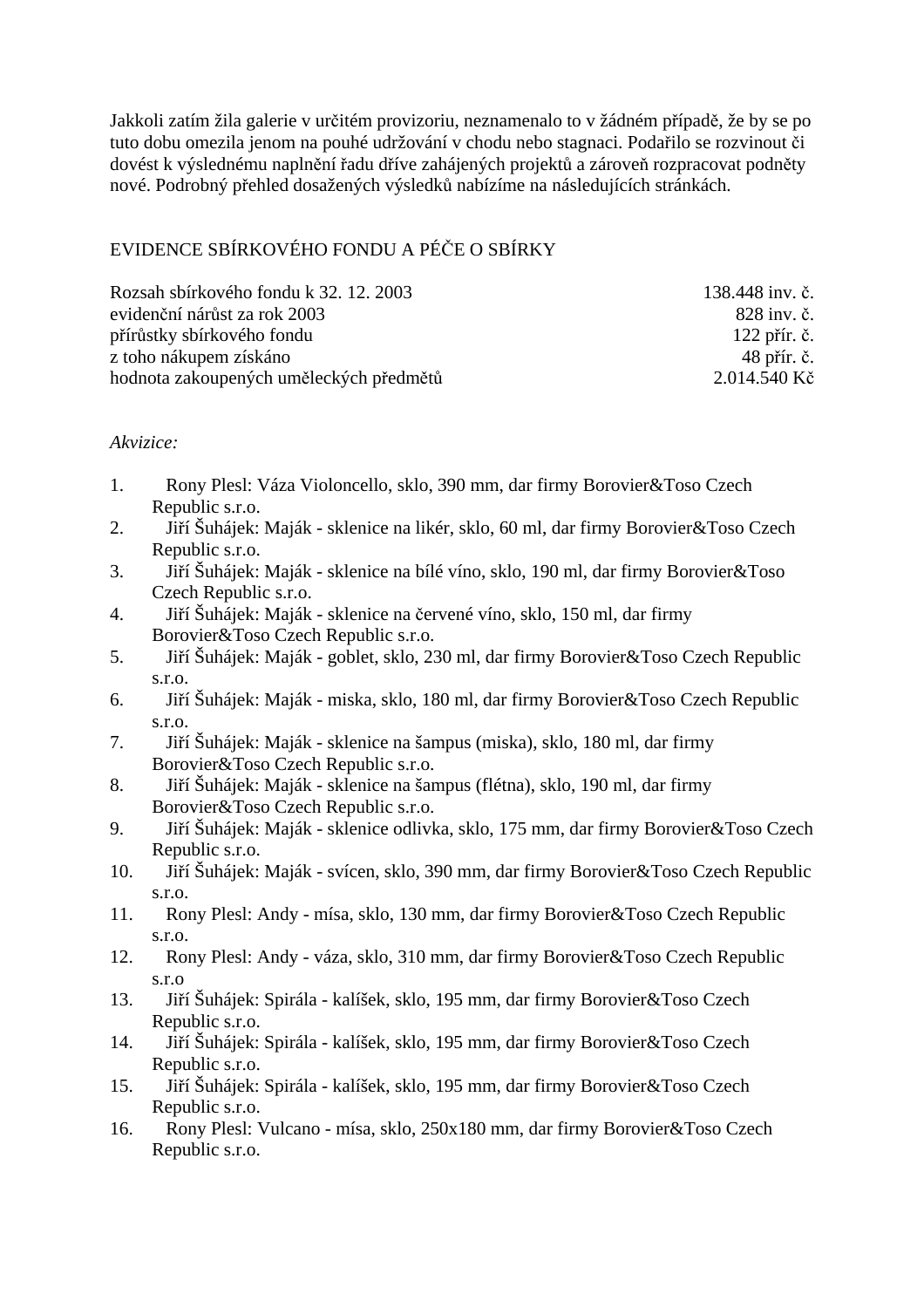- 17. Rony Plesl: Vulcano váza, sklo, 220x310 mm, dar firmy Borovier&Toso Czech Republic s.r.o.
- 18. Rony Plesl: Alien váza, sklo, 335 mm, dar firmy Borovier&Toso Czech Republic s.r.o.
- 19. Rony Plesl: Alien svícen, sklo, 205 mm, dar firmy Borovier&Toso Czech Republic s.r.o.
- 20. Petr Helbich: Proč fotografuji, 1997, fotografie 8 ks, 175x235 mm, dar MUDr. Petr Helbich
- 21. Petr Helbich: Publikace Chvály kniha s xeroxovými kopiemi fotografií, 2001, papír, dar - MUDr. Petr Helbich
- 22. Rony Plesl: Twigi váza, zelené sklo, 37 cm, dar Dr. Cicvárek
- 23. Rony Plesl: Twigi váza, modré sklo, 37 cm, dar Dr. Cicvárek
- 24. Anna Pecková: portfolium Totalita podle Anny Peckové r. 1968-69, fotografie, 243x178 mm, dar - Anna Pecková
- 25. Krzysztof Pruszkowski: 6 MASQUES MORTUAIRES D'HOMMES, 1989/1995, fotografie, 449x305 mm, dar - PhDr. Antonín Dufek, PhD.
- 26. Krzysztof Pruszkowski: MARIE-COLETTE A MIS LES MAINS A LA PATE, 1984, 450x305 mm, dar - PhDr. Antonín Dufek, PhD.
- 27. Krzysztof Pruszkowski: 22 CHAISES CATHERINE DE BOURGES, 1985/1992, fotografie, 450x306 mm, dar - PhDr. Antonín Dufek, PhD.
- 28. Gebrüder Thonet: Křeslo č. 8, 1859-1860, značeno razidlo "Thonet Wien", tzv. "slunce", ohýbané bukové dřevo, 98 x 53 x 52 cm, získáno koupí
- 29. Gebrüder Thonet: Židle č. 8, do 1881, značeno razidlo "Thonet ", nálepka I. typu, ohýbané bukové dřevo, 92 x 42 x 48 cm, získáno koupí
- 30. Gebrüder Thonet: Židle č. 14, 1862-1865, značeno razidlo "Thonet ", nálepka I. typu, ohýbané bukové dřevo, 94 x 41 x 43 cm, získáno koupí
- 31. Gebrüder Thonet: Křeslo č. 2, kolem r. 1862, značeno razidlo typu "hvězdice", ohýbané bukové dřevo, 92,5 x 51 x 55 cm, získáno koupí
- 32. Gebrüder Thonet: Židle varianta č. 21, 1859-1860, značeno razidlo "Thonet ", ohýbané bukové dřevo, 93 x 42 x 52 cm, získáno koupí
- 33. Gebrüder Thonet: Židle č. 73 1/2, 1890-1895, neznačeno, ohýbané bukové dřevo, překližka, 87,5 x 44 x 50 cm, získáno koupí
- 34. Josef Čapek: Čtěte nový román Karla Čapka: Krakatit, 1923, nakladatelský plakát, linoryt, 63 x 94 cm, získáno koupí
- 35. Josef Tichý: Cyklus fotografií, fotografie (76 ks), získáno koupí
- 36. Yoshikazu Ikeda: Nucleus Torso of Tube I., 2000, porcelán (12 ks), dar Yoshikazu Ikeda
- 37. Ladislav Postupa: Cyklus fotografií, fotografie (12 ks), dar Ladislav Postupa
- 38. Miroslava a Lubomír Krupkovi: Oldřich Mikulášek AGOGH, 2001, celokožená dřevěná vazba, 30 x 22 cm, dar - Miroslava a Lubomír Krupkovi
- 39. Petr Nikl: Pouzdérko I., 1991, plyš, plastelína, 4,5 x 10 x 21,5 cm, dar Petr Nikl
- 40. Petr Nikl: Pouzdérko II., 1991, plast, plastelína, 14,7 x 7,5 x 10,5 cm, dar Petr Nikl
- 41. Petr Nikl: Pouzdérko III., 1991, plyš, plastelína, 14 x 32 x 27 cm, dar Petr Nikl
- 42. Petr Nikl: Pouzdérko IV., 1991, plyš, guma, O 24 cm, dar Petr Nikl
- 43. Dezider Tóth: Bez názvu, 2001, vrstvená papírová páska, 27 x 46,5 x 24,5 cm, dar Dezider Tóth
- 44. Dalibor Chatrný: Mizení, 1969-1995, perforované papírové lepenky, 80 x 60,5 cm, dar - Dalibor Chatrný
- 45. Daniel Hanzlík: Perla, 2001, guma, foukané a stříbřené sklo, 47 x 22 x 51 cm, dar Daniel Hanzlík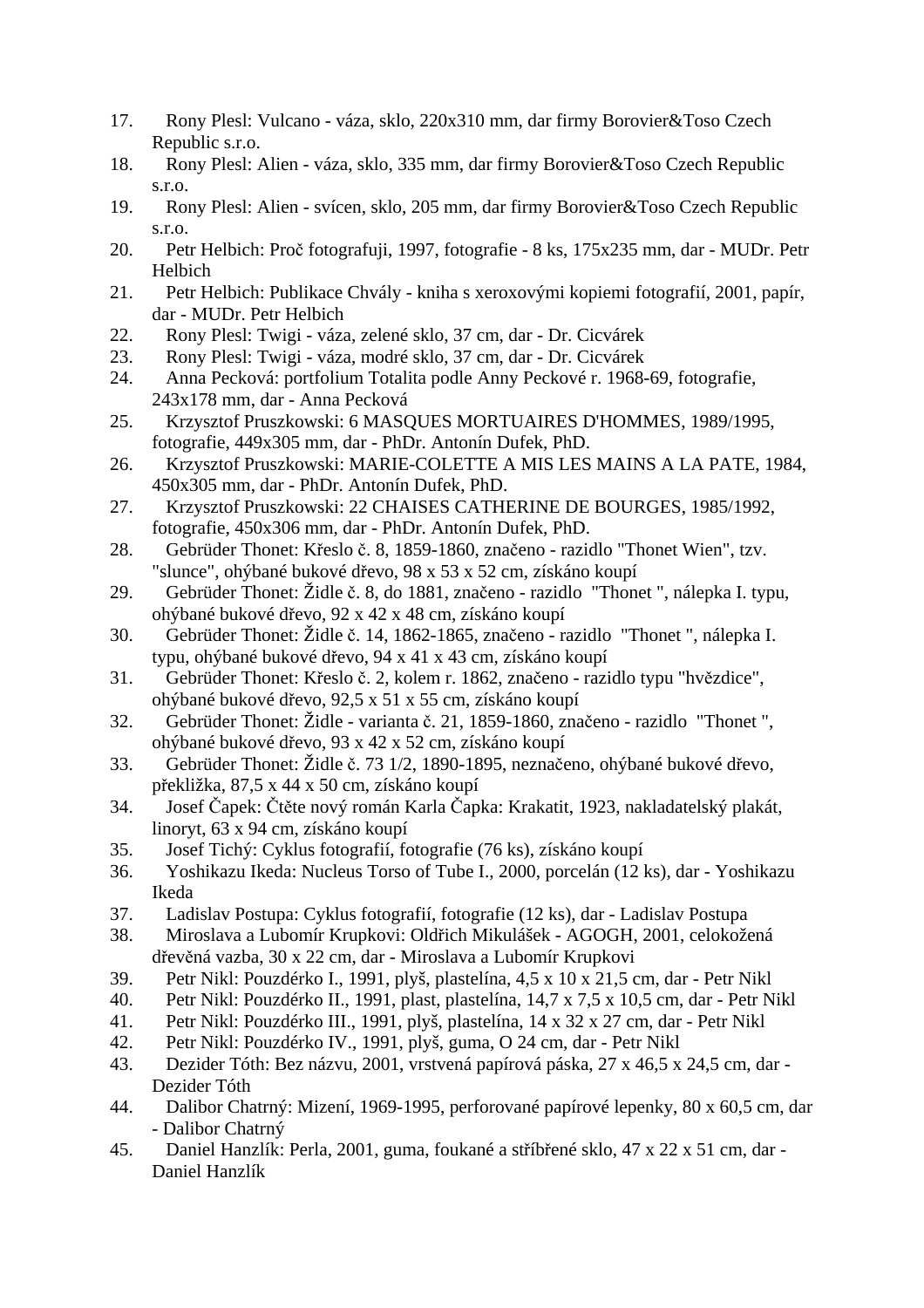- 46. Markéta Varádiová-Hanzlíková: Světlo I., 2001, dřevo, kov žárovky, technický satén, 50 x 50,5 x 8,5 cm, dar - Markéta Varádiová-Hanzlíková
- 47. Markéta Varádiová-Hanzlíková: Světlo II., 2001, dřevo, kov žárovky, technický satén, 63 x 100 x 8,5 cm, dar - Markéta Varádiová-Hanzlíková
- 48. Markéta Varádiová-Hanzlíková: Světlo III., 2001, dřevo, kov žárovky, technický satén, 75,5 x 50,5 x 8,5 cm, dar - Markéta Varádiová-Hanzlíková
- 49. Lubomír Jarcovják: Autorská kniha I., 2001, aut. čerpaný papír aplikovaný na skleněné tabulky, 62,5 x 18,5 cm, dar - Lubomír Jarcovják
- 50. Lubomír Jarcovják: Autorská kniha II., 2001, beton, kov, dřevo a aut. čerpaný papír, 44 x 44 x 5,3 cm, dar - Lubomír Jarcovják
- 51. Radek Kratina: Bez názvu, 1981, pochromovaný kov, v. 41 cm, š. 32 cm, h. 15 cm, Dar - Helena Kratinová
- 52. Miloš Cvach: Double paysage: "sécheresse", 1976, tvarovaný dřevěný podklad, akryl, 10 drobných předmětů, 3 x 27,2 x 37,1 cm, dar - Miloš Cvach
- 53. Adriena Šimotová: Skoro plná, 1991, sololit a plastový kelímek polepený šedým papírem, kuličky, 7,5 x 25 x 25,4 cm, dar - Adriena Šimotová
- 54. Jiří Kolář: Hruška, 1966, koláž, kombinovaná technika, v. 115 mm, dar Jiří Kolář
- 55. Jiří Kolář: Luna slepých milenců, 1966, koláž, papír, 30,5 x 40,5 cm, dar Jiří Kolář
- 56. Jiří Kolář: Blíženci na podzim, 1966, koláž, papír, 30,5 x 40,5 cm, dar Jiří Kolář
- 57. Jiří Kolář: Neviditelní milenci, 1966, koláž, papír, 30,5 x 40,5 cm, dar Jiří Kolář
- 58. Jiří Kolář: Tvář ticha, 1966, koláž, papír, 30,5 x 40,5 cm, dar Jiří Kolář
- 59. Pavlína Nešporová: Josef Lada Zima, 1966, slepené archy tuhého papíru s reprodukcemi, přebal z textilu, 31,5 x 21 cm, dar - Pavlína Nešporová
- 60. Petr Babák: Pěkné knihy, 2001, celopapírová vazby, 4 knihy v pouzdrech a trojdílné krabici, 42,5 x 32 x 9,5 cm, dar - Petr Babák
- 61. Petr Babák: Souboj s papírem, 2001, volné listy v přebalu z modré transparentní fólie, 26,5 x 26,5 cm, dar - Petr Babák
- 62. Eliška Čabalová: Karel Šiktanc Noc na svatého nikdy, 2001, autorská kniha, 22,5 x 32,5 cm, dar - Eliška Čabalová
- 63. Miroslava Symonová: Škola života, 1997, ručně čerpaný papír, 32 x 24 cm, dar Miroslava Symonová
- 64. Miroslava Symonová: Různé cesty, 1997, ručně čerpaný papír, 36 x 29 cm, dar Miroslava Symonová
- 65. Miroslava Symonová: Střed, 1997, ručně čerpaný papír, 36 x 29 cm, dar Miroslava Symonová
- 66. Jana Honecová: Robert Iax THE LIGHT, THE SHADE, 2001, knižní blok, otevřené šití, přebal z plastické tapety, 24 x 18 cm, dar - Jana Honecová
- 67. Václav Cígler: Vajíčko skleněná plastika, 1995-1998, kompoziční sklo okrové barvy, přetavované v peci, leštěné, 23 x 30 x 23 cm, dar - Václav Cígler
- 68. David Židlický: Večery pod lampou, 2000, fotografie, 305 x 279 mm, dar David Židlický
- 69. Naděžda Plíšková: Lžíce, 1969, aluminium, chromovaná ocel, 60 x 160 x 80 cm, získáno koupí
- 70. František Povolný: Pozůstalost Františka Povolného, fotografie 281 ks, dar Alžběta Povolná
- 71. Ladislav Postupa: Vilém Reichman a Ladislav Postupa (poslední setkání v roce 1977), 1977, fotografie, 128 x 231 mm, dar - Ladislav Postupa
- 72. Ladislav Postupa: Vilém Reichman, 1977, fotografie, 122 x 174 mm, dar Ladislav Postupa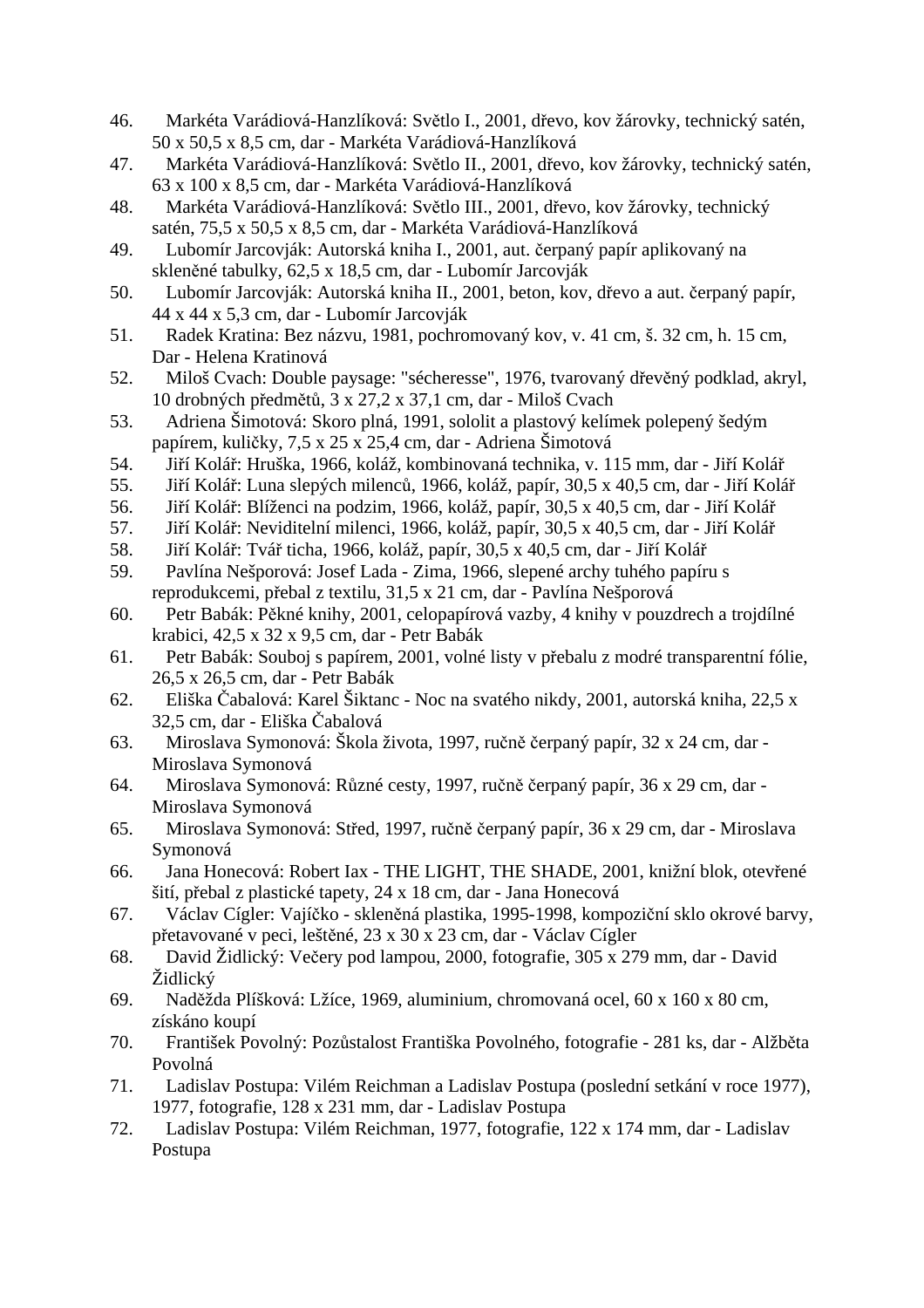- 73. Michaela Thelenová: Soubor fotografií (Hroby, Světlo), 2000, barevné fotografie, černobílé fotografie vyvolané barevným procesem (11 ks), dar - Michaela Thelenová
- 74. Jaroslav Němec: Soubor fotografií (krajina), fotografie (64 ks), dar Jaroslav Němec
- 75. Miroslav Koval: Kontakt, 2003, fotokontakt-print, dar Miroslav Koval
- 76. Rudolf Janda: Fotografie z pozůstalosti, 1961, fotografie (3 ks), dar Jiří Janda
- 77. Vladimír Birgus: Miami Beach, Kirgízie, New York, Gorzów, Berlín, Barcelona, 1981-2002, fotografie (6 ks), dar - Vladimír Birgus
- 78. Jiří Víšek: Autoportrét, Dr. Zdeněk Kirschner, Z cyklu "Pro Hirošimu" I-IV snímek č.1, 80. léta, fotografie (3 ks), dar - Jiří Víšek
- 79. Karel Valter: 43 ks negativů (bez názvu) kolem roku 1935, 1 filmový záznam (bez názvu) - 1934, dar - Karel Valter
- 80. Sophie Curtil: Ali ou Léo kniha, 2002, kniha, lepenkový přebal, kroužková vazba, kuličky, 23 x 27 cm, dar - Sophie Curtil
- 81. Aleš Barták: Barová židle, 1997, BK lamela, ocelová chromovaná trubka, 425 x 455 x 960 mm, dar - Aleš Barták
- 82. Milan Pitlach: Soubor fotografií, 1971-1984, fotografie (12 ks), 273 x 390 mm, získáno koupí
- 83. Tomáš Hlavina: Brána (Pro pošetilé panny), 1999, dřevo, míčky, šňůra, v. 210 cm, získáno koupí
- 84. Miroslav Šnajdr st.: Bez názvu, (2 ks), 1997, 1984, ol., pl., 100 x 110 cm, 95 x 95 cm, získáno koupí
- 85. Miloš Cvach: Reliéf, 1992, dřevo, barevná polychromie, 128 x 149 x 29 cm, získáno koupí
- 86. Jindřich Štreit: Soubor fotografií (136 ks), 1980-2000, získáno koupí
- 87. Jan Kubíček: Rozdělené elementy, tři dimenze, triptych, 1988-1996, akryl, plátno, 70 x 70 cm - 3x, získáno koupí
- 88. Jan Wojnar: Soubor 8 děl, 1980-2001, kombinovaná techn., kresba tuší, papír, získáno koupí
- 89. Antonín Halaš: Soubor fotografií, 1979, 1988, 1991, fotografie (3 ks), získáno koupí
- 90. Pavel Hayek: Listy devětsilu II, 2000, akryl, plátno, 190 x 190 cm, získáno koupí
- 91. Soubor 22 ks plakátů, získáno koupí
- 92. Soubor 7 ks plakátů, získáno koupí
- 93. Soubor 2 ks plakátů, získáno koupí
- 94. Boris Mysliveček: Soubor 2 ks plakátů, 1985, kombinovaná technika, sítotisk s úpravou, autorský plakát, 100 x 70 cm, získáno koupí
- 95. Karel Vaca: Prvoděv, 1943, návrh plakátu, získáno koupí
- 96. Jiří Mahen: Básně, balady, ilustr.a graf. úprava Eduard Milén, 1928-1929, černá vepřovice, mozaika, zlacení, 330 x 235 mm, získáno koupí
- 97. Bohdan Holomíček: Soubor fotografií, (4 ks), 1970-1986, získáno koupí
- 98. Jiří David: Moji rukojmí, 1989, fotografie, 119,5 x 120,6 cm, získáno koupí
- 99. Kurt Gebauer: Pyramidální autoportrét, 1996-1997, soubor 9 fotografií na překližce, 300 x 234 mm, získáno koupí
- 100. Václav Jirásek: Soubor fotografií, (10 ks), 1993-1995, získáno koupí
- 101. Miloš Polášek: Soubor fotografií, (2 ks), 1971, 1990, získáno koupí
- 102. Robert Silverio: Soubor fotografií, (2 ks), 1997, 2000, získáno koupí
- 103. Jules Janin: Rachel et La Tragedie kniha obsahující 10 originálních vlepených fotografií Henriho de La Blanchere, vydáno v Paříži 1859, naklad. AMYOT, získáno koupí
- 104. Uměleckoprůmyslová škola, ateliér V. H. Brunnera: Upomínková sklenice, neznačeno, sklo, malba s pražskými motivy, v. 12 cm, získáno koupí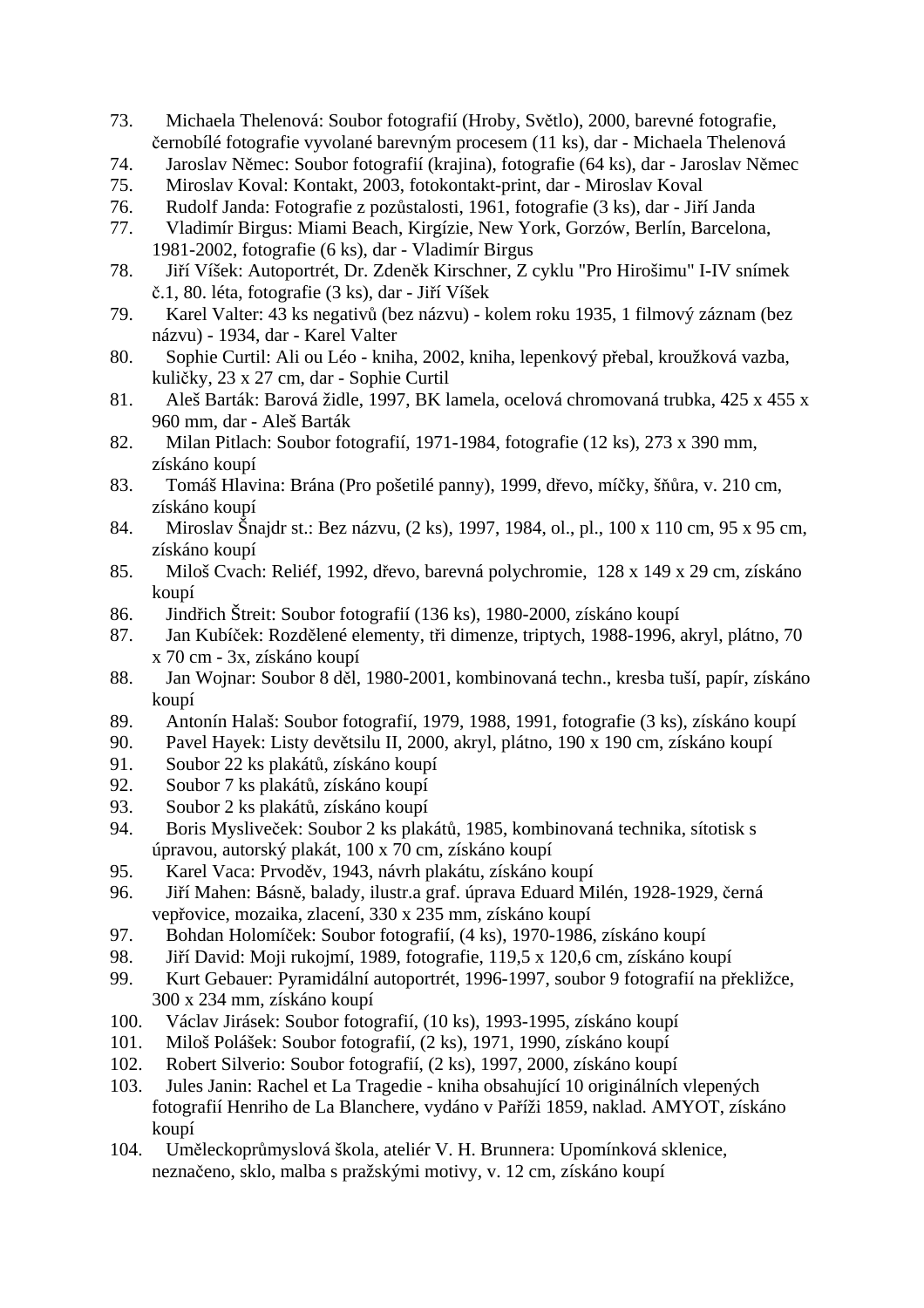- 105. J. Hoffmann ?: Sklenice, neznačeno, sklo, malba s motivem vlajek, v. 10 cm, získáno koupí
- 106. Pavel Baňka: Sky No. VI, 2000, fotografie, 81 x 128 cm, získáno koupí
- 107. Karel Šiktanc: Adam a Eva, 1998-1999, vazba ppg, bradel, ručně čerpaný papír s aplikací hadí svlečky, hřbet vellucent proces, 457x149 mm, získáno koupí
- 108. William Saroyan: Student teologie, 2001, černá teletina, plastika titul, suchá ražba, 315 x 228 mm, získáno koupí
- 109. Georges Bernanos: Deník venkovského faráře, 2000, bílá a černá teletina, slepotisk a zlacení na hřbetě, 198 x 136 mm, získáno koupí
- 110. Josef Daněk: Soubor 5 kreseb, získáno koupí
- 111. Zuzana Füsterová: I am nothing, 2000, lampa-sklo, zrcadlo, černá barva, 60 x 40 x 25 cm, získáno koupí
- 112. Tomáš Lahoda: Virtualita, 1993, akryl, plátno, O 115 cm, získáno koupí
- 113. Tomáš Lahoda: Zrcadlo, 1993, akryl, sololit, ovál 70 x 50 cm, získáno koupí
- 114. Miroslav Koval: Soubor 65 ks fotokontaktů, dar Miroslav Koval
- 115. František Skála: Černá krajina, 1987-1989, patinované dřevo (reliéf), 110x76x27 cm, získáno koupí
- 116. Soubor 1 ks plakát + 8 ks obálek z Antikvariátu Exlibris, získáno koupí
- 117. Jiří Bielecki: Vznášení, 1969, plast, 5 ks,
- 118. Jindřich Přibík: Soubor 2 fotografií, 1960-1963, získáno koupí
- 119. Štěpánka Šimlová: I am terribly sorry, 2002, digitální fotografie, C-print, 120 x 100 cm, dar - Štěpánka Šimlová
- 120. Soubor plakátů z Antikvariátu (14 ks), získáno koupí
- 121. Štěpánka Šimlová: Krajina, 1999, počítačová montáž, 240 x 120 cm, získáno koupí
- 122. firma GRAUBNER, Strážnice: Rukávník, kolem r. 1945, textil, kožešina, šití, v. 30 cm, š. 37 cm, h. 7 cm, dar - Isabela Prokůpková

#### *Úbytky sbírkových předmětů*

| Restituce - Provincie kapucínů v ČR        | 51 inv. č.  |
|--------------------------------------------|-------------|
| restituce - dědicové dr. Arthura Feldmanna | 135 inv. č. |
| úbytky celkem                              | 186 inv. č. |

#### *Evidence sbírkového fondu*

| Inventarizace sbírek                        | 11.961 inv. č. |
|---------------------------------------------|----------------|
| do počítačové databáze zaneseno v roce 2003 | 8.442 inv. č.  |
| celkově evidováno v počítačové databázi     | 49.673 inv. č. |

#### *Restaurování*

| Komplexní restaurování nebo konzervování sbírkových předmětů   | 145             |
|----------------------------------------------------------------|-----------------|
| Z toho formou externích zakázek                                | 26              |
| lokální zásahy                                                 | 90              |
| Adjustace – archivní pasparty kreseb a grafických listů        | 472             |
| Adjustace – prezentační pasparty akvarelů, kreseb a fotografií | 215             |
| Rámování obrazů, renovace rámů, fixačních a závěsných systémů  | 37 <sub>1</sub> |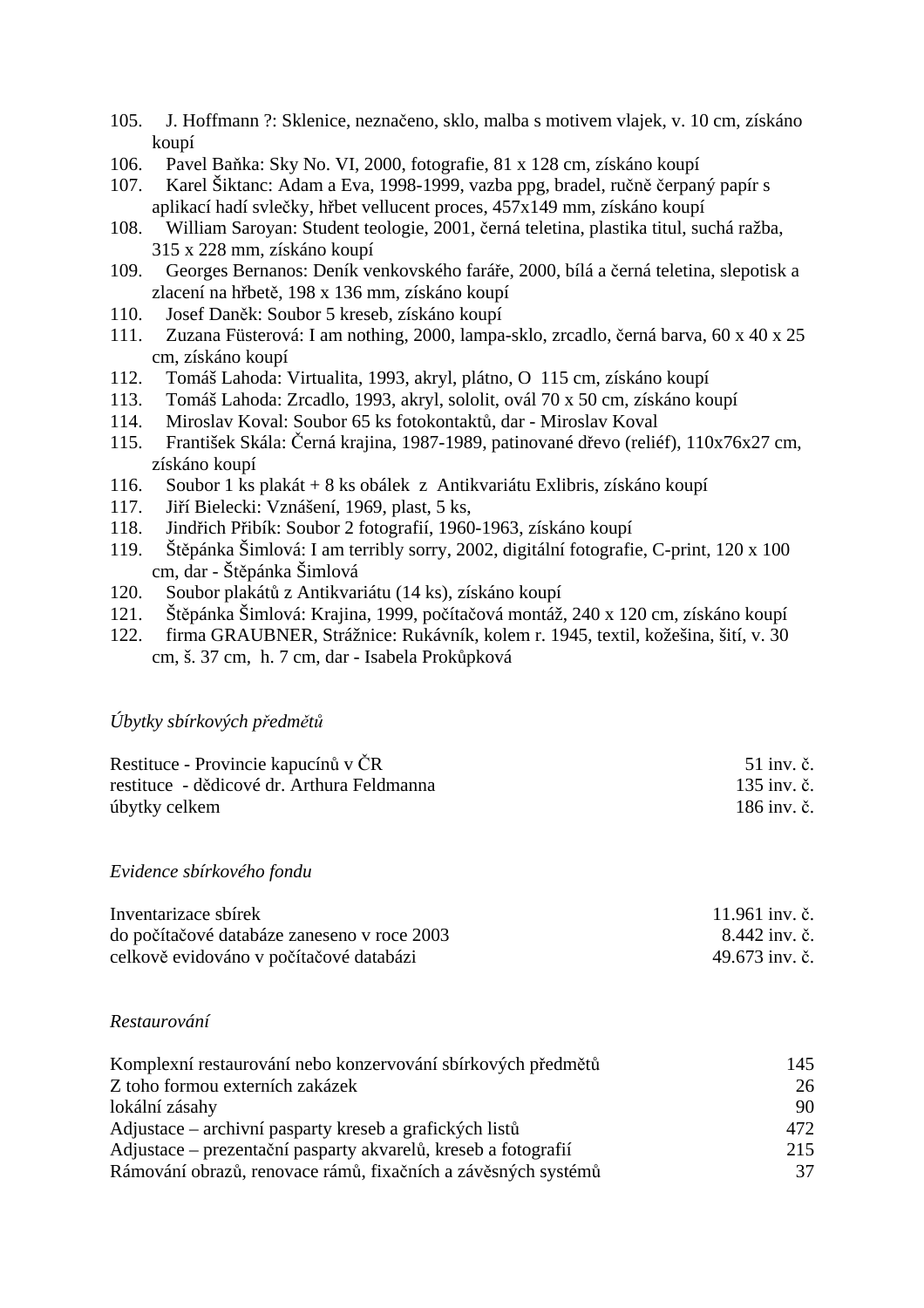# BADATELSKÉ VYUŽITÍ SBÍRKOVÉHO FONDU MG, ZÁPŮJČKY SBÍRKOVÝCH PŘEDMĚTŮ

| počet badatelských návštěv            | 179           |
|---------------------------------------|---------------|
| počet zápůjček ze sbírkového fondu    | 71            |
| z toho v rámci ČR                     | 64            |
| do zahraničí                          | $\tau$        |
| počet zapůjčených sbírkových předmětů | 1.768 inv. č. |
| z toho v rámci ČR                     | 1.682 inv. č. |
| do zahraničí                          | 86 inv. č.    |
|                                       |               |

# VÝSTAVNÍ ČINNOST

# Uměleckoprůmyslové muzeum

| Hlavní sály                                                   |                            |
|---------------------------------------------------------------|----------------------------|
| Místo paměti, prostor orientace. Stálá expozice uměleckého    |                            |
| řemesla, užitého umění a designu v proměnách historie         | celoročně                  |
| Prostor pro tapiserii                                         | $10.1 - 16.2$ , $2003$     |
| Plocha zrozená k dekoru - Japonské umění laku 16.-19. století | $27.2 - 11.5$ , 2003       |
| Svět panenek kokeši                                           | $3.3 - 30.3$ . 2003        |
| Tomáš Ruller - Na lásky čas                                   | 15.4. - 18.5.2003          |
| Umění je abstrakce. Česká vizuální kultura 60. let            | $11.6. - 14.9.2003$        |
| Ejhle světlo                                                  | 16. 10. 2003 - 28. 2. 2004 |
| Respirium                                                     |                            |
| Milan David - Nature morte aneb Malé pohoštění I. a II.       | $19.$ $9. - 16. 11. 2003$  |
|                                                               | 19. 11. 2003 - 11. 1. 2004 |
| Nádvoří                                                       |                            |
| Ivan Kafka - Národní chrčení do prázdna                       | 4. $7. - 14. 9.2003$       |

# Pražákův palác

| Hlavní sály                                               |                            |
|-----------------------------------------------------------|----------------------------|
| České umění 20. století, stálá expozice - části:          |                            |
| Prométheův oheň. Česká moderna první poloviny 20. století |                            |
| ze sbírek Moravské galerie v Brně                         | celoročně                  |
| Gesto a výraz. České umění druhé poloviny 20. století     | celoročně                  |
| Obměnné výstavy v rámci expozice:                         |                            |
| Václav Zykmund. Kašpar noci                               | 11. 12. 2002 - 16. 3. 2003 |
| Parabola 1962-1969                                        | $19.3 - 22.62003$          |
| Bohdan Lacina                                             | 26. 6. - 12. 10. 2003      |
| Německý expresionismus                                    | 23. 10. 2003 - 2. 2. 2004  |
| Vídeňské stolní stříbro ze sbírek Národního muzea v Praze | $10.10.2002 - 5.1.2003$    |
| Předchůdci modernismu v maďarské fotografii               | $15. 1. - 2. 3.2003$       |
| František Tichý (1896-1961)                               | $27.$ 3. $-18.$ 5. 2003    |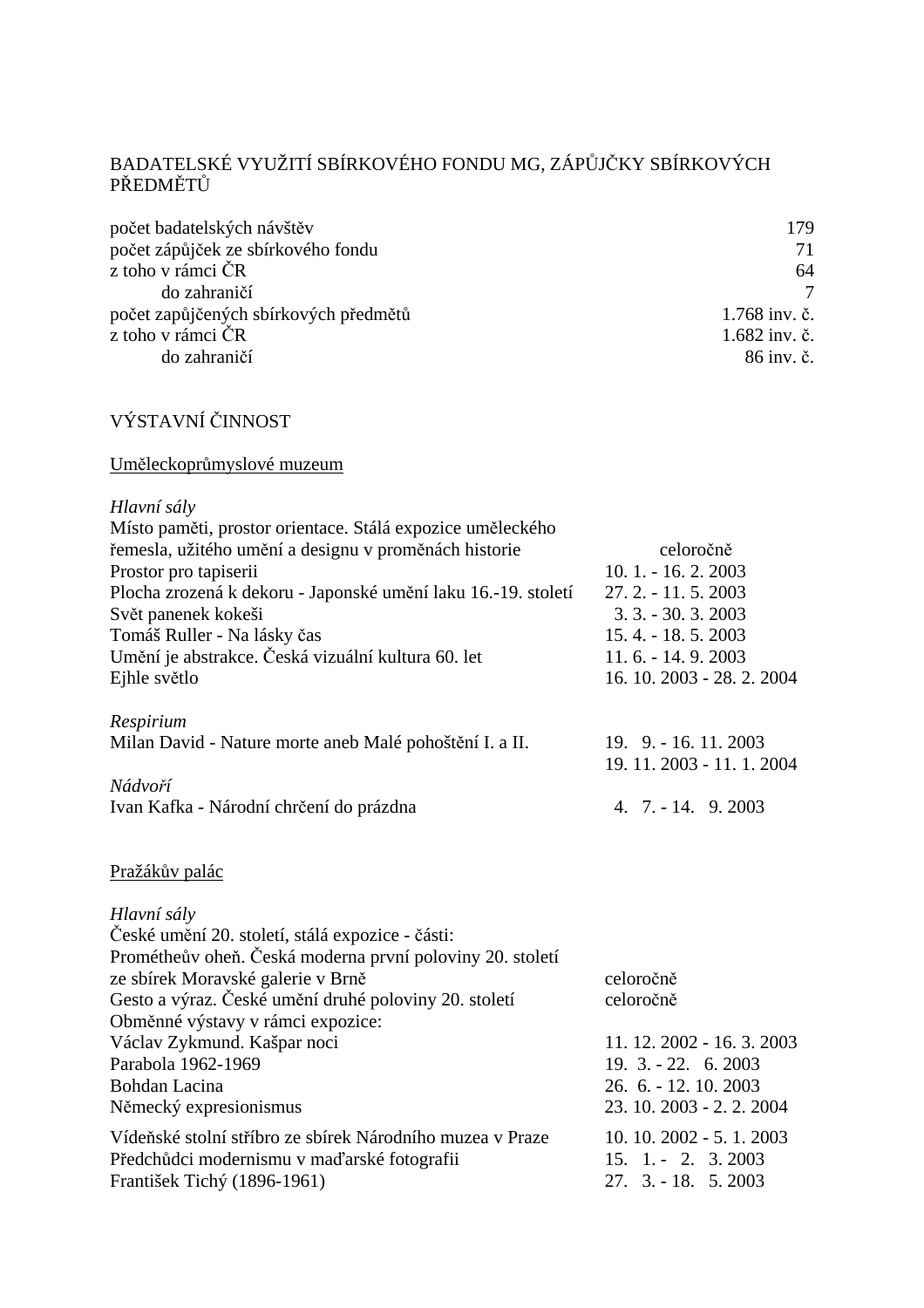Český granát. Carbunculus, granatus, zrnakoč. Sedmnáct století českého granátu 5. 6. - 19. 10. 2003 Jiří Příhoda - Představa Boha 30. 10. - 30. 11. 2003 Ladislav Železný, Aleš Kilián – Gyatam 30. 10. - 30. 11. 2003 Česká loutka 16. 12. 2003 - 14. 3. 2004 *Atrium* Pole jevů - samota věcí 28. 11. 2002 - 26. 1. 2003 Milan Houser – Revers 7. 2. - 6. 4. 2003 Michal Pěchouček – Sběratel 17. 4. - 15. 6. 2003 Ivana Lomová - Dítě uvnitř 17. 6. - 31. 8. 2003 Petr Brožka – Kaprun 10. 9. - 9. 11. 2003 Vůně levhartí kůže 21. 11. 2003 - 11. 1. 2004 *Prostor pro jedno dílo*  Jana Doubková - Kamarádky - Drsňačky, 2001 6. 11. 2002 - 26. 1. 2003 Robert Vlasák - Bez názvu, 2002 6. 2. - 6. 4. 2003 Petr Kvíčala - Get Inside, 2002 16. 4. - 15. 6. 2003<br>Benedikt Tolar - é. 2002 25. 6. - 28. 9. 2003 Benedikt Tolar - é, 2002. Pavel Korbička - Koridor, 2003 16. 10. 2003 - 4. 1. 2004 *Nádvoří*  Magdalena Jetelová – Židle celoročně Místodržitelský palác *Hlavní sály*  Pohled Medúsy. Evropské umění šesti století, stálá expozice celoročně Obměnné výstavy v rámci expozice: Speculare - dívej se, zpytuj: Kouzelné obrazy 18. 9. 2002 - 12. 1. 2003 Proměny tradice - Nizozemská kresba 18. století 22. 1. - 30. 3. 2003 Středoevropský barokní portrét 9. 4. - 31. 8. 2003 Středoevropská kabinetní malba 10. 9. 2003 - 4. 1. 2004 Propojení obrazem. Česká humanitární fotografie 1990-2000. Po potopě 2002 26. 11. 2002 - 26. 1. 2003 Disegno veneto. Benátská kresba 16.-18. století z českých, moravských a slezských sbírek 11. 3. - 1. 6. 2003 Krajinou duše Antonína Hudečka (1872-1941) 19. 6. - 14. 9. 2003 Ejhle světlo 16. 10. 2003 - 28. 2. 2004 *Ambit*  Helmut & Johanna Kandl, Leo Kandl. Kontakt 6. 11. 2002 - 5. 1. 2003 Mládež pro interkulturní porozumění. Já a Ty 7. 1. - 2. 2. 2003 Keith Carter: Opravdové příběhy 4. 2. - 27. 4. 2003 Bořivoj Hořínek – Záznamy 24. 6. - 7. 9. 2003 Jozef Ondzik - Slovensko 002 9. 9. - 11. 11. 2003 Jaromír Čejka – Stopy. Fotografie z let 1980-1999 11. 11. 2003 - 11. 1. 2004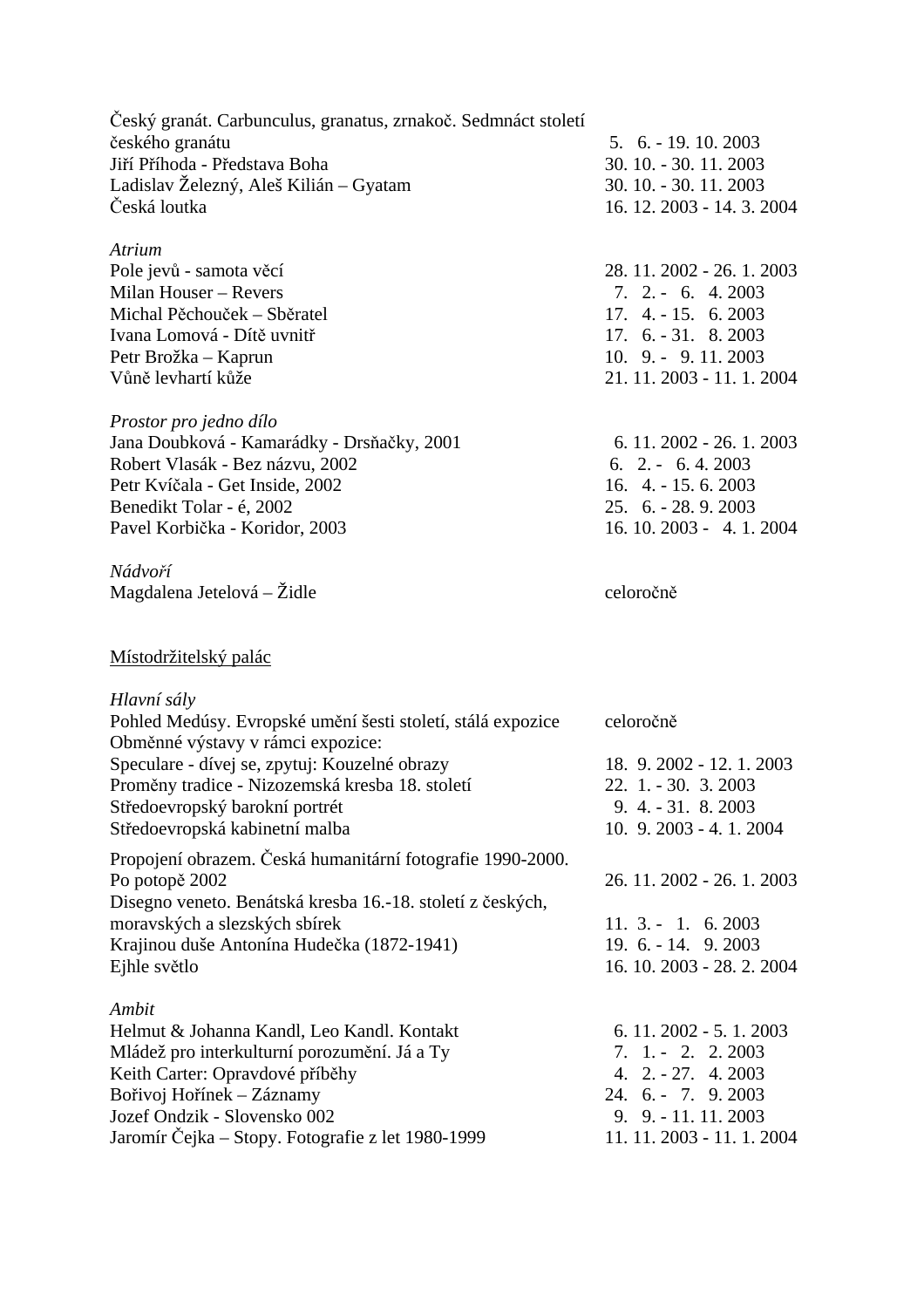Výstavy mimobrněnské

| Od gotiky po empír, stálá<br>expozice<br>Dotek časů minulých. | Regionální muzeum<br>v Mikulově | v létě celoročně, v zimním<br>období o sobotách a nedělích |
|---------------------------------------------------------------|---------------------------------|------------------------------------------------------------|
| Rakouské malířství 19. století                                |                                 |                                                            |
| z moravských sbírek                                           | Jihomoravské muzeum<br>Znojmo   | 4. $12.2003 - 14.2.2004$                                   |
| Svět hvězd a iluzí.                                           |                                 |                                                            |
| Český filmový plakát 20.                                      | Výstavní síň Mánes Praha        | $9. 1. - 9. 2.2003$                                        |
| století                                                       | Severočeské muzeum Liberec      | $9.9. - 19.10.2003$                                        |
|                                                               |                                 |                                                            |

Výstavy zahraniční

| V zrcadle stínů.                 |                        |                                    |
|----------------------------------|------------------------|------------------------------------|
| Morava v době baroka             | <b>Rennes</b>          | $6.11.2002 - 5.2.2003$             |
| Svět hvězd a iluzí - Český       |                        |                                    |
| filmový plakát                   | <b>Vilnius, Kaunas</b> | $20. \, 3. - 18. \, 9. \, 2003$    |
|                                  | <b>New York</b>        | $8.5 - 14.62003$                   |
|                                  | Londýn                 | 15. 11. - 31. 12. 2003             |
| <b>Josef Sudek. Nature morte</b> | <b>Bologna</b>         | $19. \, 9. \, -16. \, 11. \, 2003$ |

Podíl Moravské galerie v Brně na výstavách v jiných institucích

- Jiří Šindler Městské muzeum a galerie v Poličce (Mgr. ing. Ivo Binder)
- Otakar Kubín Muzeum Boskovicka, Boskovice (Mgr. ing. Ivo Binder)
- Grafix II, Bienále drobné grafiky, Městské muzeum a galerie v Břeclavi (Mgr. ing. Ivo Binder)
- Keramika a porcelán ze sbírek muzea Vysokého Mýta, Regionální muzeum ve Vysokém Mýtě (Mgr. Andrea Březinová)
- Sklizeň 1993-2002 (z mikulovských výtvarných sympozií), České centrum ve Vídni (PhDr. Kaliopi Chamonikola, PhD.)

# NÁVŠTĚVNOST EXPOZIC A VÝSTAV MG

| Počet návštěvníků expozic a výstav MG v roce 2003 | 87.771 |
|---------------------------------------------------|--------|
| Z toho expozice                                   |        |
| Gesto a výraz                                     | 8.608  |
| Oheň Prométheův                                   | 7.093  |
| Místo paměti, prostor orientace                   | 5.572  |
| Pohled Medúsy                                     | 5.517  |
| Návštěvnicky nejúspěšnější výstavy:               |        |
| Ejhle světlo                                      | 8.141  |
| Plocha zrozená k dekoru                           | 6.063  |
| František Tichý                                   | 5.420  |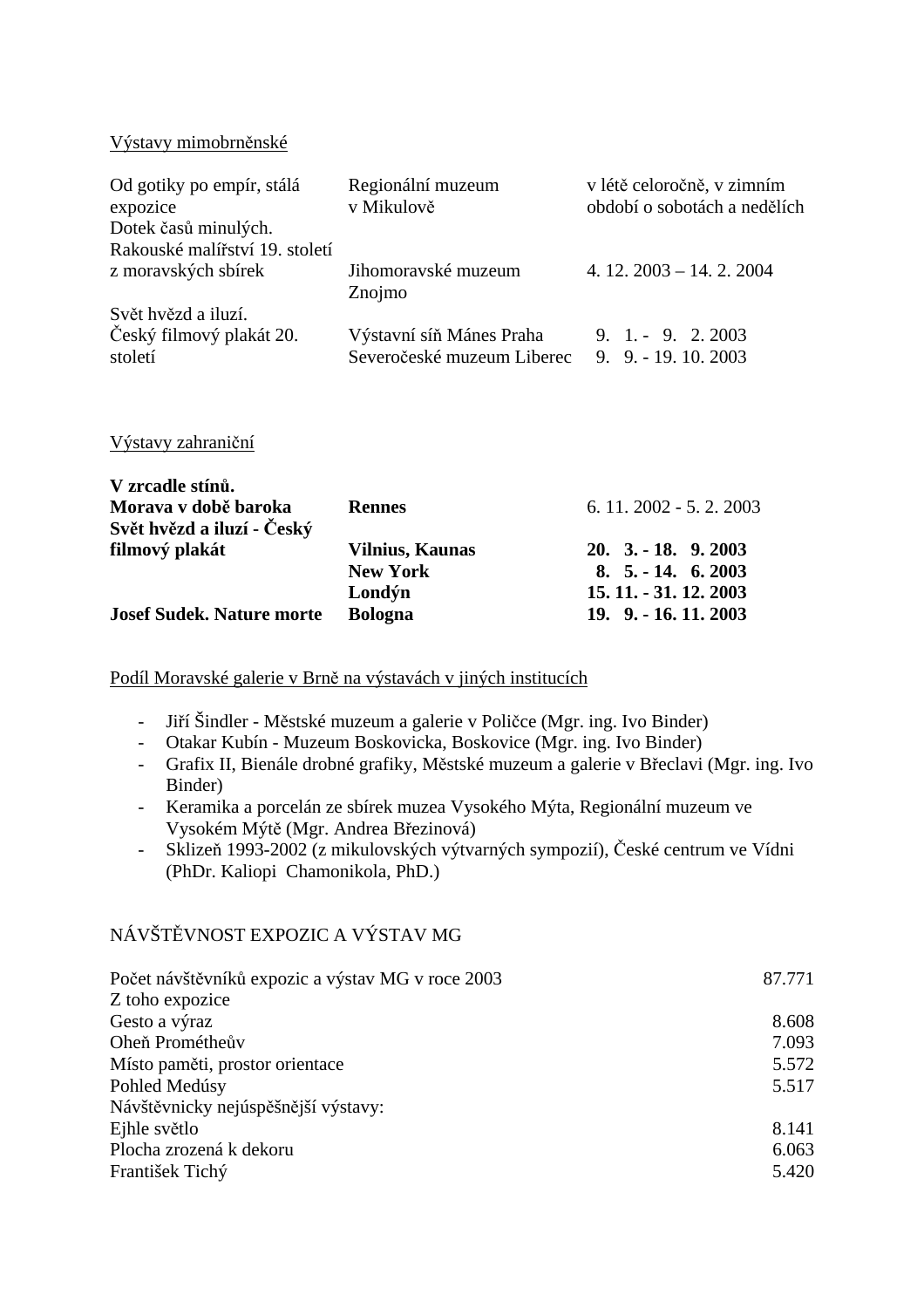# MIKROGALERIE

Jako novou formu zpřístupnění našich sbírek připravujeme pro naše návštěvníky projekt Mikrogalerie, která je multimediálním průvodcem stálými expozicemi Moravské galerie. Rozsáhlé přípravné práce zahrnují digitalizaci obrazového materiálu ze sbírek MG a jeho doprovod vysvětlujícími digitalizovanými texty v české i anglické verzi. Program umožňuje využití na internetu a následné převedení na CD-ROM. Pracovní verze našeho projektu je v současné době přístupná návštěvníkům budovy Uměleckoprůmyslového muzea, a to na čtyřech terminálech s dotykovými monitory. Do budoucna se počítá s obdobným technickým vybavením i v ostatních výstavních budovách.

# PŘEDNÁŠKY, KONCERTY, KULTURNĚ-VZDĚLÁVACÍ AKCE

# Akce pro dospělé

# *Přednášky*

- 8. 1. Mgr. Jiří Pátek: Z historie dokumentární fotografie
- 13. 1. Mgr. Michaela Loudová: Od Petra Parléře ke krásným madonám
- 23. 1. Jan T. Strýček: Metamorfóza výtvarné myšlenky do textilu
- 27. 1. Mgr. Lucie Pelcová: Zrození Venuše zrození renesance
- 29. 1. Mgr. Zora Wörgötter: Michael Willmann Svatá Barbora
- 24. 2. Mgr. Lucie Pelcová: Století géniů
- 26. 2. Mgr. Martina Straková: Tapiserie Červen
- 5. 3. Mgr. ing. Ivo Binder: Václav Zykmund Kašpar noci
- 10. 3. Mgr. Michaela Loudová: Tvary lidské duše sochařství a architektura baroka
- 20. 3. Vlasta Winkelhöferová: Kokeši a jiné lidové hračky Japonska
- 2. 4. Catherine Lechner: Krásy zahrad ve Versailles
- 7. 4. Mgr. Michaela Loudová: Zachovejme "decorum" freska a její podoba v baroku
- 23. 4. Mgr. Anna Grossová: Gerardus Mercator Planisferický astroláb
- 28. 4. Mgr. Michaela Loudová: Procházka po vídeňské Ringstrasse
- 5. 5. Mgr. Markéta Vejrostová, ak. mal. Igor Fogaš: Užité umění, jak ho neznáte
- 21. 5. Doc. PhDr. Vladimír Goněc, CSc.: Benátky jako zapomenutá říše
- 28. 5. Mgr. ing. Zdeněk Kazlepka, PhD.: Paolo Pagani, Jupiter a Semelé
- 11. 6. Mgr. Petr Ingerle: Michal Pěchouček Sběratel
- 23. 7. Mgr. Markéta Vejrostová: Secesní poháry Otty Prutschera<br>24. 9. Mgr. ing. Ivo Binder: Bohdan Lacina Nesouřadé dvojiny.
- 24. 9. Mgr. ing. Ivo Binder: Bohdan Lacina Nesouřadé dvojiny, 1969
- 9. 10. PhDr. Dana Stehlíková: O českém zlatnictví, stříbrnictví a klenotnictví
- 8. 10. Mgr. Zora Wörgötter: Jan Fyt Lovecké zátiší, 1649
- 14. 10. Mgr. Petra Kačírková: Barva, tvar, pohled secese a impresionismus
- 5. 11. Mgr. Jiří Pátek: M. Koreček, Fokalk, 1944
- 4. 11. Mgr. Petra Kačírková: Změna pohledu na legitimnost tvaru a funkce secese, funkcionalismus, konstruktivismus
- 13. 11. prof. PhDr. Mojmír Horyna: Význam a symbolická hodnota světla v barokním umění
- 19. 11. Prof. PhDr. Miloš Štědroň, CSc.: Etnominimalismus africká hudba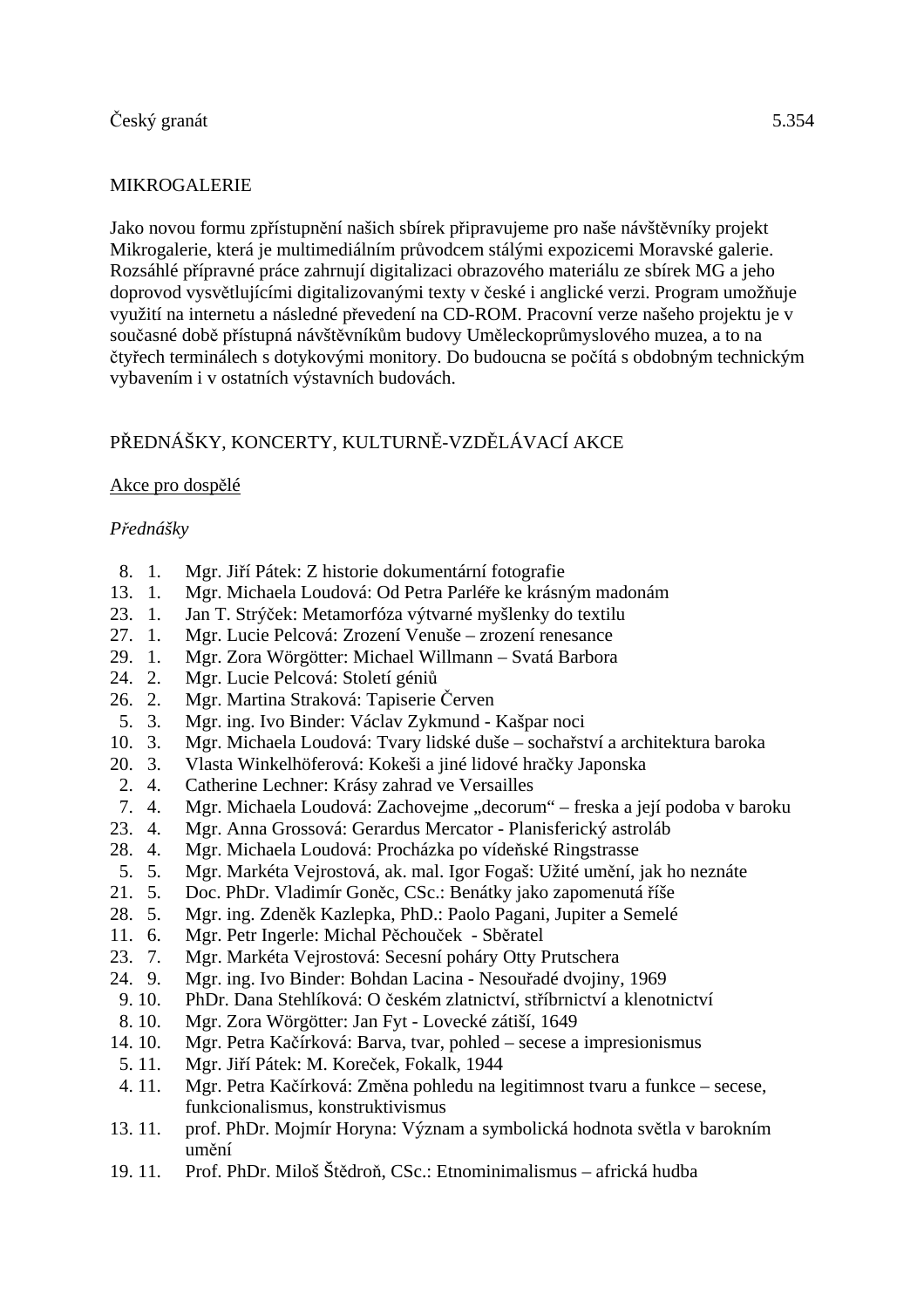- 25. 11. Mgr. Petra Kačírková: Výraz, barva, rukopis expresionismus, impresionismu, fauvismus
	- 3. 12. Milan Smrž, PhDr. Jiří Zemánek: Co všechno umí Slunce
- 4. 12. doc. PhDr. Petr Rezek: Prostor, slepota a vidění (s projekcí filmu Miroslava Janka)
- 9. 12. Mgr. Petra Kačírková: Změna vizuální skutečnosti? kubismus, futurismus, abstrakce
- 10. 12. PhDr. Antonín Dufek, PhD.: Svět světla ve fotografii

### *Odborné výklady ve výstavách, expozicích a depozitářích*

- 5. 2. Prostor pro tapiserii Jan T. Strýček
- 6. 2. Prostor pro tapiserii Jan T. Strýček
- 7. 2. Prostor pro tapiserii Jan T. Strýček
- 8. 2. Prostor pro tapiserii Jan T. Strýček
- 26. 3. Plocha zrozená k dekoru Japonské umění laku 16. 19. století Petr Podzimek
- 10. 4. Plocha zrozená k dekoru Japonské umění laku 16. 19. století Michaela Pejčochová
- 14. 5. František Tichý (1896-1961) PhDr. Jana Orlíková
- 18. 5. Disegno veneto Mgr. ing. Zdeněk Kazlepka, PhD.
- 5. 6. Noční pohled Medúsy Mgr. Markéta Filipová
- 13. 6. Umění je abstrakce Zdeněk Primus M. A.
- 9. 7. Umění je abstrakce Mgr. Petr Ingerle
- 16. 7. Český granát Mgr. Anna Grossová
- 30. 7. Krajinou duše Antonína Hudečka PhDr. Kateřina Svobodová
- 13. 8. Umění je abstrakce PhDr. Marta Sylvestrová
- 27. 8. Krajinou duše Antonína Hudečka PhDr. Kateřina Svobodová
- 18. 9. Prohlídky depozitáře skla Mgr. Markéta Vejrostová
- 1. 10. Český granát Mgr. Anna Grossová
- 2. 10. Prohlídky depozitáře skla Mgr. Markéta Vejrostová
- 23. 10. Ejhle světlo PhDr. Jiří Zemánek
- 30. 10. Prohlídky depozitáře skla Mgr. Markéta Vejrostová
- 27. 11. Prohlídky depozitáře skla Mgr. Markéta Vejrostová

# *Filmové projekce*

- 17. 12. Jiří Trnka dětem Zasadil dědek řepu, Cirkus Hurvínek, zvířátka a Petrovští, Dva mrazíci, Perníková chaloupka
- 17. 12. Jan Švankmajer výběr krátkých filmů (Historie naturae, Kostnice, Et cetera, Možnosti dialogu, Mužné hry, Byt, Tma-světlo-tma)
- 18. 12. Jiří Trnka Císařův slavík
- 18. 12. Jiří Barta Krysař

#### *Koncerty*

- 11. 4. Koncert keltské hudby Cercle Celtique
- 6. 5. Tubabu
- 13. 5. Traband + Rudovous
- 14. 5. Fru Fru serious + Asyl Akt
- 18. 5. Na přelomu věků a stylů koncert italských árií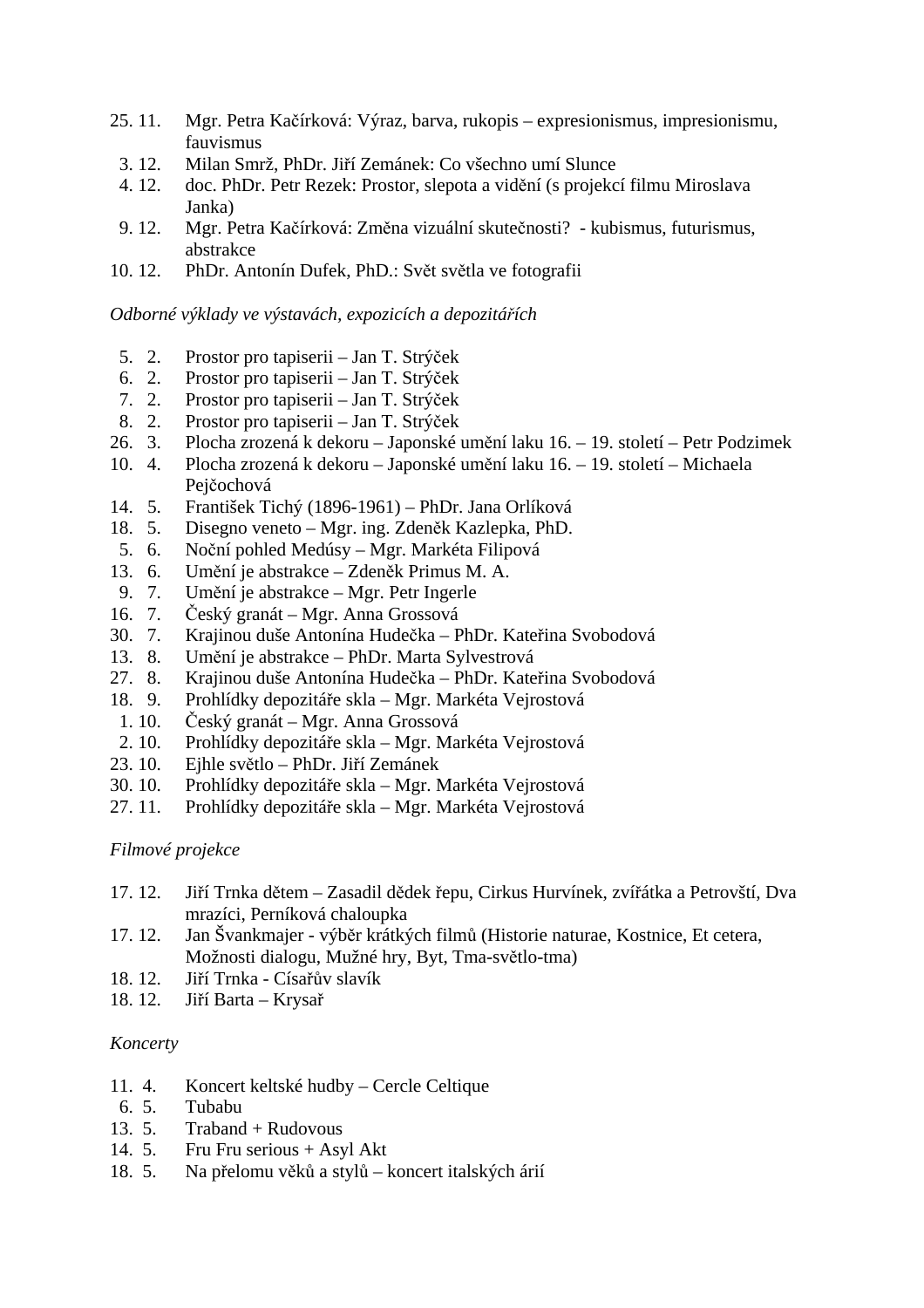- 20. 5. Semestrend Chorchestr, Swordfishtrombones
- 21. 5. Čankišou
- 27. 5. Ondřej Smeykal (ex Wooden Toys) + Družina
- 28. 5. Tara Fuki
- 3. 6. Gothart
- 4. 6. Free music day
- 10. 6. Hadry z těla, Ahmed má hlad
- 11. 6. Švihadlo
- 18. 6. Psí vojáci
- 25. 6. -123 minut
- 27. 6. Glass Onion
- 6. 11. V. Matoušek: Kyorei "Prázdný zvon" a šumění větru v bambusovém háji
- 26. 11. Marek Choloniewski Zvuková performance
- 17. 12. Advent české hudby 2004

# *Besedy, autorské večery, kombinované pořady, společenské akce*

- 22. 1. Ďábel v nás beseda s J. Šibíkem<br>12. 2. Setkání na výstavě Prostor pro tapi
- Setkání na výstavě Prostor pro tapiseriii
- 15. 2. Szabad egy táncra? Smím prosit? společenský večer MG
- 12. 4. Bretaňské tance
- 12. 4. Fest Noz
- 30. 4. Na lásky čas I. Bittová, T. Ruller, P. Fajt, A. Dufek

# Akce pro děti a mládež

# *Odborné výklady ve výstavách a expozicích*

| Program                                                              | Počet pořadů  |
|----------------------------------------------------------------------|---------------|
| Prométheův oheň – Mgr. Eva Strouhalová                               |               |
| František Tichý – Mgr. Yvona Ferencová                               |               |
| Gesto a výraz – Mgr. Eva Strouhalová                                 | 3             |
| Český granát – Mgr. Hedvika Chmelíčková                              |               |
| Německý expresionismus – Mgr. Markéta Filipová                       | $\mathcal{L}$ |
| Místo paměti, prostor orientace – Mgr. Hedvika Chmelíčková           | 18            |
| Svět panenek kokeši - Mgr. Hedvika Chmelíčková, Mgr. Eva Strouhalová | 22            |
| Plocha zrozená k dekoru – Mgr. Hedvika Chmelíčková                   | 8             |
| Pohled Medúsy – Mgr. Markéta Filipová                                | 15            |
| Pohled Medúsy (pro speciální školy) – Mgr. Markéta Filipová          | 3             |

# *Doplňková výuka*

| Program                                                    | Počet pořadů   |
|------------------------------------------------------------|----------------|
| Poezie surrealismu – Mgr. Eva Strouhalová                  |                |
| "Nakreslil jsem domek" – Skupina 42 – Mgr. Eva Strouhalová | 41             |
| Gesto hmoty – Mgr. Eva Strouhalová                         | 18             |
| Cirkus – Mgr. Yvona Ferencová                              | 19             |
| Rovnováha – Mgr. Yvona Ferencová                           | 14             |
| Kubismus – Mgr. Eva Strouhalová                            | $\overline{4}$ |
| Český granát – Mgr. Hedvika Chmelíčková                    | 12             |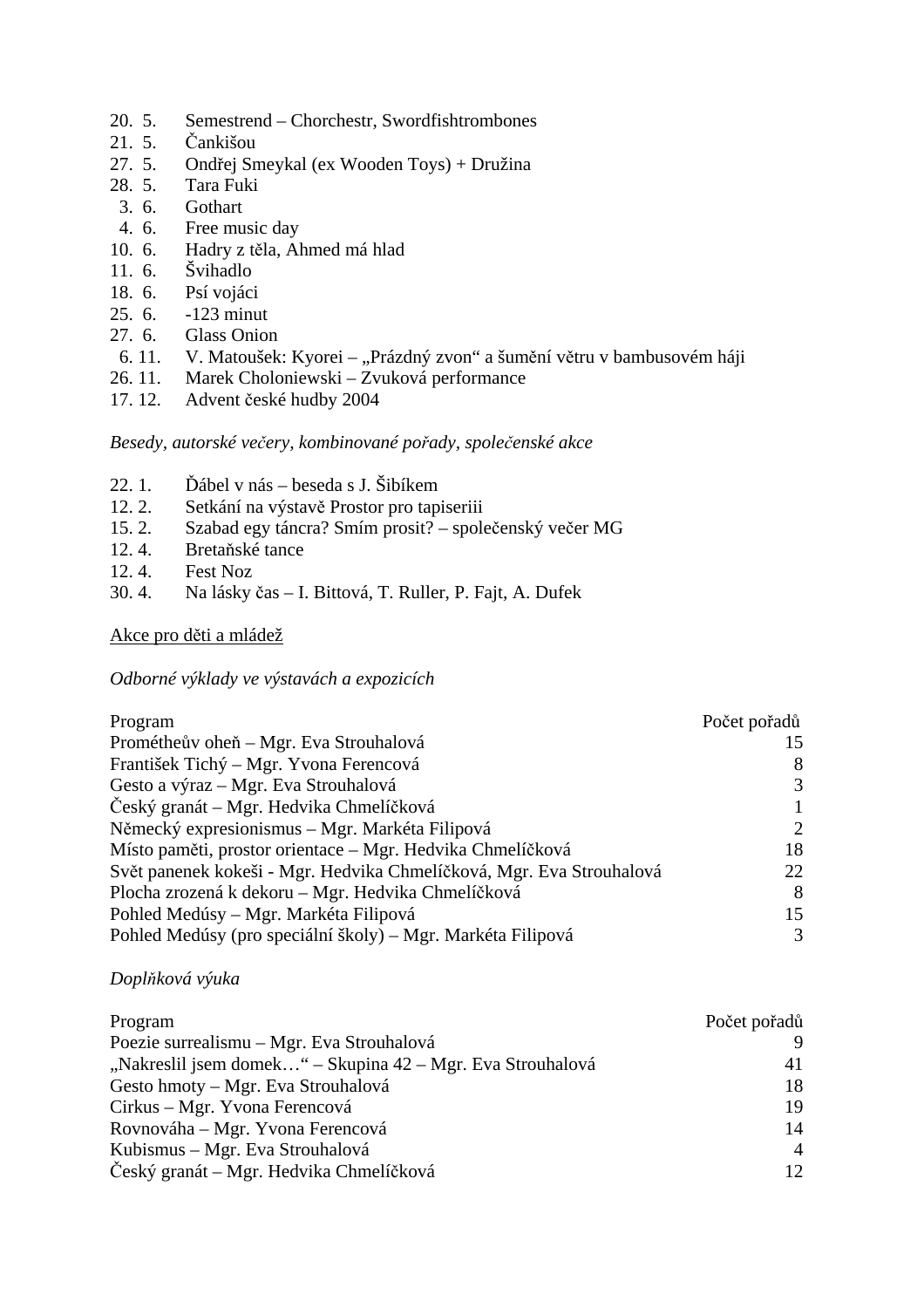| Život v době hradů, klášterů a katedrál – Mgr. Hedvika Chmelíčková   | 25             |
|----------------------------------------------------------------------|----------------|
| Věci chtějí mít své místo – Japonské laky – Mgr. Hedvika Chmelíčková | 12             |
| Václav Cigler – pořad pro nevidomé – Mgr. Yvona Ferencová            |                |
| Cesta k porcelánu – Mgr. Hedvika Chmelíčková                         | 12             |
| Sklo-světlo – Mgr. Hedvika Chmelíčková                               | 3              |
| Slunce – Mgr. Eva Strouhalová                                        | 13             |
| Posedlost světlem – Mgr. Yvona Ferencová                             | 13             |
| Barva, spektrum, tvar - Mgr. Yvona Ferencová                         | 6              |
| Zlaté pozadí – Mgr. Yvona Ferencová                                  | 3              |
| Anton Pilgram – Mgr. Yvona Ferencová, Mgr. Markéta Filipová          | 11             |
| Svatotomášská madona – Mgr. Yvona Ferencová                          | $\overline{4}$ |
| O baroku – Mgr. Yvona Ferencová                                      | 8              |
| Nesení kříže – Mgr. Yvona Ferencová                                  | 2              |
| Příběhy v obrazech – Mgr. Markéta Filipová                           | 10             |
| Hloubka skrytá v linii – Mgr. Yvona Ferencová                        | $\overline{4}$ |
| Vznešené město Benátky – Mgr. Markéta Filipová                       | 13             |
| Hlava Medúsy – Mgr. Yvona Ferencová                                  | 2              |
| Gotika – Mgr. Markéta Filipová                                       | $\overline{2}$ |
| Nebojte se barev – Mgr. Yvona Ferencová                              | 26             |
| Fascinace ohněm – Mgr. Markéta Filipová                              | 8              |

# *Dětský ateliér*

- 25. 1. Co to je, kde to je… Mgr. Hedvika Chmelíčková
- 8. 2. Létající koberce Mgr. Yvona Ferencová
- 22. 2. Hra světel Mgr. Eva Strouhalová
- 15. 3. Proč se dětem tak líbíme? Svět panenek kokeši Mgr. Eva Strouhalová
- 5. 4. Rovnováha Mgr. Yvona Ferencová
- 26. 4. Úkryty na krásné a užitečné drobnosti Mgr. Hedvika Chmelíčková
- 18. 5. Salamandrova další putování hra pro děti a rodiče Mgr. Eva Strouhalová, Mgr. Markéta Filipová
- 31. 5. Dlouhá cesta k porcelánu Mgr. Hedvika Chmelíčková
- 14. 6. Až oči přecházejí Mgr. Yvona Ferencová
- 8. 8. Český granát ve šperku Mgr. Hedvika Chmelíčková
- 10. 9. Beseda se studenty SŠIM Mgr. Eva Strouhalová
- 20. 9. Malování se Salamandrem Mgr. Eva Strouhalová, ak. mal. Igor Fogaš
- 11. 10. Spirála (Český granát) Mgr. Hedvika Chmelíčková
- 22. 11. O hvězdách Mgr. Eva Strouhalová
- 13. 12. Světelná laboratoř Mgr. Yvona Ferencová

# *Akce pro pedagogy*

- 20. 10. Ejhle světlo setkání na výstavě s pedagogy ZŠ a SŠ
- 22. 10. Kabinet dějepisu Seminář pedagogů historiků Mgr. Hedvika Chmelíčková

# *Letní výtvarné kurzy*

| Datum | Program                                            |
|-------|----------------------------------------------------|
|       | 21. – 25. 7. Noční chodci – Mgr. Yvona Ferencová   |
|       | 25. – 29. 8. Magické kameny – Mgr. Eva Strouhalová |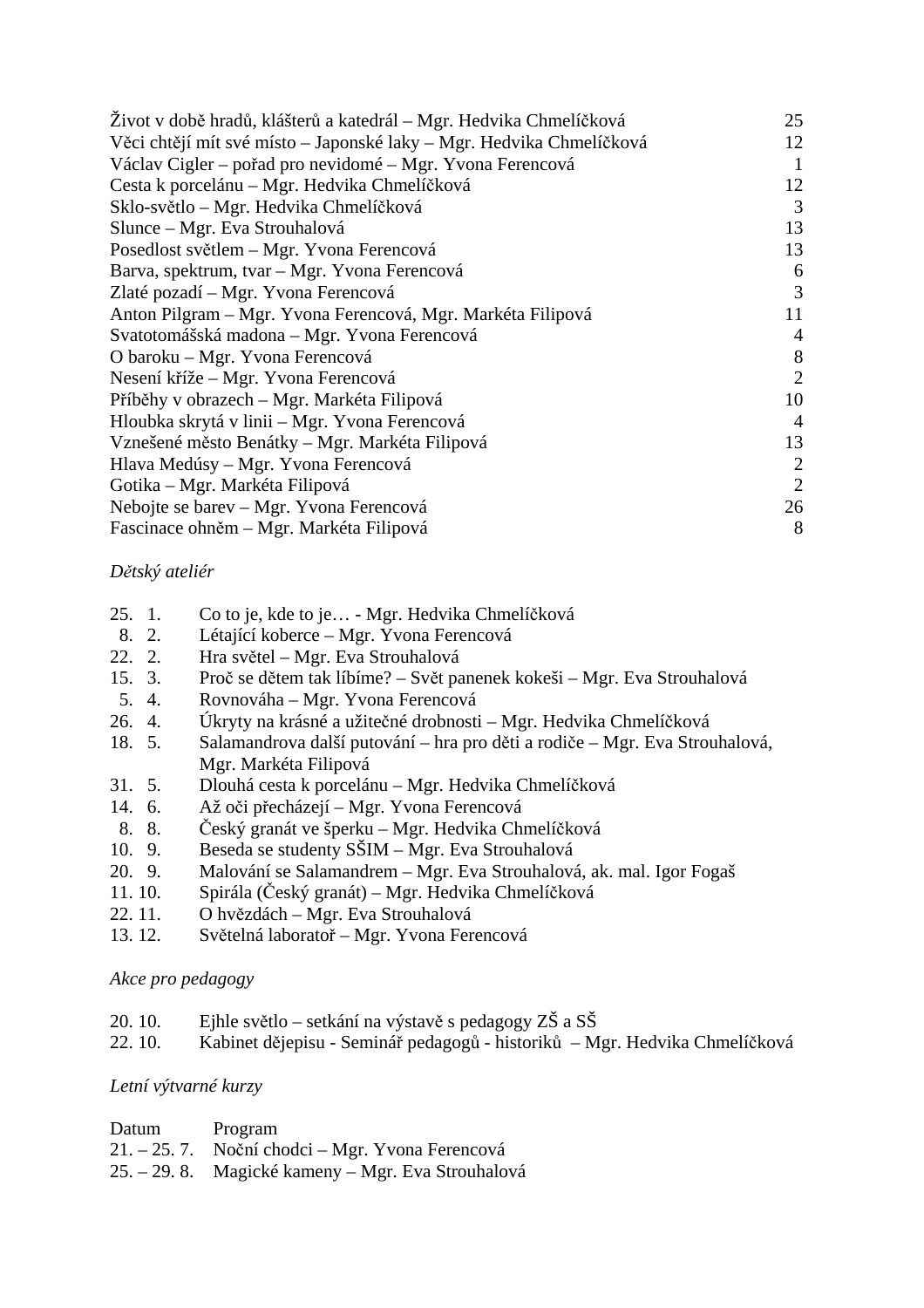| Návštěvnost kulturně-vzdělávacích akcí MG                                                                                                                                                                                                                                                |                                                                                 |                                                                                                                                            |
|------------------------------------------------------------------------------------------------------------------------------------------------------------------------------------------------------------------------------------------------------------------------------------------|---------------------------------------------------------------------------------|--------------------------------------------------------------------------------------------------------------------------------------------|
| Pořady pro dospělé<br>pořady pro děti<br>Celkem                                                                                                                                                                                                                                          |                                                                                 | 6.218 návštěvníků<br>9.327 návštěvníků<br>15.545 návštěvníků                                                                               |
| SLUŽBY VEŘEJNOSTI                                                                                                                                                                                                                                                                        |                                                                                 |                                                                                                                                            |
| Knihovna Moravské galerie                                                                                                                                                                                                                                                                |                                                                                 |                                                                                                                                            |
| Rozsah knižního fondu                                                                                                                                                                                                                                                                    |                                                                                 |                                                                                                                                            |
| Počet knihovních jednotek k 31. 12. 2003<br>přírůstky za rok 2003<br>z toho získáno nákupem<br>darem<br>výměnou                                                                                                                                                                          |                                                                                 | 123.079<br>1.939<br>617<br>606<br>712                                                                                                      |
| Služby čtenářům                                                                                                                                                                                                                                                                          |                                                                                 |                                                                                                                                            |
| Počet zaregistrovaných čtenářů<br>Počet čtenářských návštěv<br>Počet prezenčních i absenčních zápůjček<br>z toho v rámci meziknihovní výpůjční služby<br>Odborné bibliografické a faktografické porady<br>Zhotovení xerokopií pro potřeby čtenářů<br>Zhotovení skenů pro potřeby čtenářů |                                                                                 | 517<br>7.925<br>46.722<br>32<br>5.638<br>11.567<br>191                                                                                     |
| Zpracování knižního fondu                                                                                                                                                                                                                                                                |                                                                                 |                                                                                                                                            |
| jmenná katalogizace<br>předmětná katalogizace včetně rekatalogizace<br>analytický popis článků v domácích a zahraničních periodikách                                                                                                                                                     |                                                                                 | 1.594 titulů<br>2.286 hesel<br>480 titulů<br>1.128 záznamů                                                                                 |
| Zpřístupnění katalogu knihovny MG v elektronické podobě na<br>internetových stránkách                                                                                                                                                                                                    |                                                                                 | $k$ 1.9.2003                                                                                                                               |
| Knižní výměna                                                                                                                                                                                                                                                                            |                                                                                 |                                                                                                                                            |
| Publikace odeslané z MG partnerským institucím<br>z toho do zahraničí<br>v rámci ČR<br>Do knihovny MG došlo<br>z toho ze zahraničí<br>v rámci ČR                                                                                                                                         | 404 titulů<br>366 titulů<br>38 titulů<br>533 titulů<br>364 titulů<br>169 titulů | v hodnotě 160.556 Kč<br>v hodnotě 140.371 Kč<br>v hodnotě 20.185 Kč<br>v hodnotě 214.331 Kč<br>v hodnotě 189.303 Kč<br>v hodnotě 25.028 Kč |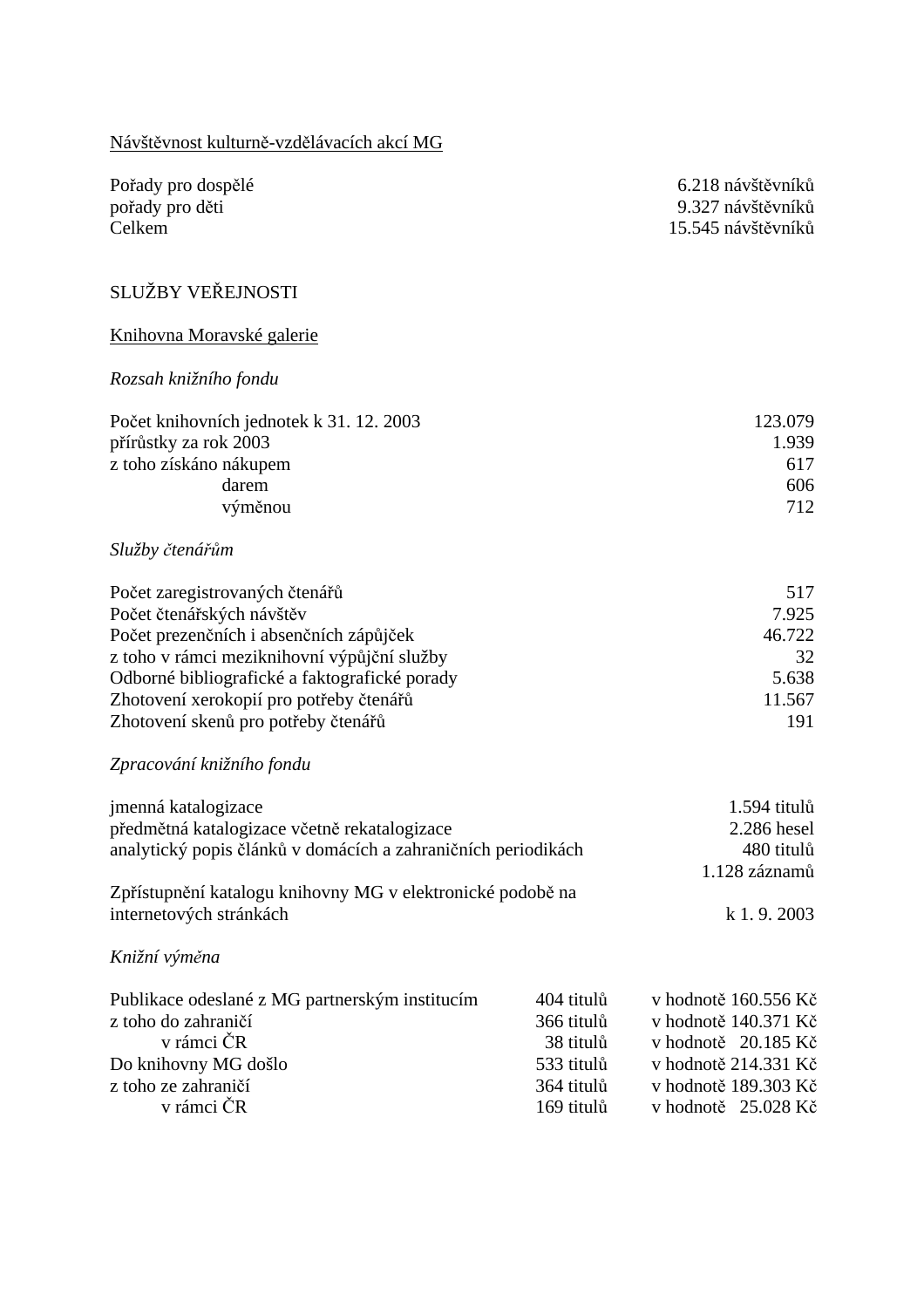# Agenda povolování vývozů uměleckých předmětů do zahraničí

Bylo vydáno celkem 383 osvědčení k vývozu uměleckých předmětů do zahraničí podle zákona 71/94 Sb.

Fotografický ateliér

| Počet zhotovených fotografických záběrů                  | 11.300 |
|----------------------------------------------------------|--------|
| počet diapozitivů a fotografií                           | 9.700  |
| počet videozáznamů                                       |        |
| Počet smluv o poskytnutí fotomateriálu nebo o povolení k | 65     |
| reprodukci                                               |        |

# VĚDECKOVÝZKUMNÁ ČINNOST

Vědeckovýzkumná činnost Moravské galerie se soustřeďovala převážně na okruh problémů navázaných na institucionální grant Ministerstva kultury ČR Studium uměleckých předmětů cizí provenience v moravských sbírkách (grant VaV, identifikační kód MK0F25CEZ000).

Kromě toho se jednotliví odborní pracovníci Moravské galerie zapojili do dalších výzkumných projektů, k nimž se vázala grantová a stipendijní podpora:

- Umění a civilizace doby barokní na Moravě.
- Kunstreisen kennt keine Grenzen. Barock-Reisen in Böhmen, Mähren und Österreich
- Grant Českého fondu výtvarných umění pro výstavu Český filmový plakát

# *Sympozia, semináře, konference*

20. - 21. 11. 2003 - Zmizelé dědictví kulturních statků. Dokumentace, identifikace, restituce a repatriace kulturních statků obětí II. světové války

# PUBLIKAČNÍ ČINNOST MORAVSKÉ GALERIE

Bulletin Moravské galerie č. 58-59 (ISBN-80-7027-123-X), 352 s. + XXIV s. přílohy Prostor pro tapiserii (ISBN 80-7027-122-1), 42 s.

Disegno veneto. Benátská kresba 16.-18. století z českých, moravských a slezských sbírek Die venezianische zeichnungen des 16.-18. Jahrhunderts aus den böhmischen, mährischen und schlesischen Sammlungen (ISBN 80-7027-120-5), 237 s. Ejhle světlo (ISBN 80-7027-118-3), 391 s.

# PŘEHLED PUBLIKAČNÍ ČINNOSTI ODBORNÝCH PRACOVNÍKŮ MORAVSKÉ **GALERIE**

(knihy, studie, texty katalogů výstav, články v odborném tisku)

PhDr. Miroslav AMBROZ Sto let Wiener Werkstätte. In: Art and Antiques, 2003, č. 12

Mgr. ing. Ivo BINDER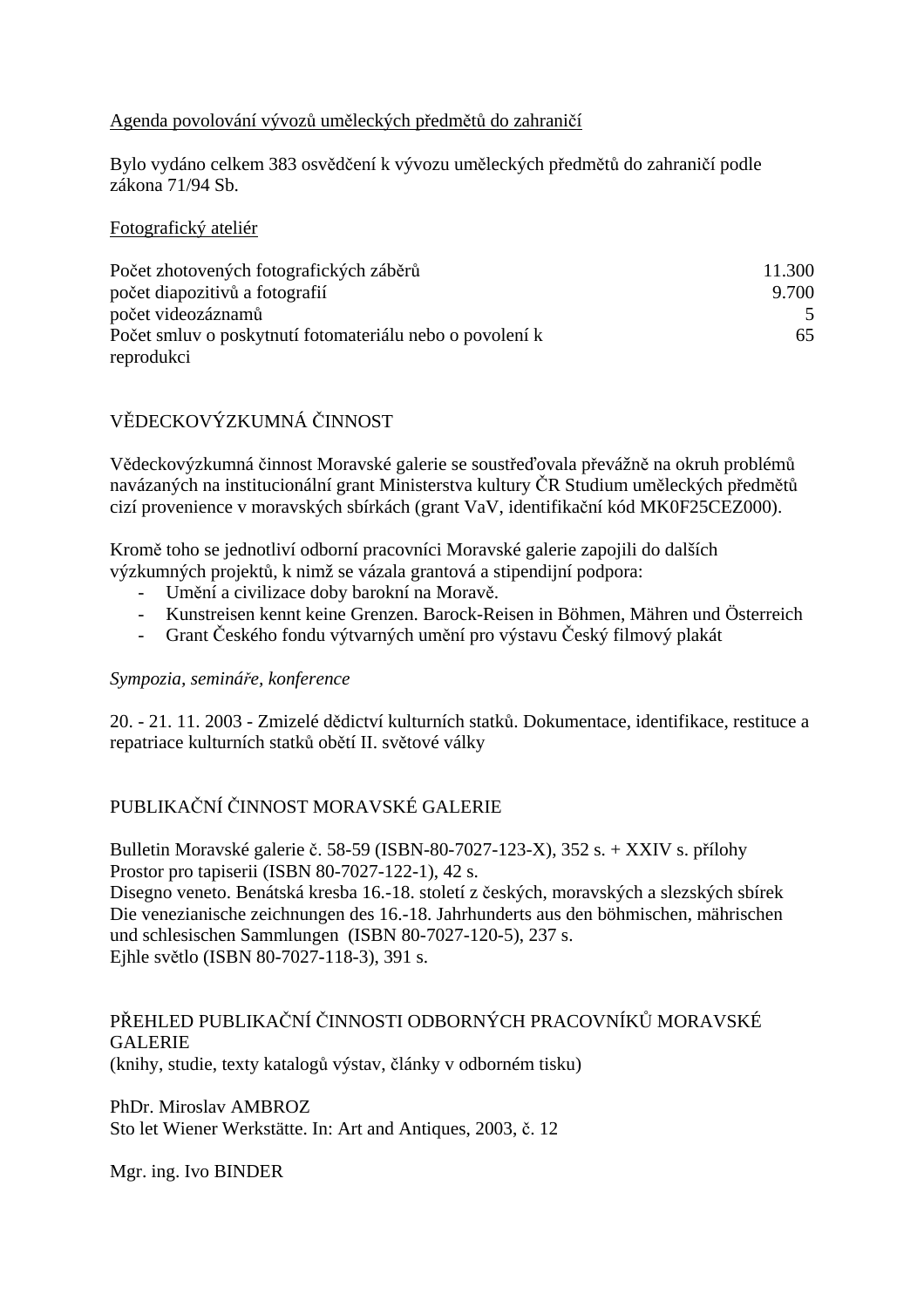Gesto a výraz. Zamyšlení nad expozicí ze sbírek volného umění 20. století Moravské galerie v Brně, Bulletin MG, 2002/2003, č. 58-59, s. VI-VII

Grafix II, Bienále drobné grafiky,katalog výstavy, Městské muzeum a galerie Břeclav 2003 Hledání rovnováhy, in: Jiří Šindler, katalog výstavy, GVU Náchod 2003

Otakar Kubín, katalog výstavy, Muzeum Boskovicka 2003

"Řekly si barvy, červená a modrá...", Václav Špála, soupis díla, recenze. Prostor Zlín X, 2003, č. 4, s. 20-21

Mgr. Andrea BŘEZINOVÁ-PAUCHOVÁ

Hubert Kovařík. In: Keramika a sklo, roč. 3, 2003, č. 5, s. 21-23

Ida Vaculková. In: Keramika a sklo, roč. 3, 2003, č. 6, s. 7-9

Porcelán a keramika, katalog výstavy, Regionální muzeum ve Vysokém Mýtě 2003, nestr. Secesní keramika firmy Zsolnay ze sbírek MG. Bulletin MG, 2002/2003, č. 58-59, s. 148-153

PhDr. Antonín DUFEK, PhD.

Blue Man po deseti letech. In: Keith Carter, Opravdové příběhy, katalogový list výstavy, MG 2003

Hry světel a stínů, hry o skutečnost. In: Jiří Zemánek (ed.), Ejhle světlo, katalog výstavy MG, Brno 2003, s. 180-203

Jiráskova Vaňkovka. Bulletin MG, 2002/2003, č. 58-59, s. 340-343

Man Ray a fotografie v Československu. Bulletin MG, 2002/2003, č. 58-59, s. 228-239 Obrazová zpráva o stavu krajiny. Brno, MG, MP, Ambit 10. 9. - 9. 11. 2003 (Jozef Ondzik).

Ateliér 2003, č. 22, s. 6

Rudolf Bílek. In: Rudolf Bílek, katalog výstavy, Galerie Klatovy-Klenová 2003 Tomáš Ruller, Na lásky čas, katalogový list výstavy, MG 2003

# Mgr. Yvona FERENCOVÁ

Možná sdělení. Výstava pro vidomé, nevidomé a slabozraké návštěvníky Moravské galerie v Brně 16. 10. - 30. 12. 2001. Bulletin MG, 2002/2003, č. 58-59, s. III-IV

# Mgr. Anna GROSSOVÁ

Šperk produkce Wiener Werkstätte ze sbírek Moravské galerie v Brně. Poznámka k dílu Josefa Hoffmanna. Bulletin MG, č. 58-59, 2002-2003, s. 136-139.

Výstava českého granátu v Moravské galerii. Carbunculus, granatus, zrnakoč, aneb sedmnáct století českého granátu. Prostor Zlín X, 2003, č. 3, s. 26-27

PhDr. Ludmila HORÁKOVÁ

Stálá expozice Moravské galerie v Brně z pohledu diváka. Bulletin MG, č. 58-59, 2002-2003, s. 40-43

PhDr. Kaliopi CHAMONIKOLA, PhD.

Recepcia diela Nicolause Gerhaerta van Leyden na Slovensku v poslednej tretine 15. storočia. In: Gotika. Dějiny slovenského výtvarného umenia. Dušan Buran a kolektiv. Slovenská národná galéria, Bratislava 2003, s. 373-382, 707-709, 711-713. Muzeum jako proměnlivá scéna. Bulletin MG, č. 58/59, 2002-2003, s. 34-39 Retroperspektiva, recenze výstavy. Ateliér 2003, č.13 Petr Veselý - Kolem věcí věci kolem. Ateliér 2003, č. 19 Pravděpodobná realita a další modely skutečnosti. Ateliér 2003, č. 19

Mgr. Petr INGERLE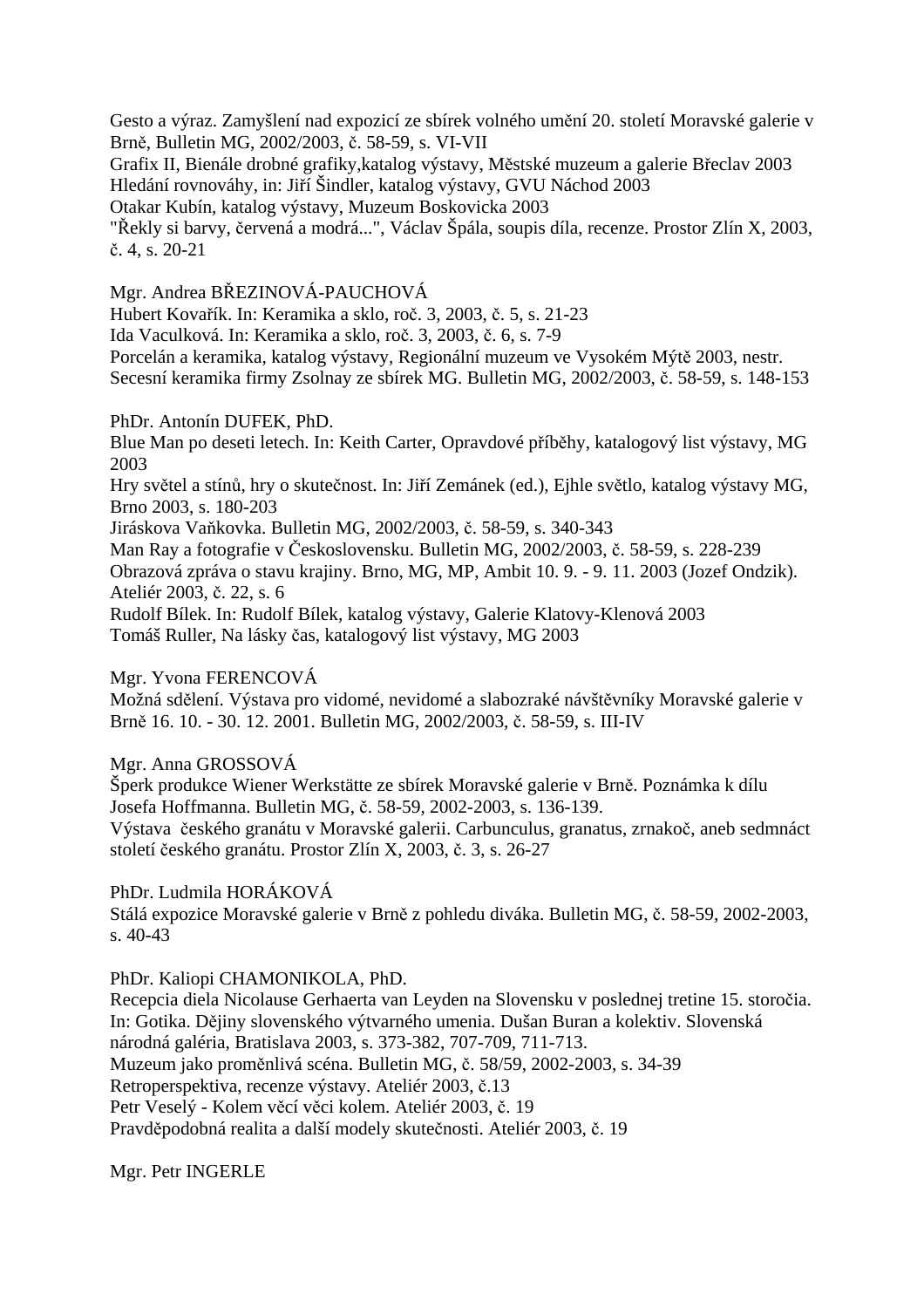Jiří Černický (Černického symbolická ambivalence), Fotograf , roč. 2, 2003, č. 3, s. 8-11. Mezi reprezentací a abstrakcí (lekce z kubismu). In: Petr Brožka - Kaprun, katalog výstavy MG, Brno 2003, nestr.

Paprsek světla - tři poznámky o světle v baroku a v osvícenství. In: J. Zemánek (ed.), Ejhle světlo, katalog výstavy MG, Brno 2003, s. 232-241.

Štěpánka Šimlová - I am terribly sorry..., Moravská galerie v Brně 3. 10. - 24. 11. 2002. In: Bulletin MG, č. 58/59, 2002-2003, s. VIII

Mgr. ing. Zdeněk KAZLEPKA, PhD.

Disegno veneto. Benátská kresba 16.-18. století z českých, moravských a slezských sbírek. Die venezianischen Zeichnungen des 16.-18. Jahrhunderts aus den böhmischen, mährischen und schlesischen Sammlungen, katalog výstavy MG, Brno 2003

Německá kresba. Praha, Národní galerie, Palác Kinských, 28. 2. - 25. 5. (recenze). Ateliér 2003, č. 10, s. 6

Celeberrimus pictor z Belluna a moravští Collaltové. In: Ars naturam adiuvans. Sborník k poctě prof. PhDr. Miloše Stehlíka. Národní památkový ústav, územní odborné pracoviště v Brně, FF MU v Brně, Brno 2003, s. 105-113

PhDr. Alena KRKOŠKOVÁ

Antonín Procházka, 1882-1945. Moravská galerie v Brně, Muzeum města Brna 6. 6. - 9. 9. 2002, obecní dům v Praze 11. 12. 2002 - 2. 3. 2003, Bulletin MG, 2002/2003, č. 58-59, s. IV-V

Arna Juračková - Pastely, katalogový list výstavy Galerie kabinet, Kulturní a informační centrum města Brna, Brno 2003, nestr.

Redakční poznámka k Bulletinu Moravské galerie v Brně 58/59, Bulletin MG, 2002/2003, č. 58-59, s. XXIV

Mgr. Pavel NETOPIL

Pole jevů - samota věcí. Ateliér 2003, č. 5, s. 6

Milan Houser - revers, katalogový list výstavy, MG 2003

Milan Houser - revers. Ateliér 2003, č. 8, s. 5

III. zlínský salon mladých, katalog výstavy Státní galerie ve Zlíně, Zlín 2003

Vůně levhartí kůže, katalogový list výstavy, MG 2003

Mgr. Jiří PÁTEK

Fotografie/ technologie, techniky, přístupy. In: Ejhle světlo, katalog výstavy MG, Brno 2003, s. 205-217

Miloš Koreček, zpráva o dvojím vstupu do stejné řeky ? Bulletin MG, 2003, č. 58/ 59, 2002- 2003, s. 196-203

Moravian Gallery Brno: 40 years of Photographic Collection. Imago winter 2003, č. 15, s. 40- 41

O fotografickém dokumentu. Ateliér 2003, č. 7, s. 7

Portréty soch, výtvarník a fotograf Milan David. Host 2003, č. 9, s. 42

Sláma Vojtěch V.: Inženýrská zátiší. Praha 2003

Vojtěch V. Sláma - Vlčí med, katalog výstavy ITF Opava, pořádané v Národním divadle moravskoslezském v Ostravě, Opava 2003

PhDr. Marie PLEVOVÁ Arthur Feldmann a osud jeho umělecké sbírky. Bulletin MG, 2002/2003, č. 58-59, s. 344-352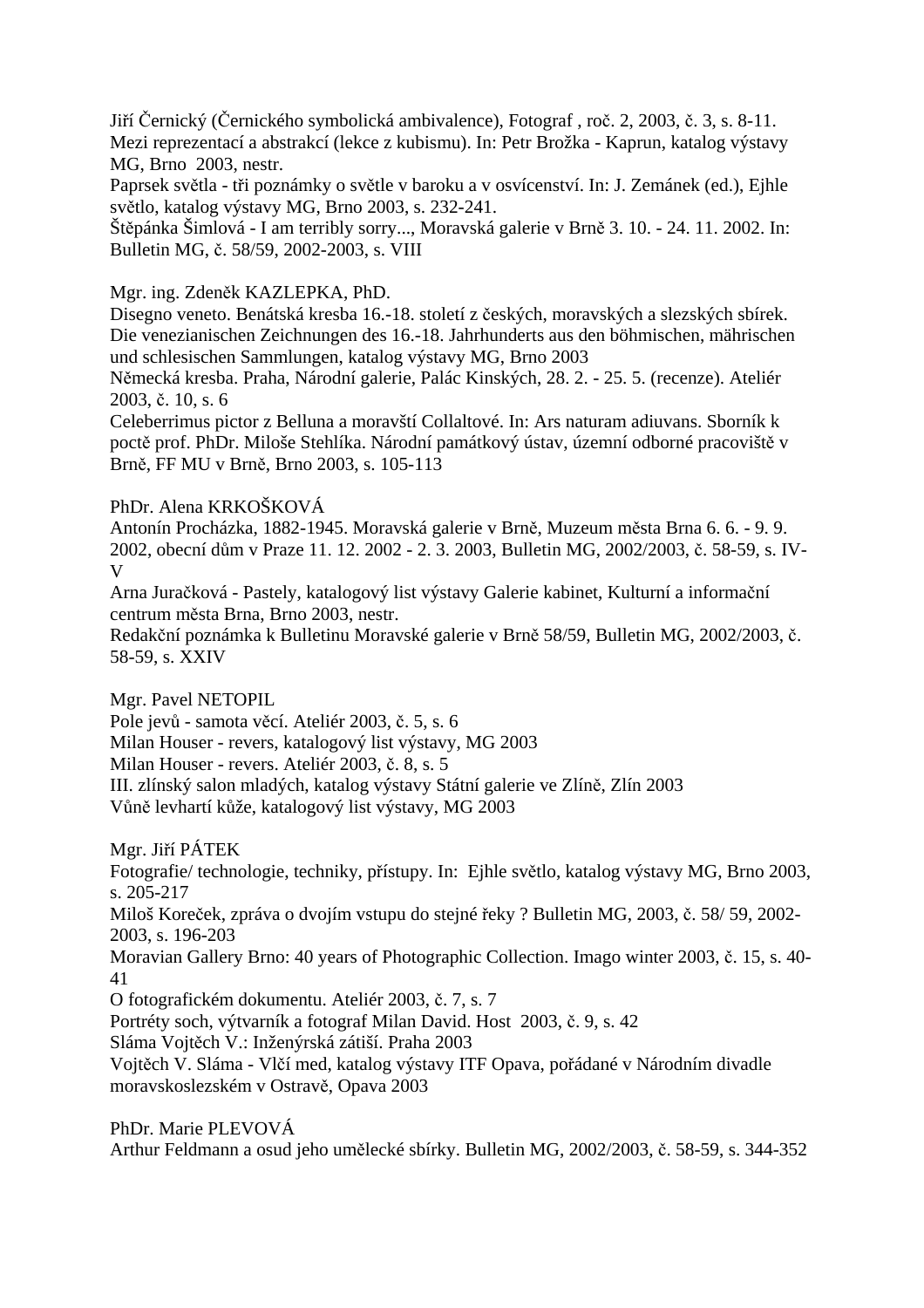Mgr. Martina STRAKOVÁ Historie závodů vyrábějících nábytek pod značkou "UP". Brno v minulosti a dnes, XVI, 2003, s. 433-472 Veletrh interiérové tvorby v Brně MOBiTEX 2003, Era 21, III, 2003, s. 8.

PhDr. Kateřina SVOBODOVÁ Blanenská Níké/Victoria ve sbírkách Moravské galerie, Bulletin MG, 2002/2003, č. 58-59, s. 131-135 Max Švabinský - Skutečnost, ráj a mýtus, Bulletin MG, 2002/2003, č. 58-59, s. V-VI

PhDr. Marta SYLVESTROVÁ Umění je abstrakce, Prostor Zlín X, 2003, č. 3, s. 44-45 Filmový plakát, Ateliér 2003, č. 5, s.16 Svět hvězd a iluzí dorazil do Prahy. Rozhovor. Polygrafie revue, ročník V, 2003, č. 3, s. 64-66

Mgr. Markéta VEJROSTOVÁ Sklenice V. H. Brunnera. Bulletin MG, 2002/2003, č. 58-59, s. 168-173

Mgr. Zora WÖRGÖTTER Zápůjčky ze sbírky gotiky a baroka (1998-2002). Bulletin MG, 2002/2003, č. 58-59, s. 174- 183

EKONOMICKÉ VYHODNOCENÍ ROKU 2003

Stručné zhodnocení finančního hospodaření MG za rok 2003 (v tis. Kč):

| Výnosy celkem                                  | 69 670  |
|------------------------------------------------|---------|
| z toho: příspěvek na činnost od MK ČR          | 56 261  |
| dotace z EU                                    | 2884    |
| tržby a výnosy                                 | 10 5 25 |
| z toho tržby z prodeje zboží a služeb          | 3 3 7 3 |
| z toho vlastní zboží a komisní prodej katalogů | 731     |
| prodej vstupenek                               | 968     |
| reklama                                        | 1 0 5 2 |
| nájem                                          | 290     |
| vývozní povolení                               | 192     |
| tržby knihovny, foto, reprod. práva            | 140     |
| nedokončená výroba                             | 730     |
| aktivace materiálu                             | 1 5 5 7 |
| ostatní výnosy                                 | 4865    |
| z toho: použití finančních fondů               | 2 3 3 7 |
| z toho RF                                      | 50      |
| FRIM - opravy                                  | 2 2 8 7 |
| jiné výnosy                                    | 890     |
| sponzorské příspěvky                           | 1638    |
| Náklady celkem                                 | 69 142  |
| z toho spotřeba materiálu                      | 5 8 5 9 |
| spotřeba energie                               | 5 0 48  |
| služby                                         | 18 061  |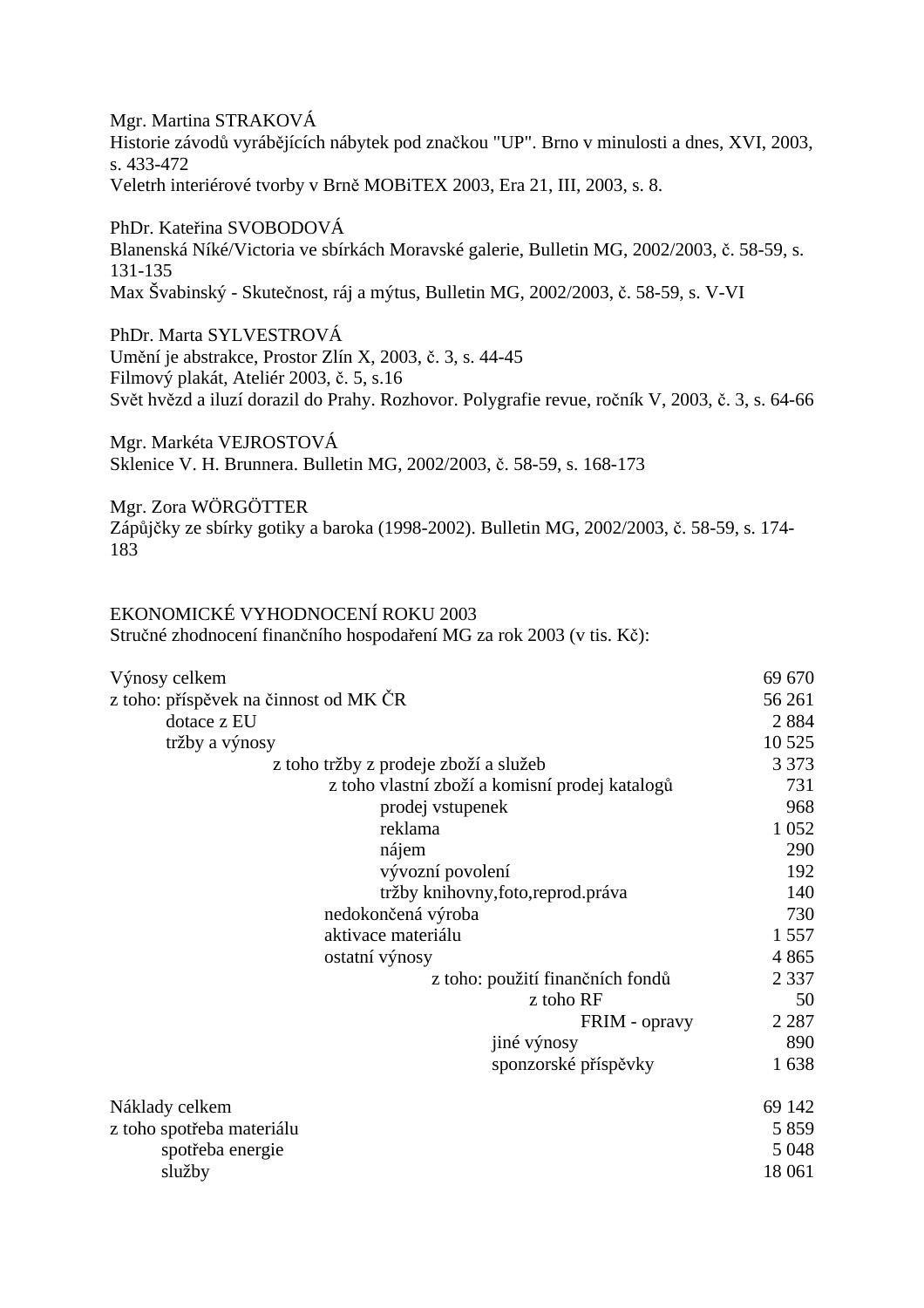| osobní náklady celkem                                    |                                           | 28 8 46 |
|----------------------------------------------------------|-------------------------------------------|---------|
| z toho mzdové náklady                                    |                                           | 20 301  |
|                                                          | ostatní osobní náklady                    | 584     |
|                                                          | sociální zabezpečení                      | 6998    |
|                                                          | sociální náklady                          | 868     |
|                                                          | ostatní sociální náklady (civilní služba) | 95      |
| odpisy HIM a DHIM                                        |                                           | 5 2 3 4 |
| daň z příjmu                                             |                                           | 523     |
| opravy a udržování                                       |                                           | 4 1 3 4 |
| cestovné                                                 |                                           | 583     |
| náklady na reprezentaci                                  |                                           | 126     |
| náklady na prodané zboží                                 |                                           | 707     |
| ostatní náklady                                          |                                           | 544     |
| Hospodářský výsledek                                     |                                           | $+5$    |
| Z celkových nákladů tvořily náklady na: výstavní činnost |                                           | 4 5 6 6 |
|                                                          | restaurování sbírkových předmětů          | 387     |
|                                                          | nákup knih                                | 499     |
|                                                          | nákup sbírkových předmětů                 | 2015    |
|                                                          |                                           |         |

Zřizovatel (MK ČR) poskytl Moravské galerii v rámci příspěvku na činnost tyto účelové dotace neinvestičního charakteru:

| EZS, EPS, ISO                   | 1.515   |
|---------------------------------|---------|
| kulturní aktivity               | 2 1 7 9 |
| Institucionální výzkum a vývoj  | 2 2 0 0 |
| Výkup předmětů kulturní hodnoty |         |
| Celkem                          | 5 8 9 4 |

Investice (v tis. Kč)

| Systémová investiční dotace             | 4 3 9 6 |
|-----------------------------------------|---------|
| z toho – institucionální výzkum a vývoj | 200     |
| - ISO                                   | 3 8 4 6 |
| - VISK T - series                       | 80      |
| - energetický audit                     | 270     |

# ZHODNOCENÍ ČINNOSTI GALERIE V ROCE 2003 A VÝHLEDY DO BUDOUCNA

Vzhledem ke skutečnosti, že již v úvodu roku 2003 došlo k personální změně na místě ředitele instituce a Moravská galerie fungovala po zbytek roku v provizoriu bez jmenovaného ředitele, bylo hlavní snahou pověřeného vedení instituce zajistit její standardní provoz a fungování. Při zpětném zhodnocení lze s uspokojením konstatovat, že se to nejen podařilo, ale byly položeny i základy k novému vykročení galerie na další cestu s novým vedením. Podařilo se úspěšně zakončit velké rozpracované projekty, jako byla výstava *V zrcadle stínů. Morava v době baroka*, kterou se Moravská galerie podílela na České kulturní sezóně ve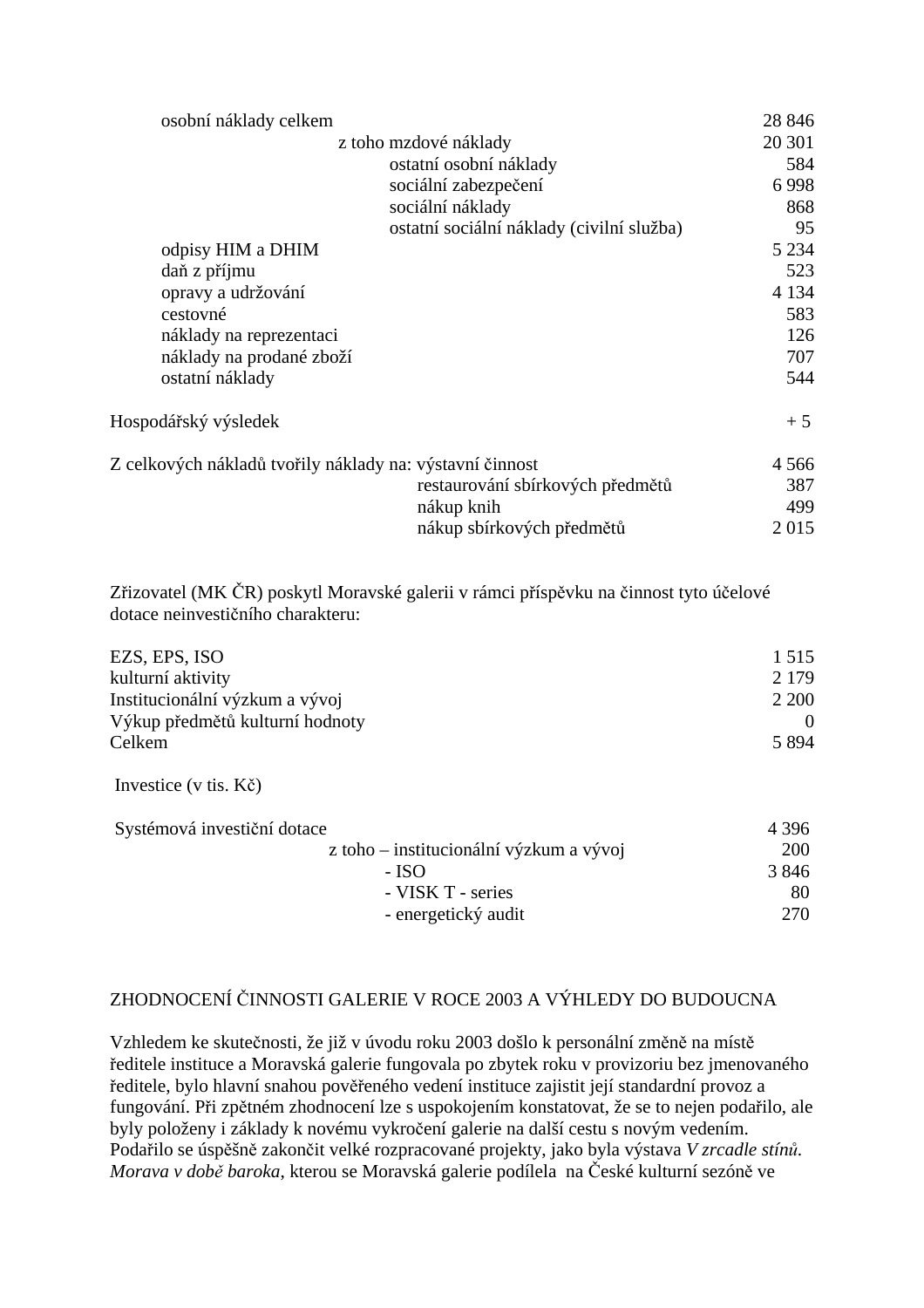Francii (výstava se uskutečnila na přelomu let 2002-2003 v Rennes), byl dokončen a obhájen grantový projekt *Identita / Integrita – Brno, hlavní město vizuální komunikace 2002*, který získal podporu Evropské komise v rámci programu Culture 2000. Získaných zkušeností jsme nadto využili k přípravě dalšího grantového projektu *Poselství barev, tvarů a myšlenek. 'Nechť Maulbertschova skvělá díla ochrání vaši zemi…' Kostel Bičovaného Spasitele v Dyji – příspěvek k péči o kulturní krajinu a evropskou integritu*, který byl předložen do grantového řízení.

Výstavní program Moravské galerie byl, podobně jako v jiných letech, založen na kombinaci vlastních projektů a reprízách úspěšných výstav, připravených našimi kolegy v jiných institucích. Z první kategorie vzbudil největší pozornost autorský projekt *Ejhle světlo*, rozsáhlá tematická výstava, která se uskutečnila ve dvou výstavních budovách MG, vyžádala si spolupráci mnoha desítek zapůjčitelů a týmu badatelů z České republiky i zahraničí a vzbudila zasloužený ohlas u veřejnosti, v médiích i odborných kruzích. Díky velkorysé účelové podpoře ze strany našeho zřizovatele se podařilo výstavu i katalog realizovat v plánovaném rozsahu.

S pokračováním vědeckovýzkumné činnosti MG v rámci institucionálního grantu (*Umělecká díla cizí provenience v moravských sbírkách*) byla spojena výstava a publikace *Disegno veneto – benátská kresba 16.–18. století z českých, moravských a slezských sbírek*. Početný autorský tým, sestávající zejména z odborných pracovníků MG, nadále zpracovává projekt s pracovním názvem *Vídeňská secese a moderna* – výstava i katalog se připravují na konec roku 2004. Pokračuje práce na dalších dílčích výstupech tohoto grantu (*Ateliér Fiedler, Nizozemské malířství, Secesní plakát, Středověké umění, Vídeňské stříbro*) a i zde souběžně probíhala interní diskuse o zaměření odborné práce organizace do budoucnosti. Její výsledky jsme připraveni formulovat do výzkumného záměru pro institucionální financování na další období. V souvislosti s touto diskusí a na základě úkolu stanoveného zřizovatelem zpracovala Moravská galerie také koncepci své sbírkotvorné činnosti, která tvoří osu odborné práce organizace.

Na divácky atraktivních převzatých výstavách jsme systematicky rozvíjeli dobré vztahy a spolupráci s partnerskými institucemi – s Národní galerií (výstava *Plocha zrozená k dekoru*), Národním muzeem (výstava *Český granát*), Moravským zemským muzeem (výstava *Česká loutka*) či s Galerií hlavního města Prahy (výstava *František Tichý*) a dalšími.

Pokračovala pravidelná prezentace současného umění v atriu Pražákova paláce a fotografie v ambitu Místodržitelského paláce. Pokračování se dočkal i projekt *Neviditelná příčina*, zaměřený na stírání bariér mezi naší institucí, jejími pravidelnými návštěvníky a handicapovanými lidmi při vnímání umění.

Oddělení pro práci s veřejností věnovalo maximální úsilí tomu, aby se poněkud otřesená pozice galerie co nejrychleji upevnila – jak široká nabídka kulturně-vzdělávacích akcí, tak systematická propagace činnosti k tomu nepochybně výraznou měrou přispěly.

Zvláštní zmínku zaslouží knihovna Moravské galerie, která úspěšně využívá grantových možností daných zřizovatelem ke své postupné modernizaci a "přechodu do digitálního věku". Zásadním pozitivem zde bylo zpřístupnění katalogu knihovny on-line na podzim roku 2003.

Po celý rok pokračovaly projektové práce a složitá jednání, týkající se stavby společného depozitáře pro Moravskou galerii a Moravskou zemskou knihovnu. Pro další rozvoj Moravské galerie v oblasti materiálně-technického zabezpečení sbírek je výstavba moderních depozitářů, které svými technickými parametry budou splňovat náročné požadavky na kvalitní ochranu mimořádně cenných uměleckých předmětů, které instituce spravuje, prioritou číslo jedna. Věříme, že problémy, které projekt provázejí, se díky pochopení všech partnerů podaří vyřešit. Bez odezvy bohužel zatím zůstává náš požadavek na generální rekonstrukci